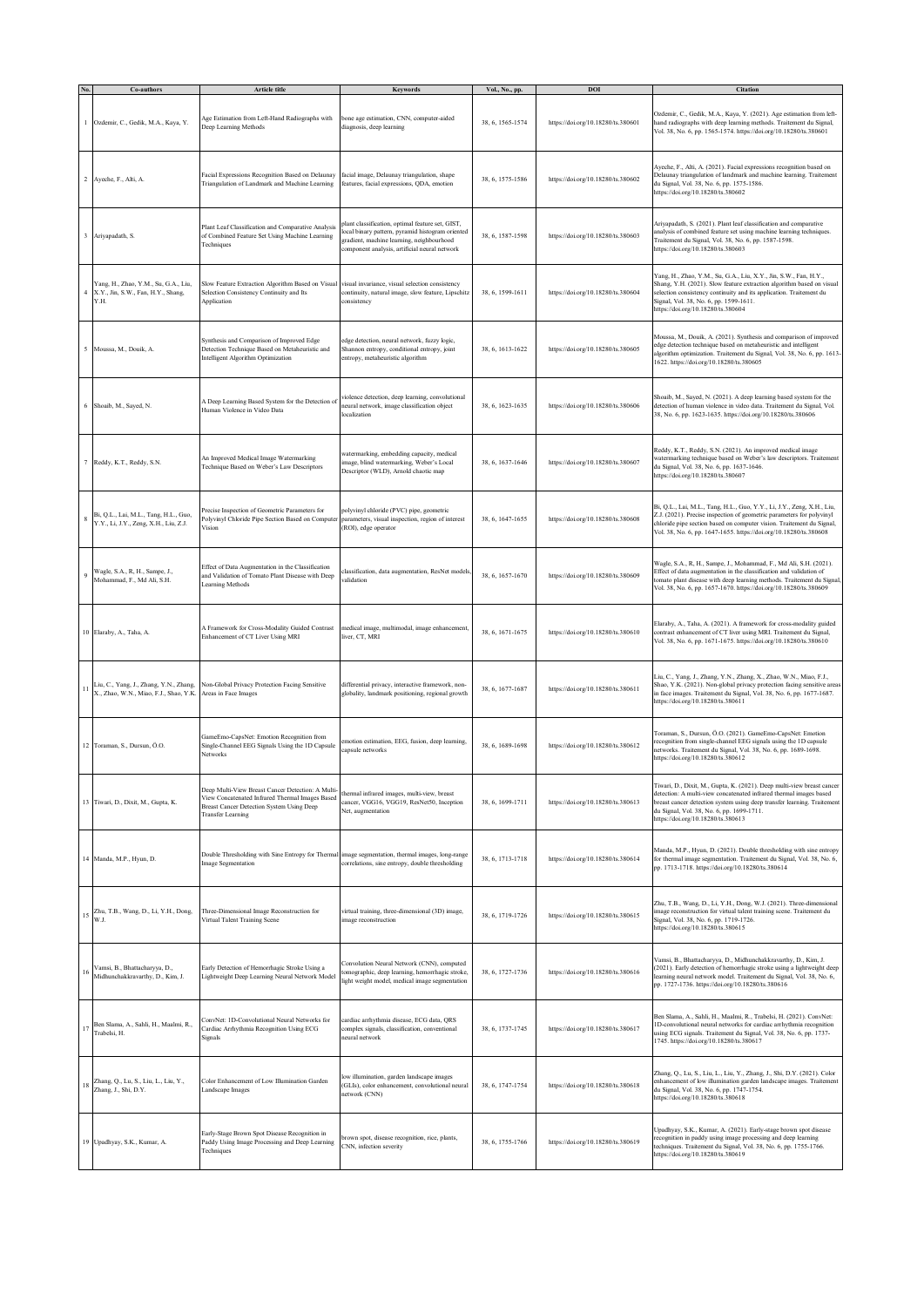| 20 | Korkmaz, O.E., Aydemir, O., Oral,<br>E.A., Ozbek, I.Y.              | Investigating the Effect of COVID-19 Infection on<br>P300 Based BCI Application Performance                                         | COVID-19, brain computer interface, event<br>related potentials, P300, classification, EEG                                                                                           | 38, 6, 1767-1773 | https://doi.org/10.18280/ts.380620 | Korkmaz, O.E., Aydemir, O., Oral, E.A., Ozbek, I.Y. (2021).<br>Investigating the effect of COVID-19 infection on P300 based BCI<br>application performance. Traitement du Signal, Vol. 38, No. 6, pp.<br>1767-1773. https://doi.org/10.18280/ts.380620                                   |
|----|---------------------------------------------------------------------|-------------------------------------------------------------------------------------------------------------------------------------|--------------------------------------------------------------------------------------------------------------------------------------------------------------------------------------|------------------|------------------------------------|------------------------------------------------------------------------------------------------------------------------------------------------------------------------------------------------------------------------------------------------------------------------------------------|
|    | 21 Jiang, N.                                                        | Image Segmentation for Review of Cerebral<br>Apoplexy                                                                               | cerebral apoplexy, review, image segmentation,<br>lesion change features                                                                                                             | 38, 6, 1775-1782 | https://doi.org/10.18280/ts.380621 | Jiang, N. (2021). Image segmentation for review of cerebral apoplexy.<br>Traitement du Signal, Vol. 38, No. 6, pp. 1775-1782.<br>https://doi.org/10.18280/ts.380621                                                                                                                      |
|    | 22 Arshaghi, A., Ashourin, M., Ghabeli, I.                          | Detection and Classification of Potato Diseases<br>Potato Using a New Convolution Neural Network<br>Architecture                    | convolutional neural networks, deep learning,<br>defect detection, potato diseases                                                                                                   | 38, 6, 1783-1791 | https://doi.org/10.18280/ts.380622 | Arshaghi, A., Ashourin, M., Ghabeli, L. (2021). Detection and<br>classification of potato diseases potato using a new convolution neural<br>network architecture. Traitement du Signal, Vol. 38, No. 6, pp. 1783-<br>1791. https://doi.org/10.18280/ts.380622                            |
|    | 23 Satla, S., Manchala, S.                                          | Dialect Identification in Telugu Language Speech<br>Utterance Using Modified Features with Deep<br>Neural Network                   | DNN, Telugu language, dialects, multilayer<br>perceptron, HMM, GMM, MFCC                                                                                                             | 38, 6, 1793-1799 | https://doi.org/10.18280/ts.380623 | Satla, S., Manchala, S. (2021). Dialect identification in Telugu<br>language speech utterance using modified features with deep neural<br>network. Traitement du Signal, Vol. 38, No. 6, pp. 1793-1799.<br>https://doi.org/10.18280/ts.380623                                            |
|    | 24 Wu, S.J.                                                         | Image Recognition of Standard Actions in Sports<br>Videos Based on Feature Fusion                                                   | sports, action recognition, local feature<br>extraction, time-space feature fusion                                                                                                   | 38, 6, 1801-1807 | https://doi.org/10.18280/ts.380624 | Wu, S.J. (2021). Image recognition of standard actions in sports videos<br>based on feature fusion. Traitement du Signal, Vol. 38, No. 6, pp.<br>1801-1807. https://doi.org/10.18280/ts.380624                                                                                           |
|    | 25 Yechuri, P.K., Ramadass, S.                                      | Classification of Image and Text Data Using Deep<br>Learning-Based LSTM Model                                                       | LSTM, IMDB, Sentiment Analysis (SA), Natural<br>Language Processing (NLP)                                                                                                            | 38, 6, 1809-1817 | https://doi.org/10.18280/ts.380625 | Yechuri, P.K., Ramadass, S. (2021). Classification of image and text<br>data using deep learning-based LSTM model. Traitement du Signal,<br>Vol. 38, No. 6, pp. 1809-1817. https://doi.org/10.18280/ts.380625                                                                            |
|    | 26 Wu, J.D., Hsieh, C.Y., Luo, W.J.                                 | Sound Visualization and Convolutional Neural<br>Network in Fault Diagnosis of Electric Motorbike                                    | fault diagnosis, convolutional neural network,<br>sound visualization, spectrogram picture<br>recognition, electric motorbike                                                        | 38, 6, 1819-1827 | https://doi.org/10.18280/ts.380626 | Wu, J.D., Hsieh, C.Y., Luo, W.J. (2021). Sound visualization and<br>convolutional neural network in fault diagnosis of electric motorbike.<br>Traitement du Signal, Vol. 38, No. 6, pp. 1819-1827.<br>https://doi.org/10.18280/ts.380626                                                 |
| 27 | Zou, J., Zhang, C., Ma, Z.J., Yu, L.,<br>Sun, K.W., Liu, T.F.       | Image Feature Analysis and Dynamic Measurement<br>of Plantar Pressure Based on Fusion Feature<br>Extraction                         | fusion feature extraction, plantar pressure,<br>feature analysis, dynamic parameter<br>measurement                                                                                   | 38, 6, 1829-1835 | https://doi.org/10.18280/ts.380627 | Zou, J., Zhang, C., Ma, Z.J., Yu, L., Sun, K.W., Liu, T.F. (2021).<br>Image feature analysis and dynamic measurement of plantar pressure<br>based on fusion feature extraction. Traitement du Signal, Vol. 38, No.<br>6, pp. 1829-1835. https://doi.org/10.18280/ts.380627               |
|    | 28 Kumar, M.S., Rao, K.V., Kumar, G.A.                              | MRI Image Based Classification Model for Lung<br>Tumor Detection Using Convolutional Neural<br>Networks                             | lung tumor, pre-processing, feature selection,<br>classification, tumor detection, machine learning                                                                                  | 38, 6, 1837-1842 | https://doi.org/10.18280/ts.380628 | Kumar, M.S., Rao, K.V., Kumar, G.A. (2021). MRI image based<br>classification model for lung tumor detection using convolutional neural<br>networks. Traitement du Signal, Vol. 38, No. 6, pp. 1837-1842.<br>https://doi.org/10.18280/ts.380628                                          |
| 29 | Soltani, O., Benabdelkader, S.                                      | Euclidean Distance Versus Manhattan Distance for<br>New Representative SFA Skin Samples for Human<br>Skin Segmentation              | face detection, skin segmentation, skin samples,<br>Euclidean distance, Manhattan distance                                                                                           | 38, 6, 1843-1851 | https://doi.org/10.18280/ts.380629 | Soltani, O., Benabdelkader, S. (2021). Euclidean distance versus<br>Manhattan distance for new representative SFA skin samples for<br>human skin segmentation. Traitement du Signal, Vol. 38, No. 6, pp.<br>1843-1851. https://doi.org/10.18280/ts.380629                                |
|    | 30 Chen, W., Zheng, X., Zhou, H.J., Li, Z.                          | Evaluation of Logistics Service Quality: Sentiment<br>Analysis of Comment Text Based on Multi-Level<br>Graph Neural Network         | logistics service quality, text sentiment analysis,<br>attention mechanism, multi-level graph neural<br>network (MLGNN)                                                              | 38, 6, 1853-1860 | https://doi.org/10.18280/ts.380630 | Chen, W., Zheng, X., Zhou, H.J., Li, Z. (2021). Evaluation of logistics<br>service quality: Sentiment analysis of comment text based on multi-<br>level graph neural network. Traitement du Signal, Vol. 38, No. 6, pp.<br>1853-1860. https://doi.org/10.18280/ts.380630                 |
|    | Raghu, K., Sadanandam, M.                                           | A Perspective Study on Speech Emotion<br>Recognition: Databases, Features and Classification<br>Models                              | ASR, HCI, SER, Telugu emotional speech,<br>acoustic, SVM, MLP, CNN                                                                                                                   | 38, 6, 1861-1873 | https://doi.org/10.18280/ts.380631 | Raghu, K., Sadanandam, M. (2021). A perspective study on speech<br>emotion recognition: Databases, features and classification models.<br>Traitement du Signal, Vol. 38, No. 6, pp. 1861-1873.<br>https://doi.org/10.18280/ts.380631                                                     |
| 32 | Jayaswal, R., Dixit, M.                                             | Detection of Hidden Facial Surface Masking in<br>Stored and Real Time Captured Images: A Deep<br>Learning Perspective in Covid Time | COVID-19, face mask detection, DNN models,<br>optimizers, CLAHE-SSD IV3 model, RTFMD<br>dataset                                                                                      | 38, 6, 1875-1885 | https://doi.org/10.18280/ts.380632 | ayaswal, R., Dıxıt, M. (2021). Detection of hidden facial surfacı<br>masking in stored and real time captured images: A deep learning<br>perspective in COVID time. Traitement du Signal, Vol. 38, No. 6, pp.<br>1875-1885. https://doi.org/10.18280/ts.380632                           |
| 33 | Zhang, C., Zou, J., Ma, Z.J., Wu, Q.,<br>Sheng, Z.G., Yan, Z.       | Upper Limb Action Identification Based on<br>Physiological Signals and Its Application in Limb<br><b>Rehabilitation Training</b>    | physiological signals, upper limb motor function,<br>upper limb action identification, limb<br>rehabilitation                                                                        | 38, 6, 1887-1894 | https://doi.org/10.18280/ts.380633 | Zhang, C., Zou, J., Ma, Z.J., Wu, Q., Sheng, Z.G., Yan, Z. (2021).<br>Upper limb action identification based on physiological signals and its<br>application in limb rehabilitation training. Traitement du Signal, Vol.<br>38, No. 6, pp. 1887-1894. https://doi.org/10.18280/ts.380633 |
| 34 | Rashid, M., Mustafa, M., Sulaiman, N<br>Abdullah, N.R.H., Samad, R. | Random Subspace K-NN Based Ensemble<br>Classifier for Driver Fatigue Detection Utilizing<br>Selected EEG Channels                   | electroencephalogram (EEG), driver fatigue,<br>channel selection, ensemble classifier, correlation<br>coefficient, random subspace k-NN                                              | 38, 5, 1259-1270 | https://doi.org/10.18280/ts.380501 | Rashid, M., Mustafa, M., Sulaiman, N., Abdullah, N.R.H., Samad, R.<br>(2021). Random subspace K-NN based ensemble classifier for driver<br>fatigue detection utilizing selected EEG channels. Traitement du Signal,<br>Vol. 38, No. 5, pp. 1259-1270. https://doi.org/10.18280/ts.380501 |
|    | 35 Ornek, A.H., Ceylan, M.                                          | Explainable Artificial Intelligence (XAI):<br>Classification of Medical Thermal Images of<br>Neonates Using Class Activation Maps   | class activation maps, deep learning, explainable<br>artificial intelligence, medicine, neonates,<br>thermography, visualization                                                     | 38, 5, 1271-1279 | https://doi.org/10.18280/ts.380502 | Ornek, A.H., Ceylan, M. (2021). Explainable artificial intelligence<br>(XAI): Classification of medical thermal images of neonates using class<br>activation maps. Traitement du Signal, Vol. 38, No. 5, pp. 1271-1279.<br>https://doi.org/10.18280/ts.380502                            |
|    | 36 Obeidat, Y., Alqudah, A.M.                                       | A Hybrid Lightweight 1D CNN-LSTM Architecture<br>for Automated ECG Beat-Wise Classification                                         | convolutional neural network (CNN),<br>electrocardiogram (ECG), long short-term<br>memory (LSTM), deep learning (DL),<br>classification, arrhythmia, cardiovascular disease<br>(CVD) | 38, 5, 1281-1291 | https://doi.org/10.18280/ts.380503 | Obeidat, Y., Alqudah, A.M. (2021). A hybrid lightweight 1D CNN-<br>LSTM architecture for automated ECG beat-wise classification.<br>Traitement du Signal, Vol. 38, No. 5, pp. 1281-1291.<br>https://doi.org/10.18280/ts.380503                                                           |
|    | 37 Hamdini, R., Diffellah, N., Namane, A                            | Color Based Object Categorization Using<br>Histograms of Oriented Hue and Saturation                                                | categorization, descriptor, HOG, HSL, KNN,<br>recognition, robots, SVM                                                                                                               | 38, 5, 1293-1307 | https://doi.org/10.18280/ts.380504 | Hamdini, R., Diffellah, N., Namane, A. (2021). Color based object<br>categorization using histograms of oriented hue and saturation.<br>Traitement du Signal, Vol. 38, No. 5, pp. 1293-1307.<br>https://doi.org/10.18280/ts.380504                                                       |
|    | 38 Zhao, J., Feng, Q.J.                                             | Deep Att-ResGAN: A Retinal Vessel Segmentation<br>Network for Color Fundus Images                                                   | retinal vessel segmentation, generative<br>adversarial networks (GANs), attention module                                                                                             | 38, 5, 1309-1317 | https://doi.org/10.18280/ts.380505 | Zhao, J., Feng, Q.J. (2021). Deep Att-ResGAN: A retinal vessel<br>segmentation network for color fundus images. Traitement du Signal,<br>Vol. 38, No. 5, pp. 1309-1317. https://doi.org/10.18280/ts.380505                                                                               |
|    | 39 Nogay, H.S.                                                      | Comparative Experimental Investigation of Deep<br>Convolutional Neural Networks for Latent<br>Fingerprint Pattern Classification    | fingerprint, deep learning, transfer learning,<br>DCNN, pattern recognition                                                                                                          | 38, 5, 1319-1326 | https://doi.org/10.18280/ts.380506 | Nogay, H.S. (2021). Comparative experimental investigation of deep<br>convolutional neural networks for latent fingerprint pattern<br>classification. Traitement du Signal, Vol. 38, No. 5, pp. 1319-1326.<br>https://doi.org/10.18280/ts.380506                                         |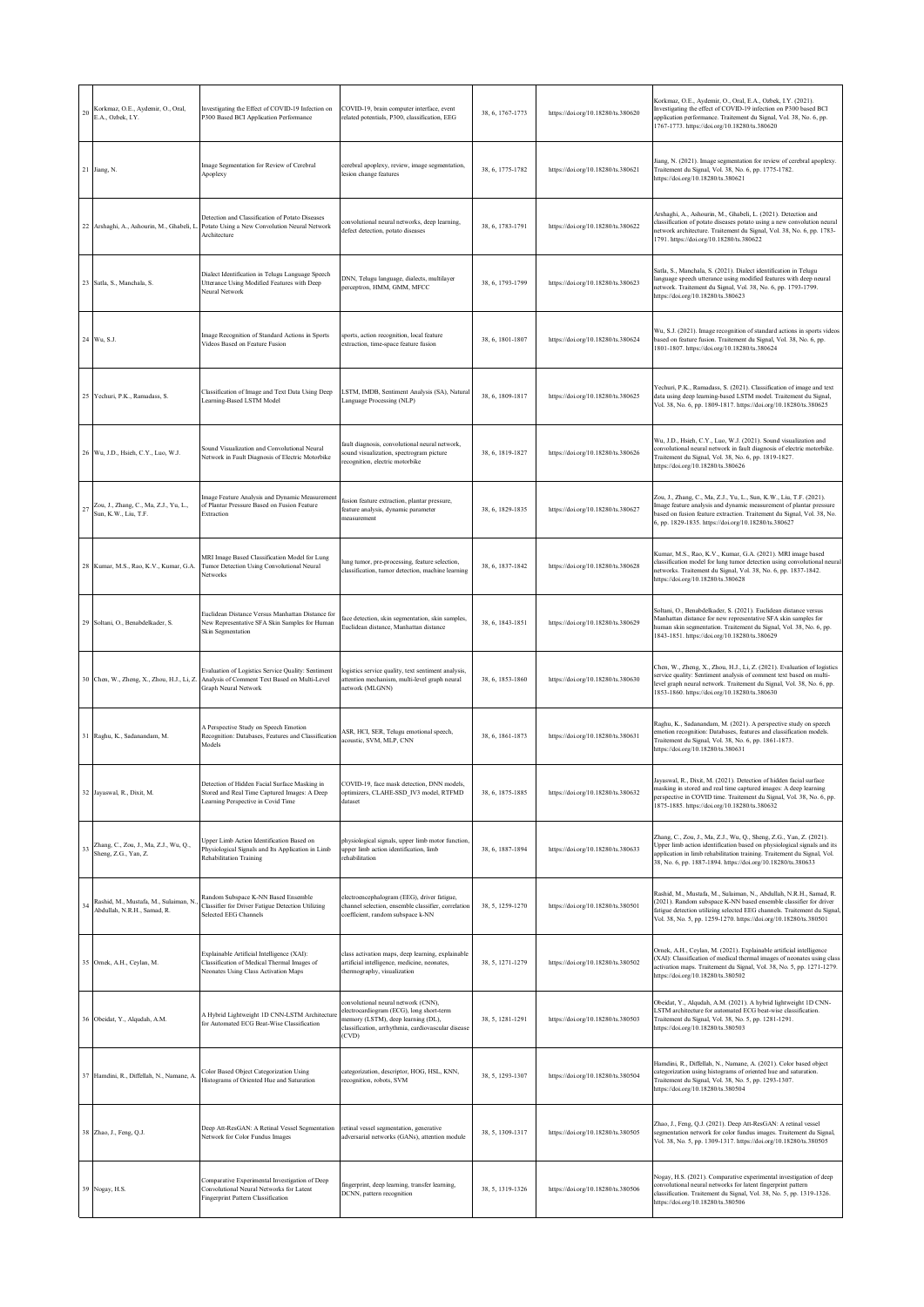| 40 | A., Basu, S., Das, A., Bag, R.                                                                 | Banerjee, S., Singh, S.K., Chakraborty, Diagnosis of Melanoma Lesion Using Neutrosophic<br>and Deep Learning                                                                                    | skin cancer, melanoma, skin lesion segmentation<br>Keras, deep learning, neutrosophic                                                                                 | 38, 5, 1327-1338 | https://doi.org/10.18280/ts.380507 | Banerjee, S., Singh, S.K., Chakraborty, A., Basu, S., Das, A., Bag, R.<br>(2021). Diagnosis of melanoma lesion using neutrosophic and deep<br>learning. Traitement du Signal, Vol. 38, No. 5, pp. 1327-1338.<br>https://doi.org/10.18280/ts.380507                                                                                                                                           |
|----|------------------------------------------------------------------------------------------------|-------------------------------------------------------------------------------------------------------------------------------------------------------------------------------------------------|-----------------------------------------------------------------------------------------------------------------------------------------------------------------------|------------------|------------------------------------|----------------------------------------------------------------------------------------------------------------------------------------------------------------------------------------------------------------------------------------------------------------------------------------------------------------------------------------------------------------------------------------------|
|    | 41 Kabache, M., Guerti, M.                                                                     | Acoustic Analysis of Voice Signal of Patients with<br>Unilateral Laryngeal Paralysis a View to Objective<br><b>Evaluation after Rehabilitation</b>                                              | acoustic analysis, vocal signal, speech pathology,<br>unilateral laryngeal paralysis                                                                                  | 38, 5, 1339-1344 | https://doi.org/10.18280/ts.380508 | Kabache, M., Guerti, M. (2021). Acoustic analysis of voice signal of<br>patients with unilateral laryngeal paralysis a view to objective<br>evaluation after rehabilitation. Traitement du Signal, Vol. 38, No. 5, pp<br>1339-1344. https://doi.org/10.18280/ts.380508                                                                                                                       |
|    | 42 Prakash, S.J., Chetty, M.S.R., A, J.                                                        | Contrast Enhancement of Images Using Meta-<br>Heuristic Algorithm                                                                                                                               | image processing, contrast enhancement, meta-<br>heuristic, chaotic crow search, optimization                                                                         | 38, 5, 1345-1351 | https://doi.org/10.18280/ts.380509 | Prakash, S.J., Chetty, M.S.R., A, J. (2021). Contrast enhancement of<br>images using meta-heuristic algorithm. Traitement du Signal, Vol. 38,<br>No. 5, pp. 1345-1351. https://doi.org/10.18280/ts.380509                                                                                                                                                                                    |
|    | 43 Cao, F.Y.                                                                                   | Depth Estimation of Single Defocused Images<br>Based on Multi-Feature Fusion                                                                                                                    | single defocused images, depth estimation, multi-<br>feature fusion, edge sparse blur                                                                                 | 38, 5, 1353-1360 | https://doi.org/10.18280/ts.380510 | Cao, F.Y. (2021). Depth estimation of single defocused images based<br>on multi-feature fusion. Traitement du Signal, Vol. 38, No. 5, pp.<br>1353-1360. https://doi.org/10.18280/ts.380510                                                                                                                                                                                                   |
|    | 44 Senalp, F.M., Ceylan, M.                                                                    | Deep Learning Based Super Resolution and<br>Classification Applications for Neonatal Thermal<br>Images                                                                                          | classification, datasets, deep learning, super-<br>resolution, thermal imaging                                                                                        | 38, 5, 1361-1368 | https://doi.org/10.18280/ts.380511 | Senalp, F.M., Ceylan, M. (2021). Deep learning based super resolution<br>and classification applications for neonatal thermal images. Traitement<br>du Signal, Vol. 38, No. 5, pp. 1361-1368.<br>https://doi.org/10.18280/ts.380511                                                                                                                                                          |
|    | 45 Lalitha, A., Reddy, G.H.                                                                    | An Integrated Signal Allocation Model with<br>Effective Collision Resolution Model for<br>Performance Enhancement of Wireless Sensor<br>Networks                                                | signal allocation, collision reduction, performance<br>enhancement, integrated model, labelled<br>weighted model                                                      | 38, 5, 1369-1375 | https://doi.org/10.18280/ts.380512 | Lalitha, A., Reddy, G.H. (2021). An integrated signal allocation model<br>with effective collision resolution model for performance enhancement<br>of wireless sensor networks. Traitement du Signal, Vol. 38, No. 5, pp.<br>1369-1375. https://doi.org/10.18280/ts.380512                                                                                                                   |
|    | 46 Vankayalapati, R., Muddana, A.L.                                                            | Accurate Brain Tumor Recognition Using Double-<br>Weighted Feature Extraction Labelling Model with<br>Priority Weighted Feature Selection                                                       | brain tumor, feature extraction, feature selection<br>MRI images, classification, tumor cells, double<br>weighted labelling, priority weights, tumor<br>detection     | 38, 5, 1377-1383 | https://doi.org/10.18280/ts.380513 | Vankayalapati, R., Muddana, A.L. (2021). Accurate brain tumor<br>recognition using double-weighted feature extraction labelling model<br>with priority weighted feature selection. Traitement du Signal, Vol. 38,<br>No. 5, pp. 1377-1383. https://doi.org/10.18280/ts.380513                                                                                                                |
| 47 | Liu, C., Yang, J., Zhao, W.N., Zhang,<br>Y.N., Shi, C.P., Miao, F.J., Zhang, J.S.              | Differential Privacy Protection of Face Images<br>Based on Region Growing                                                                                                                       | face image publication, interactive framework,<br>differential privacy, region growing, growth rule                                                                   | 38, 5, 1385-1401 | https://doi.org/10.18280/ts.380514 | Liu, C., Yang, J., Zhao, W.N., Zhang, Y.N., Shi, C.P., Miao, F.J.,<br>Zhang, J.S. (2021). Differential privacy protection of face images based<br>on region growing. Traitement du Signal, Vol. 38, No. 5, pp. 1385-<br>1401. https://doi.org/10.18280/ts.380514                                                                                                                             |
|    | 48 Othman, N.A., Aydin, I.                                                                     | Challenges and Limitations in Human Action<br>Recognition on Unmanned Aerial Vehicles: A<br>Comprehensive Survey                                                                                | human action recognition, human detection,<br>unmanned aerial vehicle, image processing, smar<br>city                                                                 | 38, 5, 1403-1411 | https://doi.org/10.18280/ts.380515 | Othman, N.A., Aydin, I. (2021). Challenges and limitations in human<br>action recognition on unmanned aerial vehicles: A comprehensive<br>survey. Traitement du Signal, Vol. 38, No. 5, pp. 1403-1411.<br>https://doi.org/10.18280/ts.380515                                                                                                                                                 |
|    | 49 Sreenivasulu, V., Wajeed, M.A.                                                              | Image Based Classification of Rumor Information<br>from the Social Network Platform                                                                                                             | image spam data, text spam data, internet<br>sources, fake emails, fake information, image<br>classification, text classification, security                           | 38, 5, 1413-1421 | https://doi.org/10.18280/ts.380516 | Sreenivasulu, V., Wajeed, M.A. (2021). Image based classification of<br>rumor information from the social network platform. Traitement du<br>Signal, Vol. 38, No. 5, pp. 1413-1421.<br>https://doi.org/10.18280/ts.380516                                                                                                                                                                    |
|    | 50 Efe, E., Özşen, S.                                                                          | A New Approach for Automatic Sleep Staging:<br><b>Siamese Neural Networks</b>                                                                                                                   | electroencephalogram (EEG), Siamese neural<br>networks (SNNs), automatic sleep staging,<br>convolutional neural networks (CNNs),<br>classification, data augmentation | 38, 5, 1423-1430 | https://doi.org/10.18280/ts.380517 | Efe, E., Özşen, S. (2021). A new approach for automatic sleep staging:<br>Siamese neural networks. Traitement du Signal, Vol. 38, No. 5, pp.<br>1423-1430. https://doi.org/10.18280/ts.380517                                                                                                                                                                                                |
|    | 51 Jiang, Y.                                                                                   | Application of Deep Learning and Brain Images in<br>Diagnosis of Alzheimer's Patients                                                                                                           | deep learning, brain image recognition,<br>Alzheimer's disease                                                                                                        | 38, 5, 1431-1438 | https://doi.org/10.18280/ts.380518 | Jiang, Y. (2021). Application of deep learning and brain images in<br>diagnosis of Alzheimer's patients. Traitement du Signal, Vol. 38, No. 5,<br>pp. 1431-1438. https://doi.org/10.18280/ts.380518                                                                                                                                                                                          |
| 52 | Zahari, Z.L., Mustafa, M., Zain, Z.M.,<br>Abdubrani, R., Naim, F.                              | The Enhancement on Stress Levels Based on<br>Physiological Signal and Self-Stress Assessment                                                                                                    | stress, EEG, MCCA, multimodal, indices,<br>accuracy                                                                                                                   | 38, 5, 1439-1447 | https://doi.org/10.18280/ts.380519 | iari, Z.L., Mustafa, M., Zain, Z.M., Abdubrani, R., Naim, P. (2021<br>The enhancement on stress levels based on physiological signal and<br>self-stress assessment. Traitement du Signal, Vol. 38, No. 5, pp. 1439-<br>1447. https://doi.org/10.18280/ts.380519                                                                                                                              |
| 53 | Kumar, A., Singh, K.U., Raja, L.,<br>Singh, T., Swarup, C., Kumar, A.                          | Design a Framework for Content Based Image<br>Retrieval Using Hybrid Features Analysis                                                                                                          | RGB, HSV, image content, histogram, CBIR,<br>efficiency                                                                                                               | 38, 5, 1449-1457 | https://doi.org/10.18280/ts.380520 | Kumar, A., Singh, K.U., Raja, L., Singh, T., Swarup, C., Kumar, A.<br>(2021). Design a framework for content based image retrieval using<br>hybrid features analysis. Traitement du Signal, Vol. 38, No. 5, pp.<br>1449-1459. https://doi.org/10.18280/ts.380520                                                                                                                             |
|    | 54 Guler, H.                                                                                   | Development of Real-Time Fuzzy Synchronization<br>of Chaos Based System for Image Encryption                                                                                                    | chaotic circuit, synchronization, fuzzy, image<br>encryption                                                                                                          | 38, 5, 1461-1467 | https://doi.org/10.18280/ts.380521 | Guler, H. (2021). Development of real-time fuzzy synchronization of<br>chaos based system for image encryption. Traitement du Signal, Vol.<br>38, No. 5, pp. 1461-1467. https://doi.org/10.18280/ts.380521                                                                                                                                                                                   |
| 55 | Zhang, G.H., Ogihara, A., Zhou, S.Y.,<br>Yang, X.T., Wang, Y.J., Ma, X.W., Li,<br>S.W., Li, K. | A Home Efficacy Multi-Modal Intelligent<br>Evaluation System for Wearable Treatment<br>Equipment of Insomnia Through Integration<br>Between Traditional Chinese Medicine and Modern<br>Medicine | home treatment, multi-modal intelligent<br>evaluation system (MIES), traditional Chinese<br>medicine (TCM), wearable TCM treatment<br>equipment, insomnia             | 38, 5, 1469-1476 | https://doi.org/10.18280/ts.380522 | Zhang, G.H., Ogihara, A., Zhou, S.Y., Yang, X.T., Wang, Y.J., Ma,<br>X.W., Li, S.W., Li, K. (2021). A home efficacy multi-modal intelligent<br>evaluation system for wearable treatment equipment of insomnia<br>through integration between traditional Chinese medicine and modern<br>medicine. Traitement du Signal, Vol. 38, No. 5, pp. 1469-1476.<br>https://doi.org/10.18280/ts.380522 |
|    | 56 Yilmaz, M.                                                                                  | Wavelet Based and Statistical EEG Analysis in<br>Patients with Schizophrenia                                                                                                                    | EEG data, schizophrenia, wavelet analysis,<br>statistics                                                                                                              | 38, 5, 1477-1483 | https://doi.org/10.18280/ts.380523 | Yilmaz, M. (2021). Wavelet based and statistical EEG analysis in<br>patients with schizophrenia. Traitement du Signal, Vol. 38, No. 5, pp.<br>1477-1483. https://doi.org/10.18280/ts.380523                                                                                                                                                                                                  |
| 57 | Tadepalli, Y., Kollati, M., Kuraparthi,<br>S., Kora, P.                                        | EfficientNet-B0 Based Monocular Dense-Depth<br>Map Estimation                                                                                                                                   | depth maps, monocular images, efficient net, up-<br>sampling, Jaccard score, validation loss, mean<br>actual error                                                    | 38, 5, 1485-1493 | https://doi.org/10.18280/ts.380524 | Tadepalli, Y., Kollati, M., Kuraparthi, S., Kora, P. (2021).<br>EfficientNet-B0 based monocular dense-depth map estimation.<br>Traitement du Signal, Vol. 38, No. 5, pp. 1485-1493.<br>https://doi.org/10.18280/ts.380524                                                                                                                                                                    |
|    | 58 Huang, H., Li, Z.                                                                           | FAFNet: A False Alarm Filter Algorithm for License<br>Plate Detection Based on Deep Neural Network                                                                                              | YOLOv5, FAFNet, false alarm filter, model<br>generalization, embedded device                                                                                          | 38, 5, 1495-1501 | https://doi.org/10.18280/ts.380525 | Huang, H., Li, Z. (2021). FAFNet: A false alarm filter algorithm for<br>license plate detection based on deep neural network. Traitement du<br>Signal, Vol. 38, No. 5, pp. 1495-1501.<br>https://doi.org/10.18280/ts.380525                                                                                                                                                                  |
|    | Rani, B.M.S., Majety, V.D., Pittala,<br>59 C.S., Vijay, V., Sandeep, K.S., Kiran,              | Road Identification Through Efficient Edge<br>Segmentation Based on Morphological Operations                                                                                                    | road identification, pixel intensity, image<br>enhancement, segmentation, morphological<br>operations, edge segmentation                                              | 38, 5, 1503-1508 | https://doi.org/10.18280/ts.380526 | Rani, B.M.S., Majety, V.D., Pittala, C.S., Vijay, V., Sandeep, K.S.,<br>Kiran, S. (2021). Road identification through efficient edge<br>segmentation based on morphological operations. Traitement du Signal,<br>Vol. 38, No. 5, pp. 1503-1508. https://doi.org/10.18280/ts.380526                                                                                                           |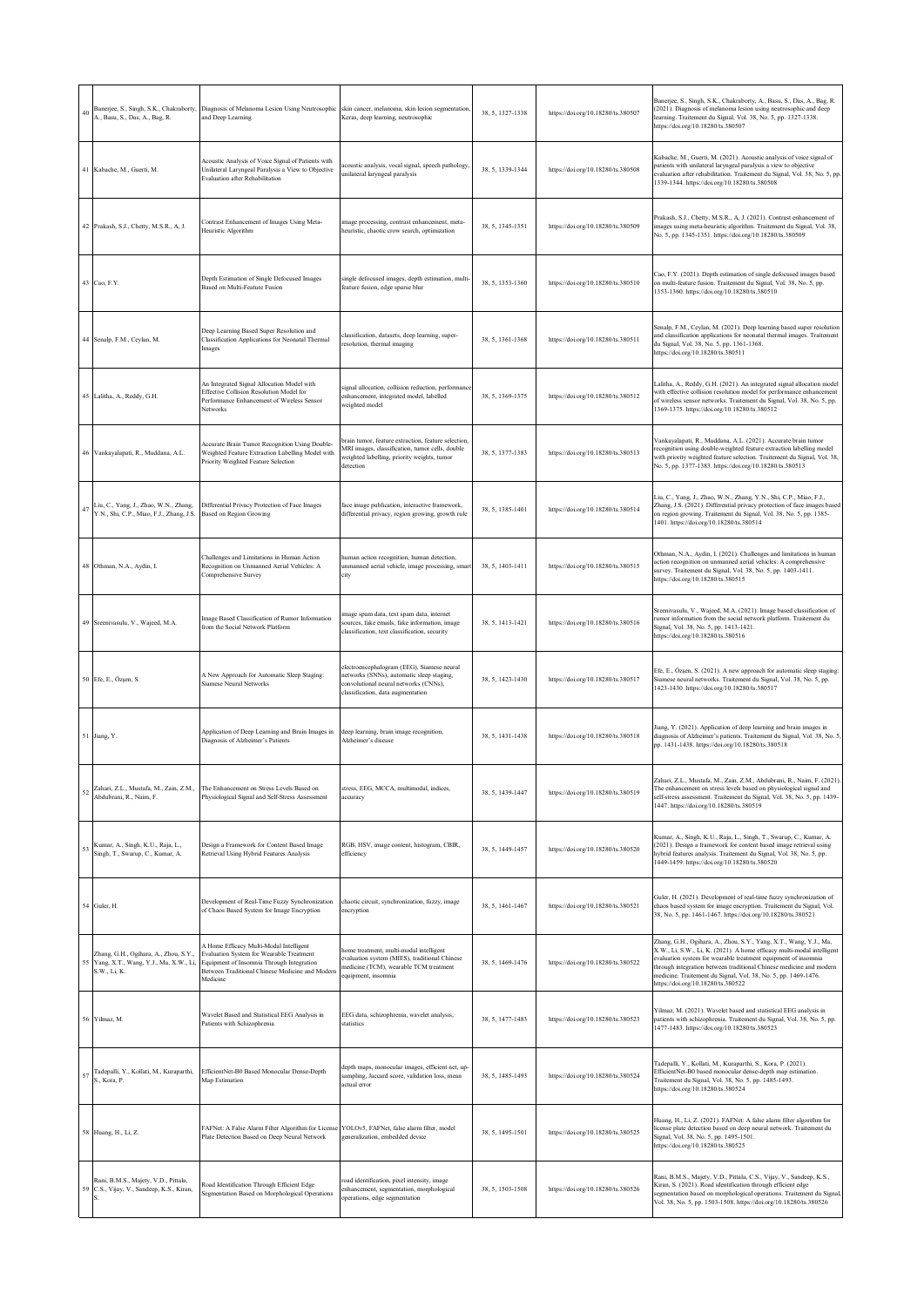|    | 60 Khrisat, M.S., Zaini, H.G., Alqadi, Z.A.                                               | Simple, Flexible Method to Extract Digital Image<br>Features                                                                                                          | features vector, classification, speedup,<br>throughput, k means clustering, WPT, composite<br>vector                                                                    | 38, 5, 1509-1514 | https://doi.org/10.18280/ts.380527 | Khrisat, M.S., Zaini, H.G., Alqadi, Z.A. (2021). Simple, flexible<br>method to extract digital image features. Traitement du Signal, Vol. 38,<br>No. 5, pp. 1509-1514. https://doi.org/10.18280/ts.380527                                                                                                                     |
|----|-------------------------------------------------------------------------------------------|-----------------------------------------------------------------------------------------------------------------------------------------------------------------------|--------------------------------------------------------------------------------------------------------------------------------------------------------------------------|------------------|------------------------------------|-------------------------------------------------------------------------------------------------------------------------------------------------------------------------------------------------------------------------------------------------------------------------------------------------------------------------------|
|    | Radhakrishnan, M., Ramamurthy, K.,<br>61 Kothandaraman, A., Madaan, G.,<br>Machavaram, H. | nvestigating EEG Signals of Autistic Individuals<br>Using Detrended Fluctuation Analysis                                                                              | detrended fluctuation analysis, hurst parameter,<br>self-similarity, typically developing, autism<br>spectrum disorder                                                   | 38, 5, 1515-1520 | https://doi.org/10.18280/ts.380528 | Radhakrishnan, M., Ramamurthy, K., Kothandaraman, A., Madaan,<br>G., Machavaram, H. (2021). Investigating EEG signals of autistic<br>individuals using detrended fluctuation analysis. Traitement du Signal,<br>Vol. 38, No. 5, pp. 1515-1520. https://doi.org/10.18280/ts.380528                                             |
|    | 62 Zhao, Y.M., Yang, H., Su, G.A.                                                         | Design and Application of a Slow Feature<br>Algorithm Coupling Visual Selectivity and Multiple<br>Long Short-Term Memory Networks                                     | slow features, long short-term memory network<br>(LSTM), Lipshitz condition, visual selectivity,<br>Gabor, visual computing                                              | 38, 5, 1521-1530 | https://doi.org/10.18280/ts.380529 | Zhao, Y.M., Yang, H., Su, G.A. (2021). Design and application of a<br>slow feature algorithm coupling visual selectivity and multiple long<br>short-term memory networks. Traitement du Signal, Vol. 38, No. 5, pp.<br>1521-1530. https://doi.org/10.18280/ts.380529                                                          |
|    | 63 Sridhar, B.                                                                            | Investigations of Medical Image Segmentation<br>Methods with Inclusion Mathematical<br>Morphological Operations                                                       | image segmentation, medical images, watershed<br>ransform, fuzzy logic based techniques, MRF<br>and mathematical morphology                                              | 38, 5, 1531-1540 | https://doi.org/10.18280/ts.380530 | Sridhar, B. (2021). Investigations of medical image segmentation<br>methods with inclusion mathematical morphological operations.<br>Traitement du Signal, Vol. 38, No. 5, pp. 1531-1540.<br>https://doi.org/10.18280/ts.380530                                                                                               |
|    | $64$ Liu, C., Antypenko, R., Sushko, I.,<br>Zakharchenko, O., Wang, J.                    | Marine Distributed Radar Signal Identification and<br>Classification Based on Deep Learning                                                                           | distributed radar, deep learning, marine<br>environment monitoring, radar signal<br>identification                                                                       | 38, 5, 1541-1548 | https://doi.org/10.18280/ts.380531 | Liu, C., Antypenko, R., Sushko, I., Zakharchenko, O., Wang, J.<br>(2021). Marine distributed radar signal identification and classification<br>based on deep learning. Traitement du Signal, Vol. 38, No. 5, pp.<br>1541-1548. https://doi.org/10.18280/ts.380531                                                             |
|    | 65 Vigil, A., Bharathi, S.                                                                | Diagnosis of Pulpitis from Dental Panoramic<br>Radiograph Using Histogram of Gradients with<br>Discrete Wavelet Transform and Multilevel Neural<br>Network Techniques | dental panoramic radiograph, modified k-means,<br>pulpitis, discrete wavelet transform, multi-level<br>neural network                                                    | 38, 5, 1549-1555 | https://doi.org/10.18280/ts.380532 | Vigil, A., Bharathi, S. (2021). Diagnosis of pulpitis from dental<br>panoramic radiograph using histogram of gradients with discrete<br>wavelet transform and multilevel neural network techniques.<br>Traitement du Signal, Vol. 38, No. 5, pp. 1549-1555.<br>https://doi.org/10.18280/ts.380532                             |
|    | 66 Chen, Y.                                                                               | An Alzheimer's Disease Identification and<br>Classification Model Based on the Convolutional<br>Neural Network with Attention Mechanisms                              | Alzheimer's disease, identification and<br>classification, attention mechanism, convolutional<br>neural network                                                          | 38, 5, 1557-1564 | https://doi.org/10.18280/ts.380533 | Chen, Y. (2021). An Alzheimer's disease identification and<br>classification model based on the convolutional neural network with<br>attention mechanisms. Traitement du Signal, Vol. 38, No. 5, pp. 1557-<br>1564. https://doi.org/10.18280/ts.380533                                                                        |
|    | 67 Benabdallah, H., Kerai, S.                                                             | Respiratory and Motion Artefacts Removal from<br>ICG Signal Using Denoising Techniques for<br>Hemodynamic Parameters Monitoring                                       | impedance cardiography, orthogonal wavelet,<br>thresholding technique, linear filter, adaptive<br>filter, biosignal denoising                                            | 38, 4, 919-928   | https://doi.org/10.18280/ts.380401 | Benabdallah, H., Kerai, S. (2021). Respiratory and motion artefacts<br>removal from ICG signal using denoising techniques for hemodynamic<br>parameters monitoring. Traitement du Signal, Vol. 38, No. 4, pp. 919-<br>928. https://doi.org/10.18280/ts.380401                                                                 |
|    | Salgado, M.C., Elías, R.P., Salazar,<br>A.M.                                              | Function to Flatten Gesture Data for Specific<br>Feature Selection Methods to Improve Classification                                                                  | Bayesian networks, chronologically linked data,<br>feature selection methods, gesture classification,<br>Logical Combinatorial to Pattern Recognition,<br>Markov blanket | 38, 4, 929-935   | https://doi.org/10.18280/ts.380402 | Salgado, M.C., Elías, R.P., Salazar, A.M. (2021). Function to flatten<br>gesture data for specific feature selection methods to improve<br>classification. Traitement du Signal, Vol. 38, No. 4, pp. 929-935.<br>https://doi.org/10.18280/ts.380402                                                                           |
|    | 69 Tian, W.J., Hu, Y.Z.                                                                   | Label Importance Ranking with Entropy Variation<br>Complex Networks for Structured Video Captioning                                                                   | video captioning, label importance, complex<br>networks, entropy variation                                                                                               | 38, 4, 937-946   | https://doi.org/10.18280/ts.380403 | Tian, W.J., Hu, Y.Z. (2021). Label importance ranking with entropy<br>variation complex networks for structured video captioning. Traitement<br>du Signal, Vol. 38, No. 4, pp. 937-946.<br>https://doi.org/10.18280/ts.380403                                                                                                 |
|    | 70 Gedik, O., Demirhan, A.                                                                | Comparison of the Effectiveness of Deep Learning<br>Methods for Face Mask Detection                                                                                   | CNN, deep learning, face mask detection,<br>transfer learning                                                                                                            | 38, 4, 947-953   | https://doi.org/10.18280/ts.380404 | Gedik, O., Demirhan, A. (2021). Comparison of the effectiveness of<br>deep learning methods for face mask detection. Traitement du Signal,<br>Vol. 38, No. 4, pp. 947-953. https://doi.org/10.18280/ts.380404                                                                                                                 |
| 71 | Slama, A.B., Mbarki, Z., Seddik, H.,<br>Marrakchi, J., Boukriba, S., Labidi, S.           | Improving Parotid Gland Tumor Segmentation and<br>Classification Using Geometric Active Contour<br>Model and Deep Neural Network Framework                            | active contours, filtering system, boundary<br>modeling, deep neural networks, classification<br>scheme                                                                  | 38, 4, 955-965   | https://doi.org/10.18280/ts.380405 | Slama, A.B., Mbarki, Z., Seddik, H., Marrakchi, J., Boukriba, S.,<br>Labidi, S. (2021). Improving parotid gland tumor segmentation and<br>classification using geometric active contour model and deep neural<br>network framework. Traitement du Signal, Vol. 38, No. 4, pp. 955-<br>965. https://doi.org/10.18280/ts.380405 |
|    | 72 Mütevelli, M.H., Ergin, S.                                                             | The Detection of Brain Tumors Using Chan-Vese<br>Active Contour Without Edges Method in Magnetic<br>Resonance (MR) Images                                             | brain tumor, computer aided detection, skull<br>removal, suspicious region detection                                                                                     | 38, 4, 967-978   | https://doi.org/10.18280/ts.380406 | M.H., Ergin, S. (2021). The dete<br>Chan-Vese active contour without edges method in magnetic resonance<br>(MR) images. Traitement du Signal, Vol. 38, No. 4, pp. 967-978.<br>https://doi.org/10.18280/ts.380406                                                                                                              |
|    | 73 Bo, Q.Y., Cheng, W.Q.                                                                  | Design of a Groundwater Level Monitoring System<br>Based on Internet of Things and Image Recognition                                                                  | mage recognition, internet of things (IoT),<br>groundwater level monitoring, edge detection<br>algorithm                                                                 | 38, 4, 979-984   | https://doi.org/10.18280/ts.380407 | Bo, Q.Y., Cheng, W.Q. (2021). Design of a groundwater level<br>monitoring system based on Internet of Things and image recognition.<br>Traitement du Signal, Vol. 38, No. 4, pp. 979-984.<br>https://doi.org/10.18280/ts.380407                                                                                               |
|    | Hadiyoso, S., Zakaria, H., Ong, P.A.,<br>74 Mengko, T.L.E.R.                              | Iemispheric Coherence Analysis of Wide Band<br>EEG Signals for Characterization of Post-Stroke<br>Patients with Dementia                                              | post-stroke, dementia, EEG, coherence                                                                                                                                    | 38, 4, 985-992   | https://doi.org/10.18280/ts.380408 | Hadiyoso, S., Zakaria, H., Ong, P.A., Mengko, T.L.E.R. (2021).<br>Hemispheric coherence analysis of wide band EEG signals for<br>characterization of post-stroke patients with dementia. Traitement du<br>Signal, Vol. 38, No. 4, pp. 985-992. https://doi.org/10.18280/ts.380408                                             |
|    | 75 Gollu, V.K., Sravani, G.U., Prakash,<br>M.S., Srikanth, G.                             | Pipeline of Optimization Techniques for Multi-Level<br>Thresholding in Medical Image Compression Using<br>2D Histogram                                                | genetic algorithm (GA), image compression,<br>image thresholding, particle swarm optimization<br>(PSO), symbiotic organisms search (SOS), 2-D<br>histogram               | 38, 4, 993-1006  | https://doi.org/10.18280/ts.380409 | Gollu, V.K., Sravani, G.U., Prakash, M.S., Srikanth, G. (2021).<br>Pipeline of optimization techniques for multi-level thresholding in<br>medical image compression using 2D histogram. Traitement du Signal,<br>Vol. 38, No. 4, pp. 993-1006. https://doi.org/10.18280/ts.380409                                             |
|    | 76 Ahmadimehr, S., Moridani, M.K.                                                         | Identify Attractive and Unattractive Individuals<br>Based on Geometric Features Using Neural<br>Network                                                               | attractive, landmarks, geometric feature,<br>classification, neural network                                                                                              | 38, 4, 1007-1012 | https://doi.org/10.18280/ts.380410 | Ahmadimehr, S., Moridani, M.K. (2021). Identify attractive and<br>unattractive individuals based on geometric features using neural<br>network. Traitement du Signal, Vol. 38, No. 4, pp. 1007-1012.<br>https://doi.org/10.18280/ts.380410                                                                                    |
|    | 77 Zhang, Q., Xiao, L.Y., Shi, Y.F.                                                       | Extraction and Classification of Mouth Shape<br>Features in Oral English Teaching Based on Image<br>Processing                                                        | oral English teaching, mouth shape feature<br>extraction, mouth shape classification, image<br>processing                                                                | 38, 4, 1013-121  | https://doi.org/10.18280/ts.380411 | Zhang, Q., Xiao, L.Y., Shi, Y.F. (2021). Extraction and classification<br>of mouth shape features in oral English teaching based on image<br>processing. Traitement du Signal, Vol. 38, No. 4, pp. 1013-1021.<br>https://doi.org/10.18280/ts.380411                                                                           |
|    | Pandey, H.M.                                                                              | 78 Aggarwal, S., Bhatia, M., Madaan, R., SVM Prediction Model Interface for Plant<br>Contaminates                                                                     | pollution, plants, prediction, classification, air<br>quality index, GUI                                                                                                 | 38, 4, 1023-1032 | https://doi.org/10.18280/ts.380412 | Aggarwal, S., Bhatia, M., Madaan, R., Pandey, H.M. (2021). SVM<br>prediction model interface for plant contaminates. Traitement du<br>Signal, Vol. 38, No. 4, pp. 1023-1032.<br>https://doi.org/10.18280/ts.380412                                                                                                            |
|    | 79 Singh, A.K., Kim, Y.H.                                                                 | Classification of Drones Using Edge-Enhanced<br>Micro-Doppler Image Based on CNN                                                                                      | classification, radar signal processing, W-band,<br>micro-Doppler imaging, deep learning                                                                                 | 38, 4, 1033-1039 | https://doi.org/10.18280/ts.380413 | Singh, A.K., Kim, Y.H. (2021). Classification of drones using edge-<br>enhanced micro-doppler image based on CNN. Traitement du Signal,<br>Vol. 38, No. 4, pp. 1033-1039. https://doi.org/10.18280/ts.380413                                                                                                                  |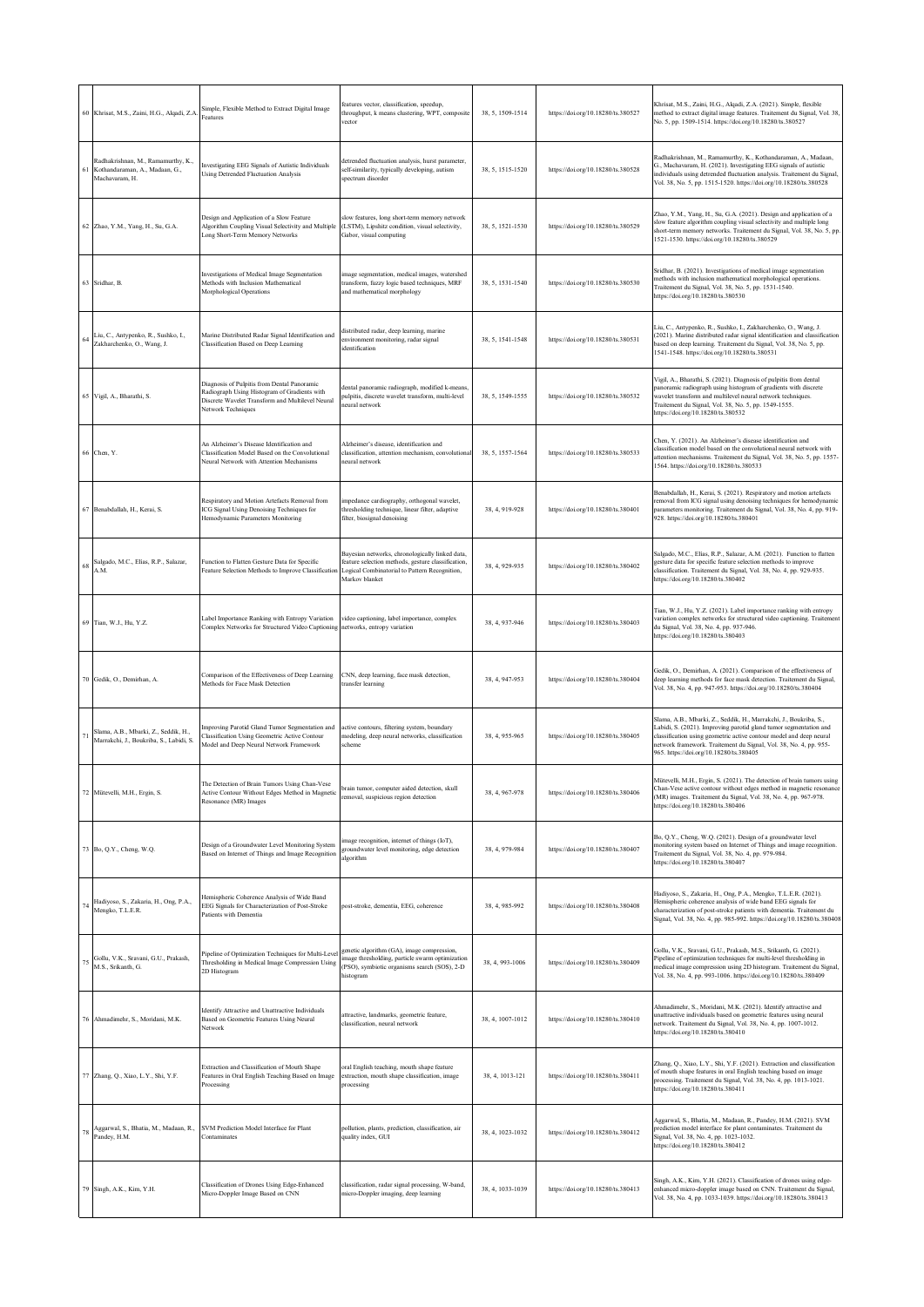|        | 80 Luo, X.J.                                                                                                | Three-Dimensional Image Quality Evaluation and<br>Optimization Based on Convolutional Neural<br>Network                                                                                     | convolutional neural network (CNN), three-<br>dimensional (3D) image, quality evaluation,<br>quality optimization                                             | 38, 4, 1041-1049 | https://doi.org/10.18280/ts.380414 | Luo, X.J. (2021). Three-dimensional image quality evaluation and<br>optimization based on convolutional neural network. Traitement du<br>Signal, Vol. 38, No. 4, pp. 1041-1049.<br>https://doi.org/10.18280/ts.380414                                                                                                                                                |
|--------|-------------------------------------------------------------------------------------------------------------|---------------------------------------------------------------------------------------------------------------------------------------------------------------------------------------------|---------------------------------------------------------------------------------------------------------------------------------------------------------------|------------------|------------------------------------|----------------------------------------------------------------------------------------------------------------------------------------------------------------------------------------------------------------------------------------------------------------------------------------------------------------------------------------------------------------------|
|        | 81 Lakra, M., Kumar, S.                                                                                     | Disparity Computation Through PDE and Data-<br>Driven CeNN Technique                                                                                                                        | belief propagation, cellular neural network,<br>distance regularization term, energy minimization                                                             | 38, 4, 1051-1059 | https://doi.org/10.18280/ts.380415 | Lakra, M., Kumar, S. (2021). Disparity computation through PDE and<br>data-driven CeNN technique. Traitement du Signal, Vol. 38, No. 4, pp.<br>1051-1059. https://doi.org/10.18280/ts.380415                                                                                                                                                                         |
|        | 82 Challab, J.M., Mardukhi, F.                                                                              | A Hybrid Method Based on LSTM and Optimized<br>SVM for Diagnosis of Novel Coronavirus (COVID-<br>19)                                                                                        | ant colony optimization (ACO), COVID-19, ant<br>lion optimization (ALO), support vector machine<br>(SVM), RNN                                                 | 38, 4, 1061-1069 | https://doi.org/10.18280/ts.380416 | Challab, J.M., Mardukhi, F. (2021). A hybrid method based on LSTM<br>and optimized SVM for diagnosis of novel coronavirus (COVID-19).<br>Traitement du Signal, Vol. 38, No. 4, pp. 1061-1069.<br>https://doi.org/10.18280/ts.380416                                                                                                                                  |
|        | 83 Xue, P., Jiang, C.H., Pang, H.L.                                                                         | Detection of Various Types of Metal Surface<br>Defects Based on Image Processing                                                                                                            | image processing, metal surface, defect detection<br>EfficientNet                                                                                             | 38, 4, 1071-1078 | https://doi.org/10.18280/ts.380417 | Xue, P., Jiang, C.H., Pang, H.L. (2021). Detection of various types of<br>metal surface defects based on image processing. Traitement du Signal,<br>Vol. 38, No. 4, pp. 1071-1078. https://doi.org/10.18280/ts.380417                                                                                                                                                |
|        | 84 Pardhu, T., Kumar, V.                                                                                    | Novel Implementations of Clutter and Target<br>Discrimination Using Threshold Skewness Method                                                                                               | SVD, TS, clutter, target                                                                                                                                      | 38, 4, 1079-1085 | https://doi.org/10.18280/ts.380418 | Pardhu, T., Kumar, V. (2021). Novel implementations of clutter and<br>target discrimination using threshold skewness method. Traitement du<br>Signal, Vol. 38, No. 4, pp. 1079-1085.<br>https://doi.org/10.18280/ts.380418                                                                                                                                           |
| 85     | F.Y.                                                                                                        | Wu, J.D., Chen, B.Y., Shyr, W.J., Shih, Vehicle Classification and Counting System Using<br><b>YOLO Object Detection Technology</b>                                                         | vehicle classification system, convolution neural<br>network, traffic flow, intelligent transportation<br>system                                              | 38, 4, 1087-1093 | https://doi.org/10.18280/ts.380419 | Wu, J.D., Chen, B.Y., Shyr, W.J., Shih, F.Y. (2021). Vehicle<br>classification and counting system using YOLO object detection<br>technology. Traitement du Signal, Vol. 38, No. 4, pp. 1087-1093.<br>https://doi.org/10.18280/ts.380419                                                                                                                             |
|        | 86 Lu, M.S., Liu, H.Y., Yuan, X.P.                                                                          | Thermal Fault Diagnosis of Electrical Equipment in infrared thermal imaging, electrical equipment,<br>Substations Based on Image Fusion                                                     | substation, thermal fault diagnosis                                                                                                                           | 38, 4, 1095-1102 | https://doi.org/10.18280/ts.380420 | Lu, M.S., Liu, H.Y., Yuan, X.P. (2021). Thermal fault diagnosis of<br>electrical equipment in substations based on image fusion. Traitement<br>du Signal, Vol. 38, No. 4, pp. 1095-1102.<br>https://doi.org/10.18280/ts.380420                                                                                                                                       |
| 87     | Joshua, E.S.N., Bhattacharyya, D.,<br>Chakkravarthy, M., Kim, H.J.                                          | Lung Cancer Classification Using Squeeze and<br>Excitation Convolutional Neural Networks with<br>Grad Cam++ Class Activation Function                                                       | lung cancer, (SENET) squeeze and excite<br>network, class activation, Grad-Cam++, deep<br>learning, CNN, Luna-16, nodule                                      | 38, 4, 1103-1112 | https://doi.org/10.18280/ts.380421 | Joshua, E.S.N., Bhattacharyya, D., Chakkravarthy, M., Kim, H.J.<br>(2021). Lung cancer classification using squeeze and excitation<br>convolutional neural networks with Grad Cam++ class activation<br>function. Traitement du Signal, Vol. 38, No. 4, pp. 1103-1112.<br>https://doi.org/10.18280/ts.380421                                                         |
| 88     | Chaudhary, S., Hiranwal, S., Gupta,<br>C.P.                                                                 | Spectral Graph Wavelet Based Image<br>Steganography Using SVD and Arnold Transform                                                                                                          | graph signal processing, steganography, spectral<br>graph wavelet, SVD, Arnold transform                                                                      | 38, 4, 1113-1121 | https://doi.org/10.18280/ts.380422 | Chaudhary, S., Hiranwal, S., Gupta, C.P. (2021). Spectral graph<br>wavelet based image steganography using SVD and Arnold transform.<br>Traitement du Signal, Vol. 38, No. 4, pp. 1113-1121.<br>https://doi.org/10.18280/ts.380422                                                                                                                                   |
|        | 89 Huang, W.                                                                                                | Elderly Depression Recognition Based on Facial<br>Micro-Expression Extraction                                                                                                               | micro-expression, expression feature extraction,<br>elderly depression recognition, deep learning<br>(DL)                                                     | 38, 4, 1123-1130 | https://doi.org/10.18280/ts.380423 | Huang, W. (2021). Elderly depression recognition based on facial<br>micro-expression extraction. Traitement du Signal, Vol. 38, No. 4, pp.<br>1123-1130. https://doi.org/10.18280/ts.380423                                                                                                                                                                          |
| 90     | Virnodkar, S.S., Pachghare, V.K., Patil<br>V.C., Jha, S.K.                                                  | DenseResUNet: An Architecture to Assess Water-<br>Stressed Sugarcane Crops from Sentinel-2 Satellite<br>magery                                                                              | ugarcane crop, Sentinel-2, deep learning, crop<br>water stress, DenseResUNet                                                                                  | 38, 4, 1131-1139 | https://doi.org/10.18280/ts.380424 | Virnodkar, S.S., Pachghare, V.K., Patil, V.C., Jha, S.K. (2021).<br>DenseResUNet: An architecture to assess water-stressed sugarcane<br>crops from Sentinel-2 satellite imagery. Traitement du Signal, Vol. 38,<br>No. 4, pp. 1131-1139. https://doi.org/10.18280/ts.380424                                                                                          |
| 91     | Ahmed, M.Z., Mahesh, C.                                                                                     | An Efficient Image Based Feature Extraction and<br>Feature Selection Model for Medical Data<br>Clustering Using Deep Neural Networks                                                        | feature extraction, feature selection, medical data<br>clustering, deep neural networks, deep<br>convolution neural network, content based image<br>retrieval | 38, 4, 1141-1148 | https://doi.org/10.18280/ts.380425 | Ahmed, M.Z., Mahesh, C. (2021). An efficient image based feature<br>extraction and feature selection model for medical data clustering using<br>deep neural networks. Traitement du Signal, Vol. 38, No. 4, pp. 1141-<br>1148. https://doi.org/10.18280/ts.380425                                                                                                    |
| 92     | Sun, H.Y., Qi, Y.R., Tian, W.L., Chen, Propagation reatures or Channel<br>G., Wang, Y.N.                    | Propagation Features of Channel Wave Signal in                                                                                                                                              | channel wave signal propagation, scouring zone,<br>finite-element method                                                                                      | 38, 4, 1149-1160 | https://doi.org/10.18280/ts.380426 | H.Y., Qi, Y.R., Tian, W.L., Chen, G., Wang, Y.N. (2021).<br>Propagation features of channel wave signal in coal seam with scouring<br>zone. Traitement du Signal, Vol. 38, No. 4, pp. 1149-1160.<br>https://doi.org/10.18280/ts.380426                                                                                                                               |
| 93     | Brahmaiah, V.P., Sai, Y.P., Prasad,<br>M.N.G.                                                               | Accurate and Efficient Differentiation Between<br>Normal and Epileptic Seizure of Eyes Using 13<br>Layer Convolution Neural Network                                                         | background noise, dynamic time wrapping,<br>hidden Markov model, blink features, optimal<br>feature selection, thirteen layer neural network                  | 38, 4, 1161-1169 | https://doi.org/10.18280/ts.380427 | Brahmaiah, V.P., Sai, Y.P., Prasad, M.N.G. (2021). Accurate and<br>efficient differentiation between normal and epileptic seizure of eyes<br>using 13 layer convolution neural network. Traitement du Signal, Vol.<br>38, No. 4, pp. 1161-1169. https://doi.org/10.18280/ts.380427                                                                                   |
| 94     | Kuraparthi, S., Reddy, M.K., Sujatha,<br>C.N., Valiveti, H., Duggineni, C.,<br>Kollati, M., Kora, P., V, S. | Brain Tumor Classification of MRI Images Using<br>Deep Convolutional Neural Network                                                                                                         | brain tumor, data augmentation, deep<br>convolutional neural networks, magnetic<br>resonance images, transfer learning, support<br>vector machine             | 38, 4, 1171-1179 | https://doi.org/10.18280/ts.380428 | Kuraparthi, S., Reddy, M.K., Sujatha, C.N., Valiveti, H., Duggineni,<br>C., Kollati, M., Kora, P., V, S. (2021). Brain tumor classification of<br>MRI images using deep convolutional neural network. Traitement du<br>Signal, Vol. 38, No. 4, pp. 1171-1179.<br>https://doi.org/10.18280/ts.380428                                                                  |
| 95     | Gao, Z.T., Cai, J.X., Shi, Y.N., Hong,<br>L., Yan, F.F., Zhang, M.Y.                                        | Integration of Two-Dimensional Kernel Principal<br>Component Analysis Plus Two-Dimensional Linear<br>Discriminant Analysis with Convolutional Neural<br>Network for Finger Vein Recognition | finger vein recognition, subspace learning,<br>convolutional neural network (CNN)                                                                             | 38, 4, 1181-1187 | https://doi.org/10.18280/ts.380429 | Gao, Z.T., Cai, J.X., Shi, Y.N., Hong, L., Yan, F.F., Zhang, M.Y.<br>(2021). Integration of two-dimensional kernel principal component<br>analysis plus two-dimensional linear discriminant analysis with<br>convolutional neural network for finger vein recognition. Traitement du<br>Signal, Vol. 38, No. 4, pp. 1181-1187.<br>https://doi.org/10.18280/ts.380429 |
|        | 96 Abdulrahman, A., Baykara, M.                                                                             | A Comprehensive Review for Emotion Detection<br>Based on EEG Signals: Challenges, Applications,<br>and Open Issues                                                                          | electroencephalogram, classification, emotion<br>recognition, features extraction, EEG, FFT, DWT                                                              | 38, 4, 1189-1200 | https://doi.org/10.18280/ts.380430 | Abdulrahman, A., Baykara, M. (2021). A comprehensive review for<br>emotion detection based on EEG signals: Challenges, applications, and<br>open issues. Traitement du Signal, Vol. 38, No. 4, pp. 1189-1200.<br>https://doi.org/10.18280/ts.380430                                                                                                                  |
| $97\,$ | Aswini, T.V.N.L., Raju, K.P., Kumari,<br>B.L.                                                               | Subsampled Circulant Matrix Based Wideband<br>Spectrum Sensing Using Fusion Based Recovery<br>Algorithm                                                                                     | modulated wideband converter, circulant matrix,<br>deterministic sequence, compressive sensing,<br>orthogonal matching pursuit                                | 38, 4, 1201-1208 | https://doi.org/10.18280/ts.380431 | Aswini, T.V.N.L., Raju, K.P., Kumari, B.L. (2021). Subsampled<br>circulant matrix based wideband spectrum sensing using fusion based<br>recovery algorithm. Traitement du Signal, Vol. 38, No. 4, pp. 1201-<br>1208. https://doi.org/10.18280/ts.380431                                                                                                              |
|        | 98 Han, X., Jiang, S., Yu, J., Zhang, F.                                                                    | A Visual Tracking Algorithm Based on Estimation<br>of Regression Probability Distribution                                                                                                   | target tracking, Siamese network, regression<br>probability distribution, quality assessment                                                                  | 38, 4, 1209-1215 | https://doi.org/10.18280/ts.380432 | Han, X., Jiang, S., Yu, J., Zhang, F. (2021). A visual tracking<br>algorithm based on estimation of regression probability distribution.<br>Traitement du Signal, Vol. 38, No. 4, pp. 1209-1215.<br>https://doi.org/10.18280/ts.380432                                                                                                                               |
| 99     | Choubey, S.B., Choubey, A., Nandan,<br>D., Mahajan, A.                                                      | Polycystic Ovarian Syndrome Detection by Using<br>Two-Stage Image Denoising                                                                                                                 | denoising, Discrete Wavelet Transform (DWT),<br>neural network, Polycystic Ovarian Syndrome<br>(PCOS) detection, PSNR, MSE, SSIM                              | 38, 4, 1217-1227 | https://doi.org/10.18280/ts.380433 | Choubey, S.B., Choubey, A., Nandan, D., Mahajan, A. (2021).<br>Polycystic ovarian syndrome detection by using two-stage image<br>denoising. Traitement du Signal, Vol. 38, No. 4, pp. 1217-1227.<br>https://doi.org/10.18280/ts.380433                                                                                                                               |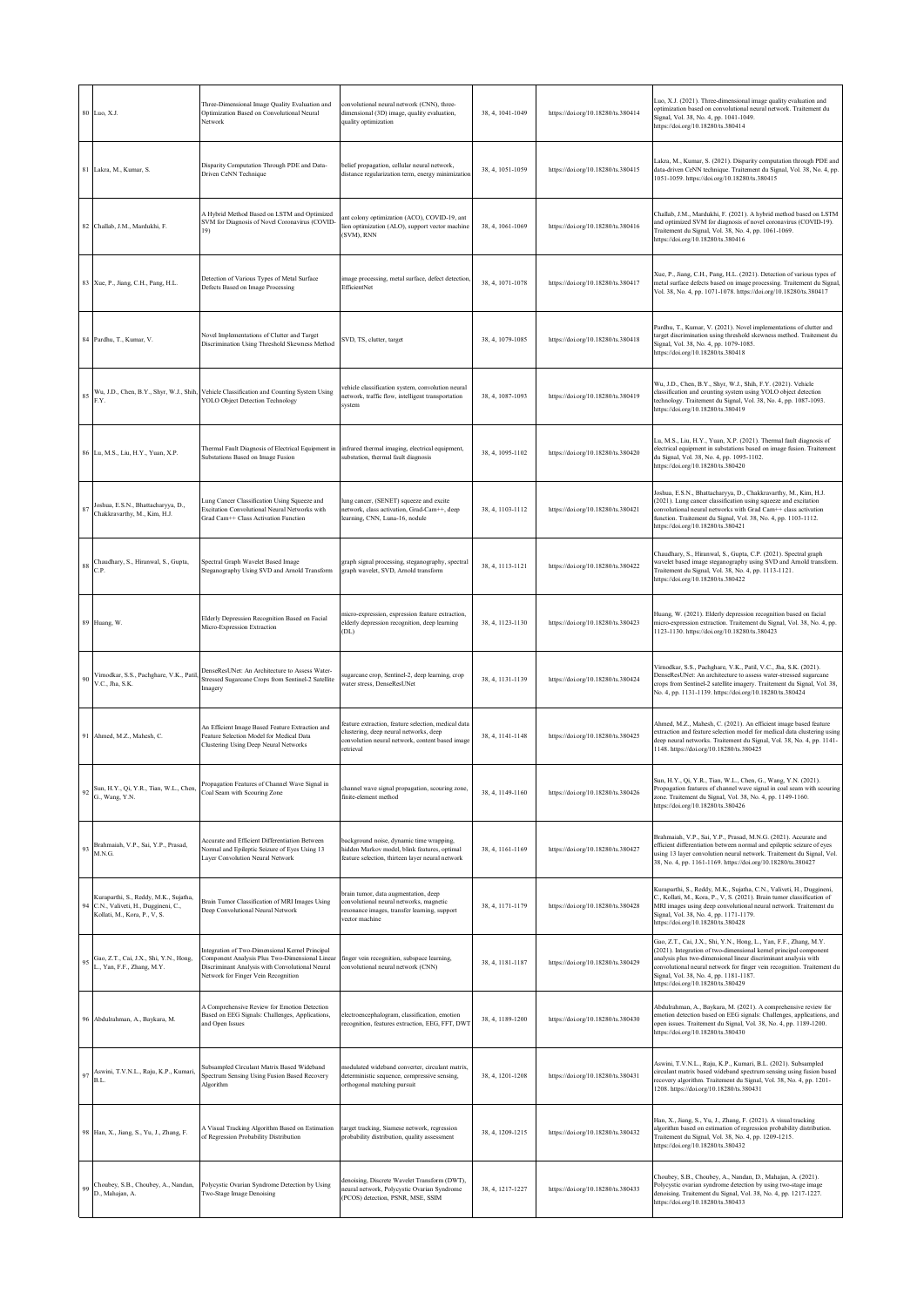|     | 100 Avci, D., Sert, E.                                                                                   | An Effective Turkey Marble Classification System:<br>Convolutional Neural Network with Genetic<br>Algorithm -Wavelet Kernel - Extreme Learning<br>Machine           | CNN, genetic algorithm, wavelet kernel-extreme<br>learning machine, marble classification                                                              | 38, 4, 1229-1235 | https://doi.org/10.18280/ts.380434 | Avci, D., Sert, E. (2021). An effective turkey marble classification<br>system: Convolutional neural network with genetic algorithm -wavelet<br>kernel - extreme learning machine. Traitement du Signal, Vol. 38, No.<br>4, pp. 1229-1235. https://doi.org/10.18280/ts.380434                                                                     |
|-----|----------------------------------------------------------------------------------------------------------|---------------------------------------------------------------------------------------------------------------------------------------------------------------------|--------------------------------------------------------------------------------------------------------------------------------------------------------|------------------|------------------------------------|---------------------------------------------------------------------------------------------------------------------------------------------------------------------------------------------------------------------------------------------------------------------------------------------------------------------------------------------------|
| 101 | Chen, D., Tang, J.L., Xi, H.X., Zhao,<br>XR.                                                             | Image Recognition of Modern Agricultural Fruit<br>Maturity Based on Internet of Things                                                                              | internet of things (IoT), image processing,<br>modern agriculture, fruit maturity                                                                      | 38, 4, 1237-1244 | https://doi.org/10.18280/ts.380435 | Chen, D., Tang, J.L., Xi, H.X., Zhao, X.R. (2021). Image recognition<br>of modern agricultural fruit maturity based on internet of things.<br>Traitement du Signal, Vol. 38, No. 4, pp. 1237-1244.<br>https://doi.org/10.18280/ts.380435                                                                                                          |
| 102 | Alaoui, N., Mashat, A., Adamou-<br>Mitiche, A.B.H., Mitiche, L., Djalab,<br>A., Daoudi, S., Bouhamla, L. | Impulse Noise Removal Based on Hybrid Genetic<br>Algorithm                                                                                                          | image denosing, noise removal, impulse noise,<br>salt and pepper noise, genetic algorithm                                                              | 38, 4, 1245-1251 | https://doi.org/10.18280/ts.380436 | Alaoui, N., Mashat, A., Adamou-Mitiche, A.B.H., Mitiche, L., Djalab,<br>A., Daoudi, S., Bouhamla, L. (2021). Impulse noise removal based on<br>hybrid genetic algorithm. Traitement du Signal, Vol. 38, No. 4, pp.<br>1245-1251. https://doi.org/10.18280/ts.380436                                                                               |
| 103 | Zhong, L.H., Li, J., Zhou, F.F., Bao,<br>X.A., Xing, W.Y., Han, Z.Y., Luo, J.S                           | Integration Between Cascade Region-Based<br>Convolutional Neural Network and Bi-Directional<br>Feature Pyramid Network for Live Object Tracking<br>and Detection    | cascade region-based convolutional neural<br>network (R-CNN), bi-directional feature pyramic<br>network (BiFPN), live object tracking and<br>detection | 38, 4, 1253-1257 | https://doi.org/10.18280/ts.380437 | Zhong, L.H., Li, J., Zhou, F.F., Bao, X.A., Xing, W.Y., Han, Z.Y.,<br>Luo, J.S. (2021). Integration between cascade region-based<br>convolutional neural network and bi-directional feature pyramid<br>network for live object tracking and detection. Traitement du Signal,<br>Vol. 38, No. 4, pp. 1253-1257. https://doi.org/10.18280/ts.380437 |
| 104 | Telli, H., Sbaa, S., Bekhouche, S.E.,<br>Dornaika, F., Taleb-Ahmed, A., López<br>M.B.                    | A Novel Multi-Level Pyramid Co-Variance<br>Operators for Estimation of Personality Traits and<br>Job Screening Scores                                               | APA2016 dataset, Big-Five personality traits, job<br>candidate screening, PML-COV descriptor,<br>regression                                            | 38, 3, 539-546   | https://doi.org/10.18280/ts.380301 | Telli, H., Sbaa, S., Bekhouche, S.E., Dornaika, F., Taleb-Ahmed, A., L<br>ópez, M.B. (2021). A novel multi-level Pyramid Co-Variance operators<br>for estimation of personality traits and job screening scores. Traitement<br>du Signal, Vol. 38, No. 3, pp. 539-546.<br>https://doi.org/10.18280/ts.380301                                      |
|     | 105 Papageorgiou, V.                                                                                     | Brain Tumor Detection Based on Features Extracted<br>and Classified Using a Low-Complexity Neural<br>Network                                                        | artificial intelligence, brain MRI, convolutional<br>neural networks, cross-entropy, Jensen-Shannon<br>divergence, loss functions, tumor detection     | 38, 3, 547-554   | https://doi.org/10.18280/ts.380302 | Papageorgiou, V. (2021). Brain tumor detection based on features<br>extracted and classified using a low-complexity neural network.<br>Traitement du Signal, Vol. 38, No. 3, pp. 547-554.<br>https://doi.org/10.18280/ts.380302                                                                                                                   |
| 106 | Benaissa, B.E., Lahfa, F., Naima, K.,<br>Lorenzini, G., Inc, M., Menni, Y.                               | Detection and Cooperative Communications for<br>Deployment Sensor Networks                                                                                          | Wireless Sensor Network (WSN), clustering,<br>Received Signal Strength Indicator (RSSI), IoT<br>routing protocol                                       | 38, 3, 555-564   | https://doi.org/10.18280/ts.380303 | Benaissa, B.E., Lahfa, F., Naima, K., Lorenzini, G., Inc, M., Menni, Y.<br>(2021). Detection and cooperative communications for deployment<br>sensor networks. Traitement du Signal, Vol. 38, No. 3, pp. 555-564.<br>https://doi.org/10.18280/ts.380303                                                                                           |
| 107 | Jia, Y.K., Ding, R.T., Ren, W., Shu,<br>J.F., Jin, A.X.                                                  | Gesture Recognition of Somatosensory Interactive<br>Acupoint Massage Based on Image Feature Deep<br>Learning Model                                                  | image feature, deep learning, somatosensory<br>interaction, gesture recognition, acupoint<br>massage                                                   | 38, 3, 565-572   | https://doi.org/10.18280/ts.380304 | Jia, Y.K., Ding, R.T., Ren, W., Shu, J.F., Jin, A.X. (2021). Gesture<br>recognition of somatosensory interactive acupoint massage based on<br>image feature deep learning model. Traitement du Signal, Vol. 38, No.<br>3, pp. 565-572. https://doi.org/10.18280/ts.380304                                                                         |
| 108 | Ouannes, L., Ben Khalifa, A., Essoukri<br>Ben Amara, N.                                                  | Comparative Study Based on De-Occlusion and<br>Reconstruction of Face Images in Degraded<br>Conditions                                                              | face recognition, degraded conditions, face<br>detection, face de-occlusion, face reconstruction,<br>Laplacian pyramid blending, CycleGANs             | 38, 3, 573-585   | https://doi.org/10.18280/ts.380305 | Ouannes, L., Ben Khalifa, A., Essoukri Ben Amara, N. (2021).<br>Comparative study based on de-occlusion and reconstruction of face<br>images in degraded conditions. Traitement du Signal, Vol. 38, No. 3,<br>pp. 573-585. https://doi.org/10.18280/ts.380305                                                                                     |
|     | 109 Özel, E., Tekin, R., Kaya, Y.                                                                        | Implementation of Artifact Removal Algorithms in<br>Gait Signals for Diagnosis of Parkinson Disease                                                                 | filtering and noise reduction, Parkinson disease,<br>feature extraction, signal processing                                                             | 38, 3, 587-597   | https://doi.org/10.18280/ts.380306 | Özel, E., Tekin, R., Kaya, Y. (2021). Implementation of artifact<br>removal algorithms in gait signals for diagnosis of Parkinson disease.<br>Traitement du Signal, Vol. 38, No. 3, pp. 587-597.<br>https://doi.org/10.18280/ts.380306                                                                                                            |
|     | 110 Liu, Y.G., Wu, Y.                                                                                    | A Multi-Feature Motion Posture Recognition Model<br>Based on Genetic Algorithm                                                                                      | motion posture recognition, multi-feature, genetic<br>algorithm (GA), visual background extractor<br>(ViBe) algorithm                                  | 38, 3, 599-605   | https://doi.org/10.18280/ts.380307 | Liu, Y.G., Wu, Y. (2021). A multi-feature motion posture recognition<br>model based on genetic algorithm. Traitement du Signal, Vol. 38, No.<br>3, pp. 599-605. https://doi.org/10.18280/ts.380307                                                                                                                                                |
|     | 111 Panguluri, S.K., Mohan, L.                                                                           | A DWT Based Novel Multimodal Image Fusion<br>Method                                                                                                                 | infrared image, visible image, DWT, IDWT,<br>Filters based mean-weighted fusion rule, Filters<br>based max-weighted fusion rule                        | 38, 3, 607-617   | https://doi.org/10.18280/ts.380308 | Panguluri, S.K., Mohan, L. (2021). A DWT based novel multimodal<br>image fusion method. Traitement du Signal, Vol. 38, No. 3, pp. 607-<br>617. https://doi.org/10.18280/ts.380308                                                                                                                                                                 |
|     | 112 Firildak, K., Talu, M.F.                                                                             | A Hybrid Capsule Network for Pneumonia<br>Detection Using Image Augmentation Based on<br>Generative Adversarial Network                                             | pneumonia, capsule network, deep convolutional<br>generative adversarial network (DCGAN), chest<br>X-ray, data augmentation, classification            | 38, 3, 619-627   | https://doi.org/10.18280/ts.380309 | ririldak, K., Talu, M.F. (2021). A hybrid capsule network for<br>pneumonia detection using image augmentation based on generative<br>adversarial network. Traitement du Signal, Vol. 38, No. 3, pp. 619-<br>627. https://doi.org/10.18280/ts.380309                                                                                               |
|     | 113 Chen, Y., Wang, Y.Y., Cai, Z.H., Jiang, M.                                                           | Predictions for Central Lymph Node Metastasis of<br>Papillary Thyroid Carcinoma via CNN-Based<br>Fusion Modeling of Ultrasound Images                               | papillary thyroid carcinoma, central lymph node<br>metastasis, ultrasound images, radiomic feature,<br>deep learning, convolutional neural network     | 38, 3, 629-638   | https://doi.org/10.18280/ts.380310 | Chen, Y., Wang, Y.Y., Cai, Z.H., Jiang, M. (2021). Predictions for<br>central lymph node metastasis of papillary thyroid carcinoma via CNN-<br>based fusion modeling of ultrasound images. Traitement du Signal,<br>Vol. 38, No. 3, pp. 629-638. https://doi.org/10.18280/ts.380310                                                               |
|     | 114 Ismael, A.A., Baykara, M.                                                                            | Digital Image Denoising Techniques Based on<br>Multi-Resolution Wavelet Domain with Spatial<br><b>Filters: A Review</b>                                             | digital image denoising, hybrid denoising, multi-<br>resolution wavelet domain, spatial domain<br>filtering, thresholding techniques                   | 38, 3, 639-651   | https://doi.org/10.18280/ts.380311 | Ismael, A.A., Baykara, M. (2021). Digital image denoising techniques<br>based on multi-resolution wavelet domain with spatial filters: A review.<br>Traitement du Signal, Vol. 38, No. 3, pp. 639-651.<br>https://doi.org/10.18280/ts.380311                                                                                                      |
| 115 | Hassan, L., Saleh, A., Abdel-Nasser,<br>M., Omer, O.A., Puig, D.                                         | Efficient Multi-Organ Multi-Center Cell Nuclei<br>Segmentation Method Based on Deep Learnable<br><b>Aggregation Network</b>                                         | computer-aided diagnosis, deep learning, digital<br>pathology, nuclei segmentation, whole slide<br>imaging                                             | 38.3.653-661     | https://doi.org/10.18280/ts.380312 | Hassan, L., Saleh, A., Abdel-Nasser, M., Omer, O.A., Puig, D. (2021).<br>Efficient multi-organ multi-center cell nuclei segmentation method<br>based on deep learnable aggregation network. Traitement du Signal,<br>Vol. 38, No. 3, pp. 653-661. https://doi.org/10.18280/ts.380312                                                              |
|     | 116 Quan, X.Z., Chen, J.                                                                                 | Multi-Source Data Fusion and Target Tracking of<br>Heterogeneous Network Based on Data Mining                                                                       | data mining, heterogeneous network, multi-<br>source data fusion and target tracking, millimeter<br>wave heterogeneous network                         | 38, 3, 663-671   | https://doi.org/10.18280/ts.380313 | Quan, X.Z., Chen, J. (2021). Multi-source data fusion and target<br>tracking of heterogeneous network based on data mining. Traitement<br>du Signal, Vol. 38, No. 3, pp. 663-671.<br>https://doi.org/10.18280/ts.380313                                                                                                                           |
|     | 117 Tuncer, S.A., Çınar, A., Fırat, M.                                                                   | Hybrid CNN Based Computer-Aided Diagnosis<br>System for Choroidal Neovascularization, Diabetic<br>Macular Edema, Drusen Disease Detection from<br><b>OCT</b> Images | choroidal neovascularization, drusen, diabetic<br>macular edema, CNN-SVM                                                                               | 38, 3, 673-679   | https://doi.org/10.18280/ts.380314 | Tuncer, S.A., Çınar, A., Fırat, M. (2021). Hybrid CNN based<br>computer-aided diagnosis system for choroidal neovascularization,<br>diabetic macular edema, drusen disease detection from OCT images.<br>Traitement du Signal, Vol. 38, No. 3, pp. 673-679.<br>https://doi.org/10.18280/ts.380314                                                 |
|     | 118 Kathi, M.G., Shaik, J.H.                                                                             | An Approach of Detecting the Age of a Human by<br>Extracting the Face Parts and Applying the<br>Hierarchical Methods                                                | age prediction, CNN, face parts extraction,<br>Hierarchical method                                                                                     | 38, 3, 681-688   | https://doi.org/10.18280/ts.380315 | Kathi, M.G., Shaik, J.H. (2021). An approach of detecting the age of a<br>human by extracting the face parts and applying the hierarchical<br>methods. Traitement du Signal, Vol. 38, No. 3, pp. 681-688.<br>https://doi.org/10.18280/ts.380315                                                                                                   |
|     | 119 Zhang, C., Zou, J., Ma, Z.J.                                                                         | Identification and Analysis of Limb Rehabilitation<br>Signal Based on Wavelet Transform                                                                             | wavelet thresholding, limb rehabilitation,<br>electromyography (EMG) signal, pattern<br>recognition                                                    | 38, 3, 689-697   | https://doi.org/10.18280/ts.380316 | Zhang, C., Zou, J., Ma, Z.J. (2021). Identification and analysis of limb<br>rehabilitation signal based on wavelet transform. Traitement du Signal,<br>Vol. 38, No. 3, pp. 689-697. https://doi.org/10.18280/ts.380316                                                                                                                            |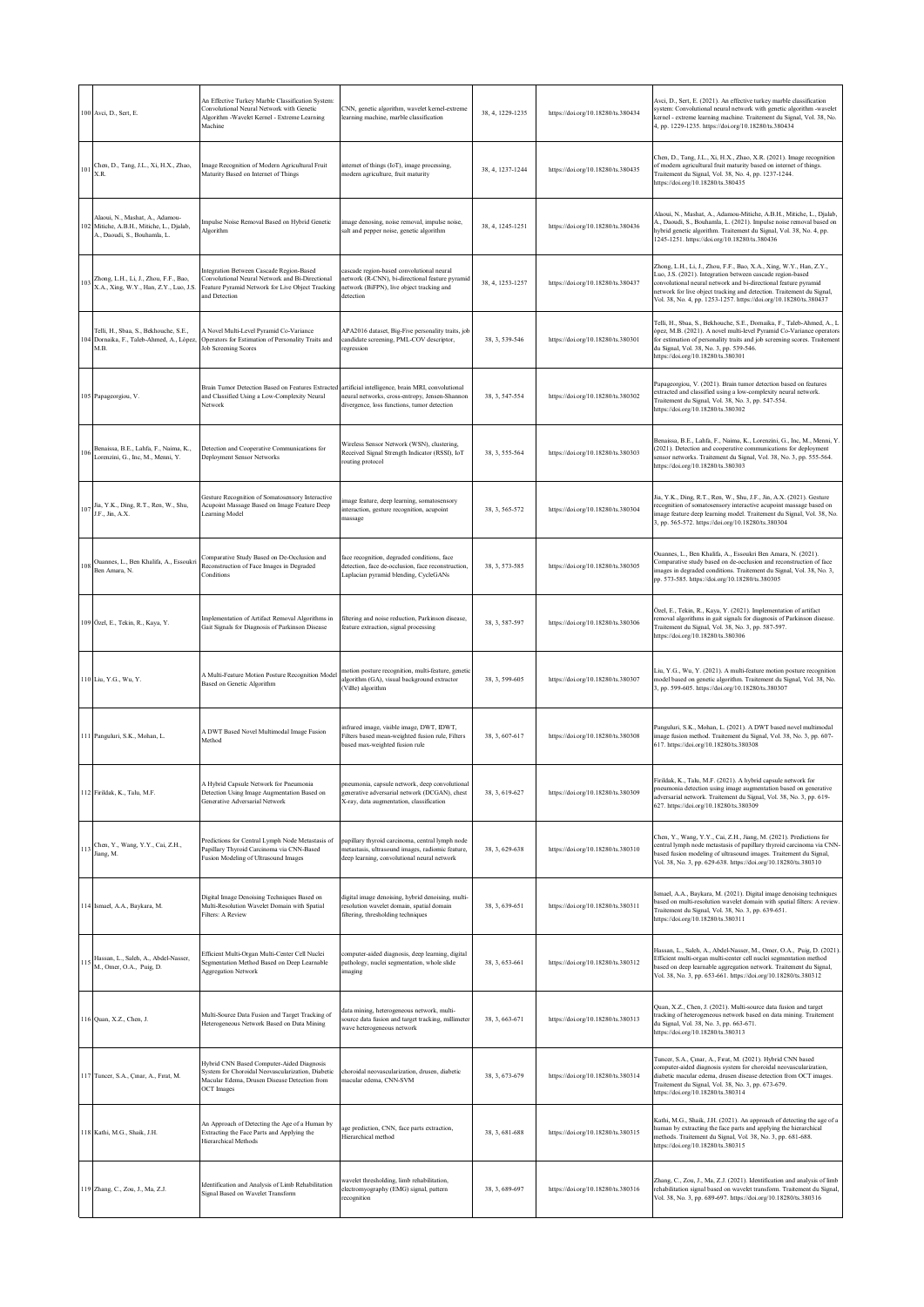|     | 120 Wagle, S.A., R, H.                                                                     | A Deep Learning-Based Approach in Classification<br>and Validation of Tomato Leaf Disease                                                            | AlexNet, classification of plant disease, data<br>augmentation, GoogLeNet, MobileNetv2,<br>SqueezeNet, validation, VGG16                                                                                                        | 38, 3, 699-709 | https://doi.org/10.18280/ts.380317 | Wagle, S.A., R, H. (2021). A deep learning-based approach in<br>classification and validation of tomato leaf disease. Traitement du<br>Signal, Vol. 38, No. 3, pp. 699-709. https://doi.org/10.18280/ts.380317                                                                                  |
|-----|--------------------------------------------------------------------------------------------|------------------------------------------------------------------------------------------------------------------------------------------------------|---------------------------------------------------------------------------------------------------------------------------------------------------------------------------------------------------------------------------------|----------------|------------------------------------|-------------------------------------------------------------------------------------------------------------------------------------------------------------------------------------------------------------------------------------------------------------------------------------------------|
| 121 | Khrisat, M.S., Zneit, R.S.A., Zaini,<br>H.G., Alqadi, Z.A.                                 | Analysis Methods Used to Extract Fingerprints<br>Features                                                                                            | fingerprint, histogram, MLBP, K_means, WPT,<br>minutiae, features, rotation                                                                                                                                                     | 38, 3, 711-717 | https://doi.org/10.18280/ts.380318 | Khrisat, M.S., Zneit, R.S.A., Zaini, H.G., Alqadi, Z.A. (2021). Analysis<br>methods used to extract fingerprints features. Traitement du Signal,<br>Vol. 38, No. 3, pp. 711-717. https://doi.org/10.18280/ts.380318                                                                             |
|     | Guan, Y.R., Aamir, M., Hu, Z.H.,<br>122 Dayo, Z.A., Rahman, Z., Abro, W.A.,<br>Soothar, P. | An Object Detection Framework Based on Deep<br>Features and High-Quality Object Locations                                                            | object detection, high-quality proposals,<br>convolutional neural network (CNN), deep<br>features                                                                                                                               | 38.3.719-730   | https://doi.org/10.18280/ts.380319 | Guan, Y.R., Aamir, M., Hu, Z.H., Dayo, Z.A., Rahman, Z., Abro,<br>W.A., Soothar, P. (2021). An object detection framework based on<br>deep features and high-quality object locations. Traitement du Signal,<br>Vol. 38, No. 3, pp. 719-730. https://doi.org/10.18280/ts.380319                 |
| 123 | Khan, S.I., Kumar, G.G.,<br>Naishadkumar, P.V., Rao, S.P.V.S.                              | Analysis of Normal and Adventitious Lung Sound<br>Signals Using Empirical Mode Decomposition and<br>Central Tendency Measure                         | chronic obstructive pulmonary disease (COPD),<br>adventitious lung sounds (ALS), electronic<br>stethoscope, intrinsic mode functions (IMFs)                                                                                     | 38, 3, 731-738 | https://doi.org/10.18280/ts.380320 | Khan, S.I., Kumar, G.G., Naishadkumar, P.V., Rao, S.P.V.S. (2021).<br>Analysis of normal and adventitious lung sound signals using empirical<br>mode decomposition and central tendency measure. Traitement du<br>Signal, Vol. 38, No. 3, pp. 731-738. https://doi.org/10.18280/ts.380320       |
|     | 124 Bujunuru, A., Tadisetty, S.                                                            | Throughput Optimization of Parallel Sensing and<br>Energy Harvesting Cognitive Radio Network                                                         | cognitive radio, energy harvesting cognitive radio<br>network (EHCRN), PEHCRN, spectrum sensing,<br>throughput optimization                                                                                                     | 38, 3, 739-745 | https://doi.org/10.18280/ts.380321 | Bujunuru, A., Tadisetty, S. (2021). Throughput optimization of parallel<br>sensing and energy harvesting cognitive radio network. Traitement du<br>Signal, Vol. 38, No. 3, pp. 739-745. https://doi.org/10.18280/ts.380321                                                                      |
|     | 125 Tan, C., Yang, S.Y.                                                                    | Automatic Extraction of Color Features from<br>Landscape Images Based on Image Processing                                                            | image processing, landscape colors, color feature<br>extraction, color constancy                                                                                                                                                | 38, 3, 747-755 | https://doi.org/10.18280/ts.380322 | Tan, C., Yang, S.Y. (2021). Automatic extraction of color features<br>from landscape images based on image processing. Traitement du<br>Signal, Vol. 38, No. 3, pp. 747-755. https://doi.org/10.18280/ts.380322                                                                                 |
| 126 | Yildirim, S., Kocer, H.E., Ekmekci,<br>A.H.                                                | Quantitative Analysis of EEG Slow Wave Activity<br>Based on MinPeakProminence Method                                                                 | electroencephalogram, slow wave, peak,<br>minpeakprominence, epilepsy, neurologic<br>disorder                                                                                                                                   | 38, 3, 757-773 | https://doi.org/10.18280/ts.380323 | Yildirim, S., Kocer, H.E., Ekmekci, A.H. (2021). Quantitative analysis<br>of EEG slow wave activity based on minpeakprominence method.<br>Traitement du Signal, Vol. 38, No. 3, pp. 757-773.<br>https://doi.org/10.18280/ts.380323                                                              |
|     | 127 Wu, D., Zhang, C.J., Ji, L., Ran, R.,<br>Wu, H.Y., Xu, Y.M.                            | Forest Fire Recognition Based on Feature Extraction<br>from Multi-View Images                                                                        | forest fire recognition, multi-view images, graph<br>neural network (GNN), convolutional neural<br>network (CNN), feature extraction                                                                                            | 38, 3, 775-783 | https://doi.org/10.18280/ts.380324 | Wu, D., Zhang, C.J., Ji, L., Ran, R., Wu, H.Y., Xu, Y.M. (2021).<br>Forest fire recognition based on feature extraction from multi-view<br>images. Traitement du Signal, Vol. 38, No. 3, pp. 775-783.<br>https://doi.org/10.18280/ts.380324                                                     |
|     | 128 S, S.P., T, K.K.                                                                       | Signed Convex Combination of Fast Convergence<br>Algorithm to Generalized Sidelobe Canceller<br>Beamformer for Multi-Channel Speech<br>Enhancement   | multi-channel speech enhancement, generalized<br>sidelobe canceller (GSC) beamforming, adaptive<br>filters, fast convergence normalized least mean<br>square (FCNLMS), signed convex combination<br>of fast convergence (SCCFC) | 38, 3, 785-795 | https://doi.org/10.18280/ts.380325 | S, S.P., T, K.K. (2021). Signed convex combination of fast convergence<br>algorithm to generalized sidelobe canceller beamformer for multi-<br>channel speech enhancement. Traitement du Signal, Vol. 38, No. 3, pp.<br>785-795. https://doi.org/10.18280/ts.380325                             |
|     | 129 Yu, J.H., Miao, W.J., Zhang, G.B., Li,<br>K., Shi, Y.G., Liu, L.                       | Target Positioning and Sorting Strategy of Fruit<br>Sorting Robot Based on Image Processing                                                          | three-dimensional (3D) scene object recognition,<br>fruit sorting, industrial robot, recognition of fruit<br>maturity                                                                                                           | 38, 3, 797-805 | https://doi.org/10.18280/ts.380326 | Yu, J.H., Miao, W.J., Zhang, G.B., Li, K., Shi, Y.G., Liu, L. (2021).<br>Target positioning and sorting strategy of fruit sorting robot based on<br>image processing. Traitement du Signal, Vol. 38, No. 3, pp. 797-805.<br>https://doi.org/10.18280/ts.380326                                  |
|     | 130 Özcan, F., Alkan, A.                                                                   | Frontal Cortex Neuron Type Classification with<br>Deep Learning and Recurrence Plot                                                                  | classification, deep learning, excitator, inhibitor,<br>neuroscience, point processing, recurrence plot,<br>spike, excitatory units                                                                                             | 38, 3, 807-819 | https://doi.org/10.18280/ts.380327 | Özcan, F., Alkan, A. (2021). Frontal cortex neuron type classification<br>with deep learning and recurrence plot. Traitement du Signal, Vol. 38,<br>No. 3, pp. 807-819. https://doi.org/10.18280/ts.380327                                                                                      |
|     | 131 Rao, G.S., Srikrishna, A.                                                              | Contrast Enhancement of Poor-Quality Satellite<br>Images Through Morphological Operations                                                            | morphological operations, satellite images, image<br>segmentation, contrast enhancement, pixel-by-<br>pixel identification, dull pixels, bright pixels                                                                          | 38, 3, 821-827 | https://doi.org/10.18280/ts.380328 | Rao, G.S., Srikrishna, A. (2021). Contrast enhancement of poor-quality<br>satellite images through morphological operations. Traitement du<br>Signal, Vol. 38, No. 3, pp. 821-827. https://doi.org/10.18280/ts.380328                                                                           |
|     | 132 Ma, W.Y.                                                                               | Single Sample Discriminant Analysis Based on<br>Gabor Transform                                                                                      | iabor transform, KPCA-RBF (kernel principal<br>component analysis-radial basis function),<br>classifier, pixel-level fusion, single-sample<br>discriminant analysis                                                             | 38, 3, 829-835 | https://doi.org/10.18280/ts.380329 | Ma, W.Y. (2021). Single sample discriminant analysis based on Gabor<br>transform. Traitement du Signal, Vol. 38, No. 3, pp. 829-835.<br>https://doi.org/10.18280/ts.380329                                                                                                                      |
|     | 133 Alapati, Y.K., Ravichandran, S.                                                        | An Efficient Signal Processing Model for Malicious<br>Signal Identification and Energy Consumption<br>Reduction for Improving Data Transmission Rate | malicious signal, data transfer, routing, data loss,<br>congestion control, signal behavior, data delivery<br>rate, energy consumption                                                                                          | 38, 3, 837-843 | https://doi.org/10.18280/ts.380330 | Alapati, Y.K., Ravichandran, S. (2021). An efficient signal processing<br>model for malicious signal identification and energy consumption<br>reduction for improving data transmission rate. Traitement du Signal,<br>Vol. 38, No. 3, pp. 837-843. https://doi.org/10.18280/ts.380330          |
|     | 134 Yu, J.Y., Bai, X.J.                                                                    | Analysis of Classroom Learning Behaviors Based<br>on Internet of Things and Image Processing                                                         | bimodal emotion identification, Internet of things<br>(IoT), countenances, electroencephalogram<br>(EEG)                                                                                                                        | 38, 3, 845-851 | https://doi.org/10.18280/ts.380331 | Yu, J.Y., Bai, X.J. (2021). Analysis of classroom learning behaviors<br>based on internet of things and image processing. Traitement du Signal,<br>Vol. 38, No. 3, pp. 845-851. https://doi.org/10.18280/ts.380331                                                                              |
|     | Radhakrishnan, M., Ramamurthy, K.,<br>135 Choudhury, K.K., Won, D.,<br>Manoharan, T.A.     | Performance Analysis of Deep Learning Models for<br>Detection of Autism Spectrum Disorder from EEG<br>Signals                                        | ASD, EEG, spectrogram, deep learning, CNN,<br>tccuracy                                                                                                                                                                          | 38, 3, 853-863 | https://doi.org/10.18280/ts.380332 | Radhakrishnan, M., Ramamurthy, K., Choudhury, K.K., Won, D.,<br>Manoharan, T.A. (2021). Performance analysis of deep learning<br>models for detection of autism spectrum disorder from EEG signals.<br>Traitement du Signal, Vol. 38, No. 3, pp. 853-863.<br>https://doi.org/10.18280/ts.380332 |
|     | 136 Wang, S.Y.                                                                             | Online Learning Behavior Analysis Based on Image<br><b>Emotion Recognition</b>                                                                       | image emotion recognition, online learning,<br>learning behavior analysis, learning emotion<br>recognition                                                                                                                      | 38, 3, 865-873 | https://doi.org/10.18280/ts.380333 | Wang, S.Y. (2021). Online learning behavior analysis based on image<br>emotion recognition. Traitement du Signal, Vol. 38, No. 3, pp. 865-<br>873. https://doi.org/10.18280/ts.380333                                                                                                           |
|     | 137 Bodile, R.M., Talari, V.K.H.R.                                                         | Removal of Power-Line Interference from ECG<br>Using Decomposition Methodologies and Kalman<br>Filter Framework: A Comparative Study                 | electrocardiogram, discrete wavelet transform,<br>power-line interference, empirical mode<br>decomposition, Kalman filter framework                                                                                             | 38, 3, 875-881 | https://doi.org/10.18280/ts.380334 | Bodile, R.M., Talari, V.K.H.R. (2021). Removal of power-line<br>interference from ECG using decomposition methodologies and<br>Kalman filter framework: A comparative study. Traitement du Signal,<br>Vol. 38, No. 3, pp. 875-881. https://doi.org/10.18280/ts.380334                           |
|     | 138 Janga, V., Edara, S.R.                                                                 | Epilepsy and Seizure Detection Using JLTM Based<br>ICFFA and Multiclass SVM Classifier                                                               | MSVM, firefly optimization, seizure prediction,<br>EEG, discrete wavelet transform (DWT), chaotic<br>maps, JLTM                                                                                                                 | 38, 3, 883-893 | https://doi.org/10.18280/ts.380335 | Janga, V., Edara, S.R. (2021). Epilepsy and seizure detection using<br>JLTM based ICFFA and multiclass SVM classifier. Traitement du<br>Signal, Vol. 38, No. 3, pp. 883-893. https://doi.org/10.18280/ts.380335                                                                                 |
|     | 139 Qi, R.Q., Liu, Z.Q.                                                                    | Extraction and Classification of Image Features for<br>Fire Recognition Based on Convolutional Neural<br>Network                                     | fire recognition, convolutional neural network<br>(CNN), flame feature extraction, smoke feature<br>extraction                                                                                                                  | 38, 3, 895-902 | https://doi.org/10.18280/ts.380336 | Qi, R.Q., Liu, Z.Q. (2021). Extraction and classification of image<br>features for fire recognition based on convolutional neural network.<br>Traitement du Signal, Vol. 38, No. 3, pp. 895-902.<br>https://doi.org/10.18280/ts.380336                                                          |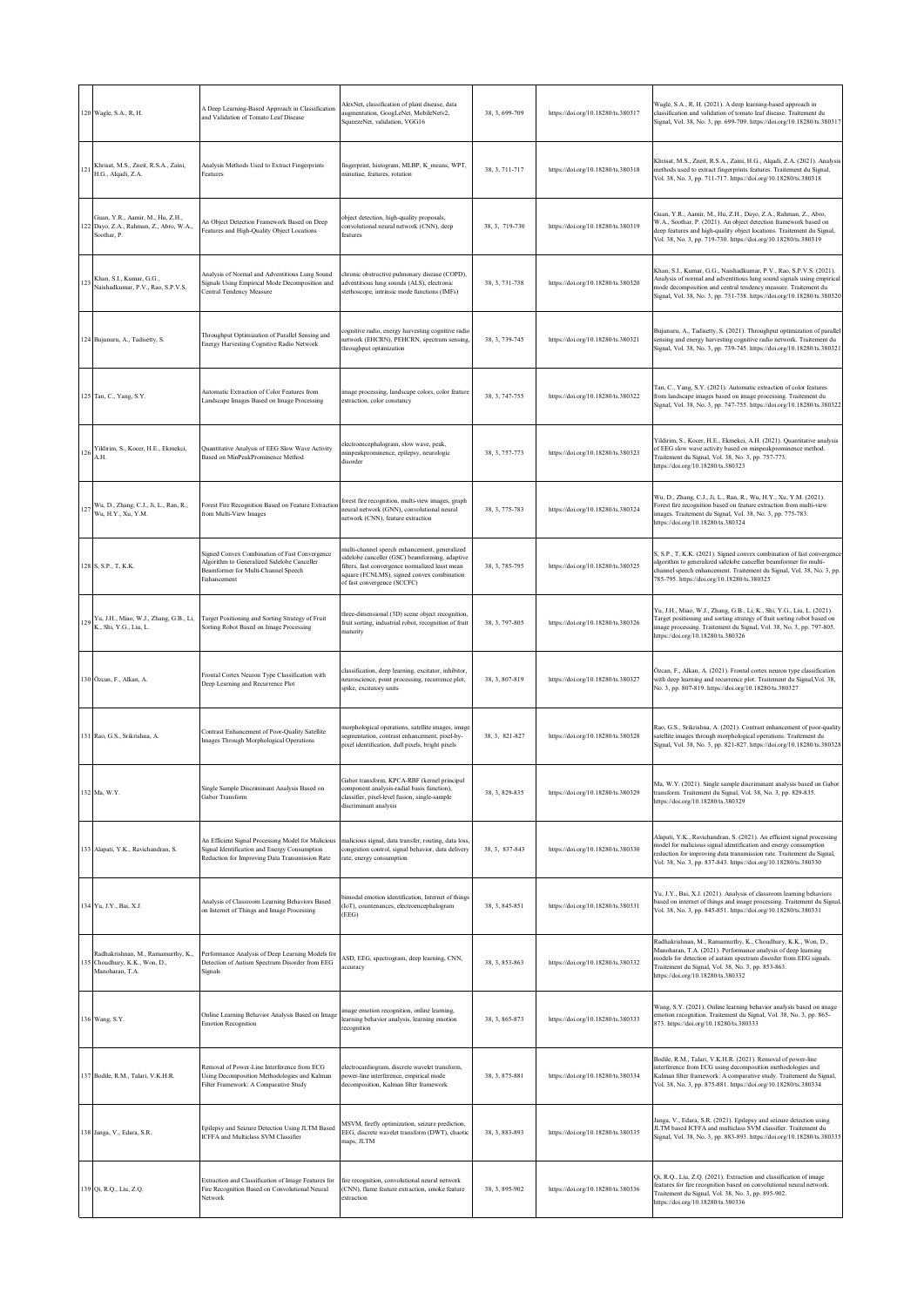|     | Naralasetti, V., Shaik, R.K., Katepalli,<br>$140$ G., Bodapati, J.D. | Deep Learning Models for Pneumonia Identification<br>and Classification Based on X-Ray Images                           | Convolutional Neural Network, Pneumonia<br>Prediction, RELU, Sigmoid, Softmax, Deep<br>Neural Network                                                                               | 38, 3, 903-909 | https://doi.org/10.18280/ts.380337 | Naralasetti, V., Shaik, R.K., Katepalli, G., Bodapati, J.D. (2021). Deep<br>learning models for pneumonia identification and classification based<br>on X-ray images. Traitement du Signal, Vol. 38, No. 3, pp. 903-909.<br>https://doi.org/10.18280/ts.380337                          |
|-----|----------------------------------------------------------------------|-------------------------------------------------------------------------------------------------------------------------|-------------------------------------------------------------------------------------------------------------------------------------------------------------------------------------|----------------|------------------------------------|-----------------------------------------------------------------------------------------------------------------------------------------------------------------------------------------------------------------------------------------------------------------------------------------|
|     | 141 Zhao, N.Y., Jiang, Y., Song, Y.                                  | Recognition and Classification of Concrete Cracks<br>inder Strong Interference Based on Convolutional<br>Neural Network | concrete cracks, image classification,<br>convolutional neural network (CNN), block<br>attention module                                                                             | 38, 3, 911-917 | https://doi.org/10.18280/ts.380338 | Zhao, N.Y., Jiang, Y., Song, Y. (2021). Recognition and classification<br>of concrete cracks under strong interference based on convolutional<br>neural network. Traitement du Signal, Vol. 38, No. 3, pp. 911-917.<br>https://doi.org/10.18280/ts.380338                               |
|     | 142 Abas, A.I., Baykan, N.A.                                         | Multi-Focus Image Fusion with Multi-Scale<br>Transform Optimized by Metaheuristic Algorithms                            | particle swarm optimization, bat algorithm,<br>Laplacian pyramid, curvelet transform, image<br>fusion                                                                               | 38, 2, 247-259 | https://doi.org/10.18280/ts.380201 | Abas, A.I., Baykan, N.A. (2021). Multi-focus image fusion with multi-<br>scale transform optimized by metaheuristic algorithms. Traitement du<br>Signal, Vol. 38, No. 2, pp. 247-259. https://doi.org/10.18280/ts.380201                                                                |
|     | 143 Hrisca-Eva, O.D., Lazar, A.M.                                    | Multi-Sessions Outcome for EEG Feature<br>Extraction and Classification Methods in a Motor<br><b>Imagery Task</b>       | electroencephalogram, motor imagery, features<br>extraction, autoregressive process, amplitude<br>modulation, phase synchronization, classification<br>algorithms                   | 38.2.261-268   | https://doi.org/10.18280/ts.380202 | Hrisca-Eva, O.D., Lazar, A.M. (2021). Multi-sessions outcome for<br>EEG feature extraction and classification methods in a motor imagery<br>task. Traitement du Signal, Vol. 38, No. 2, pp. 261-268.<br>https://doi.org/10.18280/ts.380202                                              |
|     | 144 Özbay, E., Çınar, A., Özbay, F.A.                                | 3D Human Activity Classification with 3D Zernike<br>Moment Based Convolutional, LSTM-Deep Neural<br>Networks            | classification, CNN, DNN, LSTM, 3D human<br>activity, 3D Zernike moment                                                                                                             | 38, 2, 269-280 | https://doi.org/10.18280/ts.380203 | Özbay, E., Çınar, A., Özbay, F.A. (2021). 3D human activity<br>classification with 3D Zernike Moment based convolutional, LSTM-<br>deep neural networks. Traitement du Signal, Vol. 38, No. 2, pp. 269-<br>280. https://doi.org/10.18280/ts.380203                                      |
| 145 | Bouida, A., Khelifi, M., Beladgham,<br>M., Hamlili, F.Z.             | Monte Carlo Optimization of a Combined Image<br>Quality Assessment for Compressed Images<br>Evaluation                  | image quality assessment, combined FR-IQA,<br>exture analysis, edge evaluation, image wavelet<br>compression                                                                        | 38, 2, 281-289 | https://doi.org/10.18280/ts.380204 | Bouida, A., Khelifi, M., Beladgham, M., Hamlili, F.Z. (2021). Monte<br>Carlo optimization of a combined image quality assessment for<br>compressed images evaluation. Traitement du Signal, Vol. 38, No. 2,<br>pp. 281-289. https://doi.org/10.18280/ts.380204                          |
|     | 146 Zhang, H.Y., Xu, D.Y., Qin, Y.B.                                 | A Logarithmic Function-Based Novel<br>Representation Algorithm for Image Classification                                 | image classification, sparse representation, image<br>representation, fusion method                                                                                                 | 38, 2, 291-297 | https://doi.org/10.18280/ts.380205 | Zhang, H.Y., Xu, D.Y., Qin, Y.B. (2021). A logarithmic function-<br>based novel representation algorithm for image classification.<br>Traitement du Signal, Vol. 38, No. 2, pp. 291-297.<br>https://doi.org/10.18280/ts.380205                                                          |
| 147 | Verma, A., Gupta, V.K., Goel, S.,<br>Akbar, Yadav, A.K., Yadav, D.   | Modeling Fingerprint Presentation Attack Detection<br>Through Transient Liveness Factor-A Person<br>Specific Approach   | ransient liveness factor (TLF), presentation<br>attack detection (PAD), open-set approach                                                                                           | 38, 2, 299-307 | https://doi.org/10.18280/ts.380206 | Verma, A., Gupta, V.K., Goel, S., Akbar, Yadav, A.K., Yadav, D.<br>(2021). Modeling fingerprint presentation attack detection through<br>Transient Liveness Factor-A person specific approach. Traitement du<br>Signal, Vol. 38, No. 2, pp. 299-307. https://doi.org/10.18280/ts.380206 |
|     | 148 Elaraby, A., Elansary, I.                                        | A Framework for Multi-Threshold Image<br>Segmentation of Low Contrast Medical Images                                    | medical image, segmentation, fuzzy hill entropy,<br>differential evolution                                                                                                          | 38, 2, 309-314 | https://doi.org/10.18280/ts.380207 | Elaraby, A., Elansary, I. (2021). A framework for multi-threshold<br>image segmentation of low contrast medical images. Traitement du<br>Signal, Vol. 38, No. 2, pp. 309-314. https://doi.org/10.18280/ts.380207                                                                        |
|     | 149 Jiang, F.C., Zhang, H.Y., Zhu, C.                                | Three-Dimensional Target Detection Based on<br>RGB-D Data                                                               | indoor RGB-D data, target detection, detection<br>accuracy, frustum PointNet (F-PointNet)                                                                                           | 38, 2, 315-320 | https://doi.org/10.18280/ts.380208 | Jiang, F.C., Zhang, H.Y., Zhu, C. (2021). Three-dimensional target<br>detection based on RGB-D data. Traitement du Signal, Vol. 38, No. 2,<br>pp. 315-320. https://doi.org/10.18280/ts.380208                                                                                           |
| 150 | Trimech, I.H., Maalej, A., Amara,<br>N.E.B.                          | Facial Expression Recognition Using 3D Points<br>Aware Deep Neural Network                                              | 3D facial expression recognition (3D FER), facial<br>expression synthesis, facial surface<br>representation, 3D point-based deep neural<br>network (DNN)                            | 38, 2, 321-330 | https://doi.org/10.18280/ts.380209 | Trimech, I.H., Maalej, A., Amara, N.E.B. (2021). Facial expression<br>recognition using 3D points aware deep neural network. Traitement du<br>Signal, Vol. 38, No. 2, pp. 321-330. https://doi.org/10.18280/ts.380209                                                                   |
|     | 151 Baykara, M., Abdulrahman, A.                                     | Seizure Detection Based on Adaptive Feature<br>Extraction by Applying Extreme Learning Machines                         | adaptive feature, EEG, extreme learning<br>machines, pattern recognition, seizure detection                                                                                         | 38, 2, 331-340 | https://doi.org/10.18280/ts.380210 | Baykara, M., Abdulrahman, A. (2021). Seizure detection based on<br>adaptive feature extraction by applying extreme learning machines.<br>Traitement du Signal, Vol. 38, No. 2, pp. 331-340.<br>https://doi.org/10.18280/ts.380210                                                       |
|     | 152 Ying, B.Y., Xu, Y.C., Zhang, S., Shi, Y.G., Liu, L.              | Weed Detection in Images of Carrot Fields Based<br>on Improved YOLO v4                                                  | YOLO v4, weed detection, carrot seedlings,<br>attention mechanism                                                                                                                   | 38, 2, 341-348 | https://doi.org/10.18280/ts.380211 | r ing, B.Y., Xu, Y.C., Zhang, S., Shi, Y.G., Liu, L. (2021). Weed<br>detection in images of carrot fields based on improved YOLO v4.<br>Traitement du Signal, Vol. 38, No. 2, pp. 341-348.<br>https://doi.org/10.18280/ts.380211                                                        |
|     | 153 Dendani, B., Bahi, H., Sari, T.                                  | Self-Supervised Speech Enhancement for Arabic<br>Speech Recognition in Real-World Environments                          | Arabic language, deep autoencoder, deep<br>earning, self-supervised speech enhancement,<br>speech recognition, ubiquitous systems                                                   | 38, 2, 349-358 | https://doi.org/10.18280/ts.380212 | Dendani, B., Bahi, H., Sari, T. (2021). Self-supervised speech<br>enhancement for Arabic speech recognition in real-world environments.<br>Traitement du Signal, Vol. 38, No. 2, pp. 349-358.<br>https://doi.org/10.18280/ts.380212                                                     |
| 154 | Li, P., Zhou, Z.J., Liu, Q.J., Sun, X.Y.,<br>Chen, F.M., Xue, W.     | Machine Learning-Based Emotional Recognition in<br>Surveillance Video Images in the Context of Smart<br>City Safety     | nachine learning (ML), convolutional neural<br>network (CNN), face expression identification,<br>emotional identification, smart city safety                                        | 38, 2, 359-368 | https://doi.org/10.18280/ts.380213 | Li, P., Zhou, Z.J., Liu, Q.J., Sun, X.Y., Chen, F.M., Xue, W. (2021).<br>Machine learning-based emotional recognition in surveillance video<br>images in the context of smart city safety. Traitement du Signal, Vol.<br>38, No. 2, pp. 359-368. https://doi.org/10.18280/ts.380213     |
|     | 155 Ekim, G., Atasoy, A., İkizler, N.                                | A New Approach for Eye-Blink to Speech<br>Conversion by Dynamic Time Warping                                            | amyotrophic lateral sclerosis, dynamic time<br>warping, eye-blink detection, eye-blink to speech                                                                                    | 38.2.369-377   | https://doi.org/10.18280/ts.380214 | Ekim, G., Atasoy, A., İkizler, N. (2021). A new approach for eye-blink<br>to speech conversion by dynamic time warping. Traitement du Signal,<br>Vol. 38, No. 2, pp. 369-377. https://doi.org/10.18280/ts.380214                                                                        |
| 156 | Darapureddy, N., Karatapu, N.,<br>Battula, T.K.                      | Comparative Analysis of Texture Patterns on<br>Mammograms for Classification                                            | texture patterns, classification, machine learning<br>algorithms, accuracy, local binary pattern<br>variants, mammograms, local directional order<br>pattern, local wavelet pattern | 38, 2, 379-386 | https://doi.org/10.18280/ts.380215 | Darapureddy, N., Karatapu, N., Battula, T.K. (2021). Comparative<br>analysis of texture patterns on mammograms for classification.<br>Traitement du Signal, Vol. 38, No. 2, pp. 379-386.<br>https://doi.org/10.18280/ts.380215                                                          |
|     | 157 Hua, J., Xiao, Q.K., Wang, L., Liu,<br>Y.X., Ning, X.H.          | Recognition of Electromyographic Signal Time<br>Series on Daily Hand Motions Based on Long<br>Short-Term Memory Network | surface electromyographic (sEMG) signals, EMG<br>signal analysis, long short-term memory (LSTM),<br>action recognition                                                              | 38, 2, 387-394 | https://doi.org/10.18280/ts.380216 | Hua, J., Xiao, Q.K., Wang, L., Liu, Y.X., Ning, X.H. (2021).<br>Recognition of electromyographic signal time series on daily hand<br>motions based on long short-term memory network. Traitement du<br>Signal, Vol. 38, No. 2, pp. 387-394. https://doi.org/10.18280/ts.380216          |
|     | 158 Wang, H.L., Wu, F., Zhang, L.                                    | Fault Diagnosis of Rolling Bearings Based on<br>Improved Empirical Mode Decomposition and<br>Fuzzy C-Means Algorithm    | rolling bearings, variational modal decomposition<br>(VMD), fuzzy C-means (FCM) algorithm, fault<br>dentification                                                                   | 38.2.395-400   | https://doi.org/10.18280/ts.380217 | Wang, H.L., Wu, F., Zhang, L. (2021). Fault diagnosis of rolling<br>bearings based on improved empirical mode decomposition and fuzzy<br>C-means algorithm. Traitement du Signal, Vol. 38, No. 2, pp. 395-400.<br>https://doi.org/10.18280/ts.380217                                    |
|     | 159 Ekmen, Ş., Karadoğan, C., Şeker, Ş.S.                            | Investigation of Timbral Qualities of Guitar Using<br><b>Wavelet Analysis</b>                                           | wavelet analysis, digital signal processing,<br>continuous wavelet transform, wavelet packet<br>ransform, guitar analysis, timbre, piezo-film<br>sensors                            | 38, 2, 401-411 | https://doi.org/10.18280/ts.380218 | Ekmen, Ş., Karadoğan, C., Şeker, Ş.S. (2021). Investigation of timbral<br>qualities of guitar using wavelet analysis. Traitement du Signal, Vol.<br>38, No. 2, pp. 401-411. https://doi.org/10.18280/ts.380218                                                                          |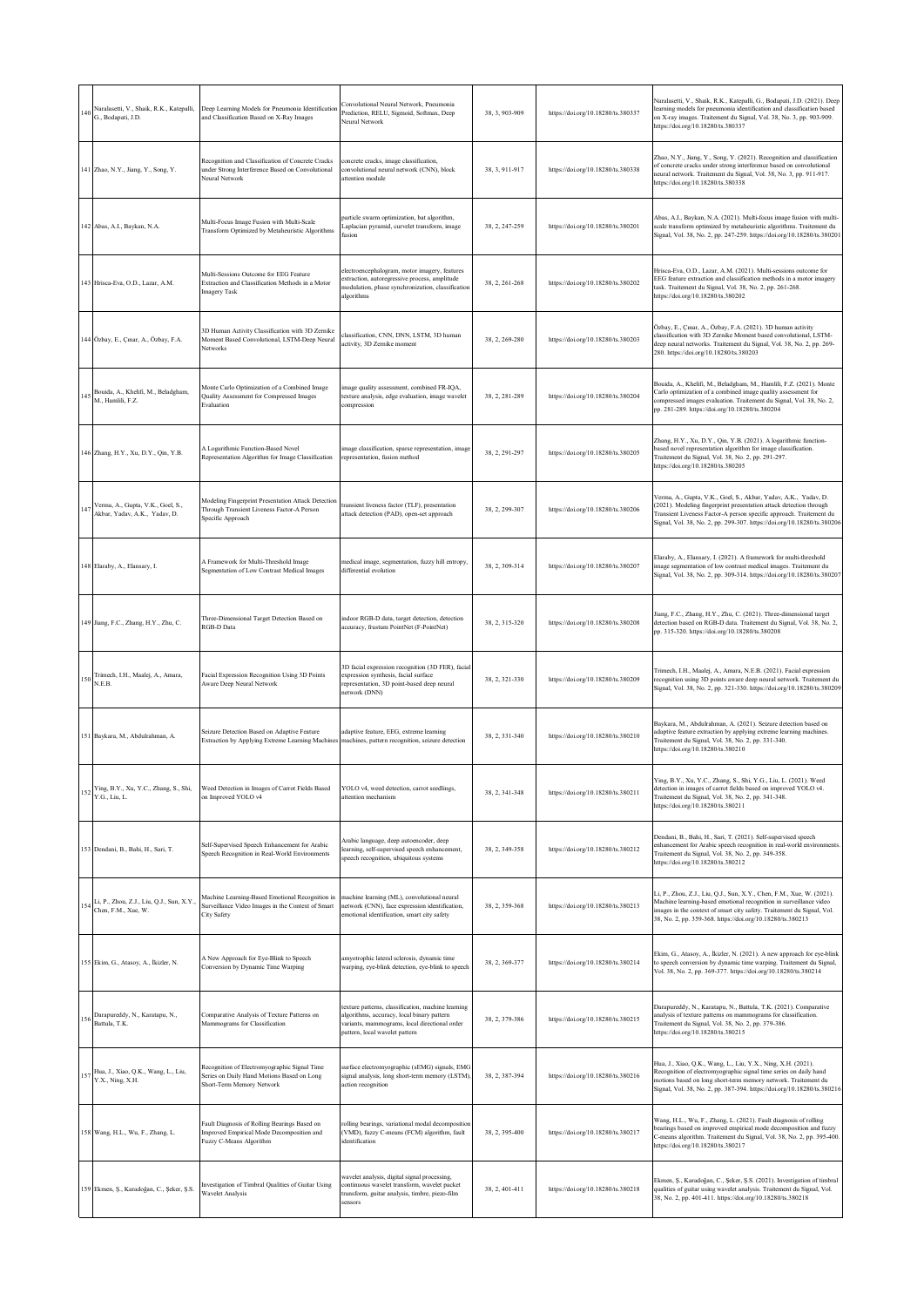| 160 Patchala, S., Maruvada, S.                                                           | Filter Bank Multi Carrier Signal System for<br>Frequency Selective Channels                                                            | FBMC, MIMO, OFDM, multicarrier regulation<br>frameworks, noise aggravations, spectrum                                                                                         | 38, 2, 413-420 | https://doi.org/10.18280/ts.380219 | Patchala, S., Maruvada, S. (2021). Filter bank multi carrier signal<br>system for frequency selective channels. Traitement du Signal, Vol. 38,<br>No. 2, pp. 413-420. https://doi.org/10.18280/ts.380219                                                                                       |
|------------------------------------------------------------------------------------------|----------------------------------------------------------------------------------------------------------------------------------------|-------------------------------------------------------------------------------------------------------------------------------------------------------------------------------|----------------|------------------------------------|------------------------------------------------------------------------------------------------------------------------------------------------------------------------------------------------------------------------------------------------------------------------------------------------|
| 161 He, Y.J.                                                                             | Fast Job Recognition and Sorting Based on Image<br>Processing                                                                          | image processing, fast job recognition, job<br>sorting, echo state network (ESN)                                                                                              | 38, 2, 421-429 | https://doi.org/10.18280/ts.380220 | He, Y.J. (2021). Fast job recognition and sorting based on image<br>processing. Traitement du Signal, Vol. 38, No. 2, pp. 421-429.<br>https://doi.org/10.18280/ts.380220                                                                                                                       |
| 162 Gurrala, V., Yarlagadda, P.,<br>Koppireddi, P.                                       | Detection of Sleep Apnea Based on the Analysis of<br>Sleep Stages Data Using Single Channel EEG                                        | electroencephalogram (EEG), sleep stages, sleep<br>disorders, sleep apnea, machine learning<br>classifiers                                                                    | 38, 2, 431-436 | https://doi.org/10.18280/ts.380221 | Gurrala, V., Yarlagadda, P., Koppireddi, P. (2021). Detection of sleep<br>apnea based on the analysis of sleep stages data using single channel<br>EEG. Traitement du Signal, Vol. 38, No. 2, pp. 431-436.<br>https://doi.org/10.18280/ts.380221                                               |
| 163 Ervural, S., Ceylan, M.                                                              | Convolutional Neural Networks-Based Approach to<br>Detect Neonatal Respiratory System Anomalies<br>with Limited Thermal Image          | convolutional neural networks, data<br>sugmentation. infrared thermography, neonatal<br>disease classification. pre-diagnosis system,<br>respiratory system anomalies         | 38, 2, 437-442 | https://doi.org/10.18280/ts.380222 | Ervural, S., Ceylan, M. (2021). Convolutional neural networks-based<br>approach to detect neonatal respiratory system anomalies with limited<br>thermal image. Traitement du Signal, Vol. 38, No. 2, pp. 437-442.<br>https://doi.org/10.18280/ts.380222                                        |
| 164 Raju, M.N., Natarajan, K., Vasamsetty,<br>C.S.                                       | Object Recognition in Remote Sensing Images<br>Based on Modified Backpropagation Neural<br>Network                                     | remote sensing, object detection, neural network,<br>deep learning, image data                                                                                                | 38, 2, 451-459 | https://doi.org/10.18280/ts.380224 | Raju, M.N., Natarajan, K., Vasamsetty, C.S. (2021). Object recognition<br>in remote sensing images based on modified backpropagation neural<br>network. Traitement du Signal, Vol. 38, No. 2, pp. 451-459.<br>https://doi.org/10.18280/ts.380224                                               |
| 165 Padhee, S., Nandan, D.                                                               | Design of Automated Visual Inspection System for<br>Beverage Industry Production Line                                                  | automated visual inspection system, coverage<br>industry production line, visual inspection, image<br>processing                                                              | 38, 2, 461-466 | https://doi.org/10.18280/ts.380225 | Padhee, S., Nandan, D. (2021). Design of automated visual inspection<br>system for beverage industry production line. Traitement du Signal,<br>Vol. 38, No. 2, pp. 461-466. https://doi.org/10.18280/ts.380225                                                                                 |
| 166 Wang, X.                                                                             | Recognition and Positioning of Container Lock<br>Holes for Intelligent Handling Terminal Based on<br>Convolutional Neural Network      | convolutional neural network (CNN), feature<br>extraction, target detection, sliding window,<br>automated terminal                                                            | 38, 2, 467-472 | https://doi.org/10.18280/ts.380226 | Wang, X. (2021). Recognition and positioning of container lock holes<br>for intelligent handling terminal based on convolutional neural network.<br>Traitement du Signal, Vol. 38, No. 2, pp. 467-472.<br>https://doi.org/10.18280/ts.380226                                                   |
| 167 Gupta, A.K., Chakraborty, C., Gupta,                                                 | ecure Transmission of EEG Data Using<br>Watermarking Algorithm for the Detection of<br><b>Epileptical Seizures</b>                     | DWT-DCT-BFO, EEG, healthcare, Internet of<br>Things, patients monitoring, short time Fourier<br>transform, watermarking                                                       | 38, 2, 473-479 | https://doi.org/10.18280/ts.380227 | Gupta, A.K., Chakraborty, C., Gupta, B. (2021). Secure transmission<br>of EEG data using watermarking algorithm for the detection of<br>epileptical seizures. Traitement du Signal, Vol. 38, No. 2, pp. 473-479.<br>https://doi.org/10.18280/ts.380227                                         |
| Guan, Y.R., Aamir, M., Hu, Z.H.,<br>168 Abro, W.A., Rahman, Z., Dayo, Z.A.,<br>Akram, S. | Region-Based Efficient Network for Accurate<br><b>Object Detection</b>                                                                 | object detection, object classification, proposal<br>generation, proposal refinement, proposal<br>classification                                                              | 38, 2, 481-494 | https://doi.org/10.18280/ts.380228 | Guan, Y.R., Aamir, M., Hu, Z.H., Abro, W.A., Rahman, Z., Dayo,<br>Z.A., Akram, S. (2021). A region-based efficient network for accurate<br>object detection. Traitement du Signal, Vol. 38, No. 2, pp. 481-494.<br>https://doi.org/10.18280/ts.380228                                          |
| 169 Kumar, I., Mishra, R.K.                                                              | An Investigation of Spectral Efficiency in Linear<br>MRC and MMSE Detectors with Perfect and<br>Imperfect CSI for Massive MIMO Systems | channel capacity, maximum-ratio combining,<br>minimum mean square error, MU multiple input<br>multiple output, spectral efficiency, massive<br>multiple input multiple output | 38, 2, 495-501 | https://doi.org/10.18280/ts.380229 | Kumar, I., Mishra, R.K. (2021). An investigation of spectral efficiency<br>in linear MRC and MMSE detectors with perfect and imperfect CSI for<br>massive MIMO systems. Traitement du Signal, Vol. 38, No. 2, pp. 495-<br>501. https://doi.org/10.18280/ts.380229                              |
| 170 Zou, J., Zhang, C., Ma, Z.J.                                                         | An Image Classification Algorithm for Plantar<br>Pressure Based on Convolutional Neural Network                                        | plantar pressure (PP) analysis, convolutional<br>neural network (CNN), feature selection, feature<br>xtraction                                                                | 38.2.503-511   | https://doi.org/10.18280/ts.380230 | Zou, J., Zhang, C., Ma, Z.J. (2021). An image classification algorithm<br>for plantar pressure based on convolutional neural network. Traitement<br>du Signal, Vol. 38, No. 2, pp. 503-511.<br>https://doi.org/10.18280/ts.380230                                                              |
| 171 Huang, Q.H.                                                                          | An Image Sharpness Enhancement Algorithm<br>Based on Green Function                                                                    | mage enhancement, green function, Poisson<br>equation, gradient domain                                                                                                        | 38, 2, 513-519 | https://doi.org/10.18280/ts.380231 | Huang, Q.H. (2021). An image sharpness enhancement algorithm<br>based on green function. Traitement du Signal, Vol. 38, No. 2, pp. 513-<br>519. https://doi.org/10.18280/ts.380231                                                                                                             |
| 172 Sadanandam, M.                                                                       | Utterances of Popular Indic Languages Using<br>Spectral and Prosodic Features                                                          | Language Identification System (LID), acoustic<br>features, prosodic features, HMM, Indian spoken<br>languages, pitch and MFCC                                                | 38, 2, 521-528 | https://doi.org/10.18280/ts.380232 | u ianguage i<br>speech utterances of popular Indic languages using spectral and<br>prosodic features. Traitement du Signal, Vol. 38, No. 2, pp. 521-528.<br>https://doi.org/10.18280/ts.380232                                                                                                 |
| 173 Zhu, F.L., Zhu, R.C.                                                                 | Dance Action Recognition and Pose Estimation<br>Based on Deep Convolutional Neural Network                                             | Language Identification System (LID), acoustic<br>features, prosodic features, HMM, Indian spoken<br>languages, pitch and MFCC                                                | 38, 2, 529-538 | https://doi.org/10.18280/ts.380233 | Zhu, F.L., Zhu, R.C. (2021). Dance action recognition and pose<br>estimation based on deep convolutional neural network. Traitement du<br>Signal, Vol. 38, No. 2, pp. 529-538. https://doi.org/10.18280/ts.380233                                                                              |
| 174 İş, H., Tuncer, T.                                                                   | A Profile Analysis of User Interaction in Social<br>Media Using Deep Learning                                                          | ocial media analysis, interaction evaluation,<br>deep learning, profile analysis                                                                                              | $38, 1, 1-11$  | https://doi.org/10.18280/ts.380101 | Iş, H., Tuncer, T. (2021). A profile analysis of user interaction in social<br>media using deep learning. Traitement du Signal, Vol. 38, No. 1, pp. 1-<br>11. https://doi.org/10.18280/ts.380101                                                                                               |
| 175 Akbari, H., Sadiq, M.T., Payan, M.,<br>Esmaili, S.S., Baghri, H., Bagheri, H.        | Depression Detection Based on Geometrical<br>Features Extracted from SODP Shape of EEG<br>Signals and Binary PSO                       | electroencephalogram signal, depression, second-<br>order differential plot, geometrical features, EEG<br>classification                                                      | 38, 1, 13-26   | https://doi.org/10.18280/ts.380102 | Akbari, H., Sadiq, M.T., Payan, M., Esmaili, S.S., Baghri, H., Bagheri,<br>H. (2021). Depression detection based on geometrical features<br>extracted from SODP shape of EEG signals and binary PSO.<br>Traitement du Signal, Vol. 38, No. 1, pp. 13-26.<br>https://doi.org/10.18280/ts.380102 |
| 176 Zhu, J.C., Zhao, S.J., Wu, D.                                                        | Classification of Remote Sensing Images Through<br>Reweighted Sparse Subspace Representation Using<br>Compressed Data                  | coherence-based coded aperture, reweighted<br>sparse subspace clustering (RSSC), spectral<br>image clustering                                                                 | 38, 1, 27-37   | https://doi.org/10.18280/ts.380103 | Zhu, J.C., Zhao, S.J., Wu, D. (2021). Classification of remote sensing<br>images through reweighted sparse subspace representation using<br>compressed data. Traitement du Signal, Vol. 38, No. 1, pp. 27-37.<br>https://doi.org/10.18280/ts.380103                                            |
| 177 Al-Ameen, Z.                                                                         | Contrast Enhancement of Digital Images Using an<br>Improved Type-II Fuzzy Set-Based Algorithm                                          | contrast enhancement, type-II fuzzy, color image,<br>image enhancement, grayscale image, image<br>processing                                                                  | 38, 1, 39-50   | https://doi.org/10.18280/ts.380104 | Al-Ameen, Z. (2021). Contrast enhancement of digital images using an<br>improved type-II fuzzy set-based algorithm. Traitement du Signal, Vol.<br>38, No. 1, pp. 39-50. https://doi.org/10.18280/ts.380104                                                                                     |
| 178 Ergin, S., Isik, S., Gulmezoglu, M.B.                                                | Face Recognition by Using 2D Orthogonal<br>Subspace Projections                                                                        | face recognition, common matrix approach,<br>support vector machine, convolutional neural<br>networks. 2D feature extraction                                                  | 38, 1, 51-60   | https://doi.org/10.18280/ts.380105 | Ergin, S., Isik, S., Gulmezoglu, M.B. (2021). Face recognition by using<br>2D orthogonal subspace projections. Traitement du Signal, Vol. 38,<br>No. 1, pp. 51-60. https://doi.org/10.18280/ts.380105                                                                                          |
| 179 Zhang, X.R., Chen, G.                                                                | Detection of Dense Small Rigid Targets Based on<br>Convolutional Neural Network and Synthetic<br>Images                                | arget recognition, artificial data, rice<br>planthoppers, deep learning (DL), convolutional<br>neural network (CNN), faster region-based CNN<br>(Faster-RCNN)                 | 38, 1, 61-71   | https://doi.org/10.18280/ts.380106 | Zhang, X.R., Chen, G. (2021). Detection of dense small rigid targets<br>based on convolutional neural network and synthetic images.<br>Traitement du Signal, Vol. 38, No. 1, pp. 61-71.<br>https://doi.org/10.18280/ts.380106                                                                  |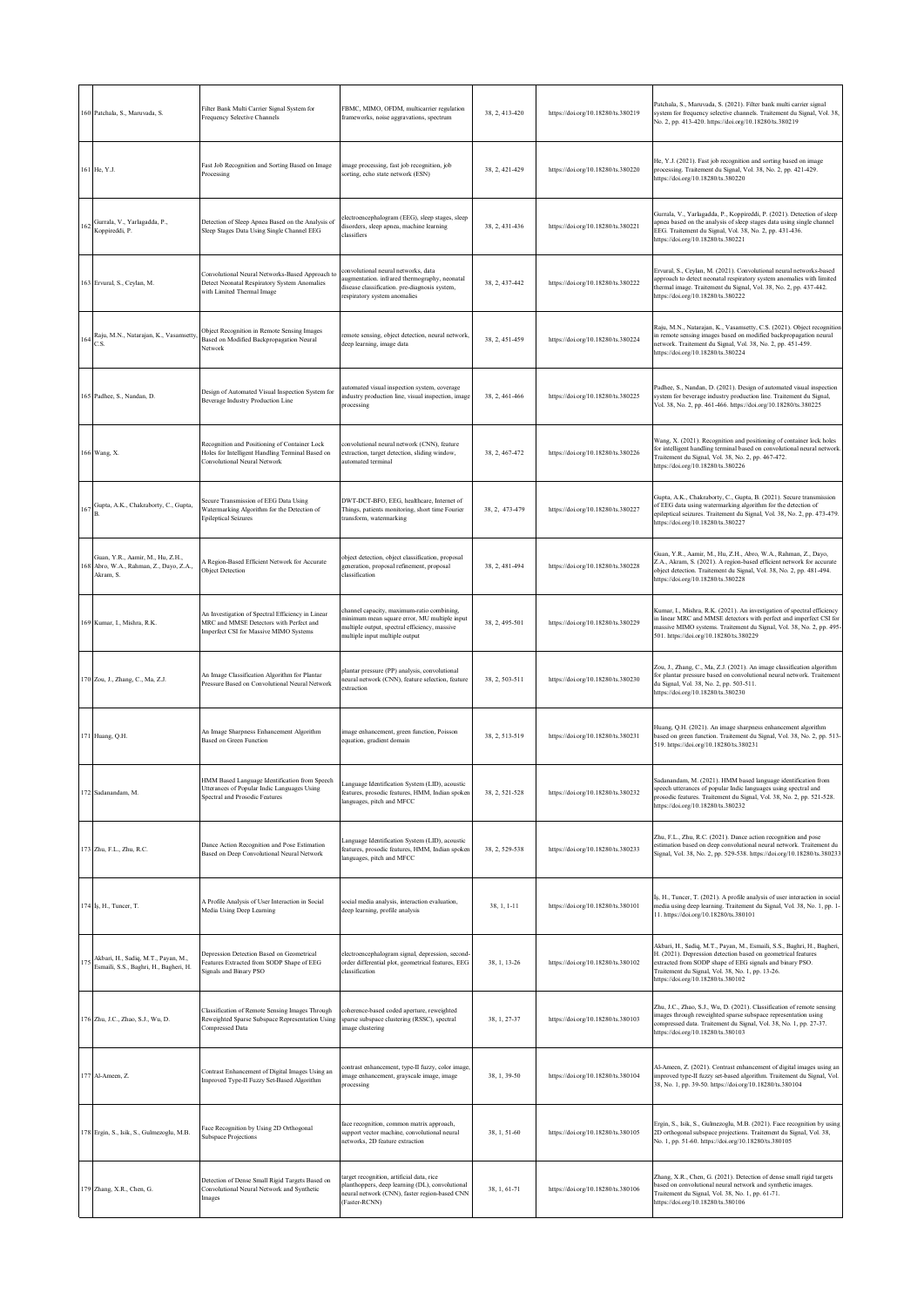| 180 |                                                                                                  | Hadiyoso, S., Wijayanto, I., Humairani, Signal Dynamics Analysis for Epileptic Seizure<br>Classification on EEG Signals                                                           | epilepsy, EEG, dynamics, entropy, fractal, Naïve<br>Bayes                                                                                                                 | 38, 1, 73-78   | https://doi.org/10.18280/ts.380107 | Hadiyoso, S., Wijayanto, I., Humairani, A. (2021). Signal dynamics<br>analysis for epileptic seizure classification on EEG signals. Traitement<br>du Signal, Vol. 38, No. 1, pp. 73-78.<br>https://doi.org/10.18280/ts.380107                                                                                                                  |
|-----|--------------------------------------------------------------------------------------------------|-----------------------------------------------------------------------------------------------------------------------------------------------------------------------------------|---------------------------------------------------------------------------------------------------------------------------------------------------------------------------|----------------|------------------------------------|------------------------------------------------------------------------------------------------------------------------------------------------------------------------------------------------------------------------------------------------------------------------------------------------------------------------------------------------|
|     | 181 Wagle, S.A., R, H.                                                                           | Comparison of Plant Leaf Classification Using<br>Modified AlexNet and Support Vector Machine                                                                                      | AlexNet, convolutional neural network, support<br>vector machine                                                                                                          | 38, 1, 79-87   | https://doi.org/10.18280/ts.380108 | Wagle, S.A., R, H. (2021). Comparison of plant leaf classification<br>using modified AlexNet and support vector machine. Traitement du<br>Signal, Vol. 38, No. 1, pp. 79-87. https://doi.org/10.18280/ts.380108                                                                                                                                |
|     | 182 Xie, Y.F., Zhang, S., Liu, Y.D.                                                              | Abnormal Behavior Recognition in Classroom Pose<br>Estimation of College Students Based on<br>Spatiotemporal Representation Learning                                              | artificial intelligence, college students, pose<br>estimation, spatiotemporal representation<br>learning, k-means clustering (KMC),<br>convolutional neural network (CNN) | 38, 1, 89-95   | https://doi.org/10.18280/ts.380109 | Xie, Y.F., Zhang, S., Liu, Y.D. (2021). Abnormal behavior recognition<br>in classroom pose estimation of college students based on<br>spatiotemporal representation learning. Traitement du Signal, Vol. 38,<br>No. 1, pp. 89-95. https://doi.org/10.18280/ts.380109                                                                           |
| 183 | Amrane, R., Brik, Y., Zeghlache, S.,<br>Ladjal, M., Chicouche, D.                                | Sampling Rate Optimization for Improving the<br>Cascaded Integrator Comb Filter Characteristics                                                                                   | CIC filter, FIR, frequency response, optimization,<br>sampling rate, filter sharpening                                                                                    | 38, 1, 97-103  | https://doi.org/10.18280/ts.380110 | Amrane, R., Brik, Y., Zeghlache, S., Ladjal, M., Chicouche, D. (2021).<br>Sampling rate optimization for improving the cascaded integrator comb<br>filter characteristics. Traitement du Signal, Vol. 38, No. 1, pp. 97-103.<br>https://doi.org/10.18280/ts.380110                                                                             |
|     | 184 Xiao, L.Q.                                                                                   | Design and Optimization of a Finite Element Model<br>for Electrical Resistance Tomography of Human<br>Lungs                                                                       | human lungs, electrical resistance tomography<br>(ERT), finite element model, forward problem,<br>sensitivity matrix, image reconstruction                                | 38, 1, 105-113 | https://doi.org/10.18280/ts.380111 | Xiao, L.Q. (2021). Design and optimization of a finite element model<br>for electrical resistance tomography of human lungs. Traitement du<br>Signal, Vol. 38, No. 1, pp. 105-113. https://doi.org/10.18280/ts.380111                                                                                                                          |
|     | 185 Dikmen, O., Kulaç, S.                                                                        | Investigation of Ideal Number User Terminals with<br>Spectrum Efficiency in Next Generation Wireless<br><b>Communication Systems</b>                                              | massive MIMO, spectrum efficiency,<br>multicellular system, user equipment, pilot reuse<br>factor, 6G                                                                     | 38, 1, 115-126 | https://doi.org/10.18280/ts.380112 | Dikmen, O., Kulaç, S. (2021). Investigation of ideal number user<br>terminals with spectrum efficiency in next generation wireless<br>communication systems. Traitement du Signal, Vol. 38, No. 1, pp. 115-<br>126. https://doi.org/10.18280/ts.380112                                                                                         |
|     | 186 Lin, C., Xu, X.P.                                                                            | An Electronic Bill Encryption Algorithm Based on<br>Multiple Watermark Encryption                                                                                                 | digital image watermarking, multiple watermark<br>encryption, electronic bill                                                                                             | 38, 1, 127-133 | https://doi.org/10.18280/ts.380113 | Lin, C., Xu, X.P. (2021). An electronic bill encryption algorithm based<br>on multiple watermark encryption. Traitement du Signal, Vol. 38, No.<br>1, pp. 127-133. https://doi.org/10.18280/ts.380113                                                                                                                                          |
| 187 | Thazeen, S., Mallikarjunaswamy, S.,<br>Siddesh, G.K., Sharmila, N.                               | Conventional and Subspace Algorithms for Mobile<br>Source Detection and Radiation Formation                                                                                       | the direction of arrival, beamforming, mobile<br>source detection, radiation formation                                                                                    | 38, 1, 135-145 | https://doi.org/10.18280/ts.380114 | Thazeen, S., Mallikarjunaswamy, S., Siddesh, G.K., Sharmila, N.<br>(2021). Conventional and subspace algorithms for mobile source<br>detection and radiation formation. Traitement du Signal, Vol. 38, No.<br>1, pp. 135-145. https://doi.org/10.18280/ts.380114                                                                               |
|     | 188 Özyurt, F.                                                                                   | Automatic Detection of COVID-19 Disease by<br>Using Transfer Learning of Light Weight Deep<br>Learning Model                                                                      | COVID-19, deep learning, Shufflenet, transfer<br>learning, feature reduction                                                                                              | 38, 1, 147-153 | https://doi.org/10.18280/ts.380115 | Özyurt, F. (2021). Automatic detection of COVID-19 disease by using<br>transfer learning of light weight deep learning model. Traitement du<br>Signal, Vol. 38, No. 1, pp. 147-153. https://doi.org/10.18280/ts.380115                                                                                                                         |
|     | 189 Li, S.L., Chai, H.Q.                                                                         | Recognition of Teaching Features and Behaviors in<br>Online Open Courses Based on Image Processing                                                                                | image processing, online open courses, teaching<br>features, teaching behavior recognition                                                                                | 38, 1, 155-164 | https://doi.org/10.18280/ts.380116 | Li, S.L., Chai, H.Q. (2021). Recognition of teaching features and<br>behaviors in online open courses based on image processing.<br>Traitement du Signal, Vol. 38, No. 1, pp. 155-164.<br>https://doi.org/10.18280/ts.380116                                                                                                                   |
|     | 190 Çınar, A., Yıldırım, M., Eroğlu, Y.                                                          | Classification of Pneumonia Cell Images Using<br>Improved ResNet50 Model                                                                                                          | CNN, deep learning, machine learning,<br>Pneumonia, transfer learning                                                                                                     | 38, 1, 165-173 | https://doi.org/10.18280/ts.380117 | Çınar, A., Yıldırım, M., Eroğlu, Y. (2021). Classification of pneumonia<br>cell images using improved ResNet50 model. Traitement du Signal,<br>Vol. 38, No. 1, pp. 165-173. https://doi.org/10.18280/ts.380117                                                                                                                                 |
|     | 191 Hadiyoso, S., Rizal, A.                                                                      | Empirical Mode Decomposition and Grey Level<br>Difference for Lung Sound Classification                                                                                           | lung sound, EMD, GLD, MLP                                                                                                                                                 | 38, 1, 175-179 | https://doi.org/10.18280/ts.380118 | Hadiyoso, S., Rizal, A. (2021). Empirical mode decomposition and<br>grey level difference for lung sound classification. Traitement du<br>Signal, Vol. 38, No. 1, pp. 175-179. https://doi.org/10.18280/ts.380118                                                                                                                              |
|     | 192 Wei, Z.F., Zhang, X.H.                                                                       | Feature Extraction and Retrieval of Ecommerce<br>Product Images Based on Image Processing                                                                                         | image processing, ecommerce, image feature<br>extraction, image retrieval                                                                                                 | 38, 1, 181-190 | https://doi.org/10.18280/ts.380119 | Wei, Z.F., Zhang, X.H. (2021). Feature extraction and retrieval of<br>ecommerce product images based on image processing. Traitement du<br>Signal, Vol. 38, No. 1, pp. 181-190. https://doi.org/10.18280/ts.380119                                                                                                                             |
|     | 193 Pendyala, G.K.V., Kalluri, H.K., Rao,<br>V.C.                                                | An Efficient Multi-stage Object-Based Classification<br>o Extract Urban Building Footprints from HR<br>Satellite Images                                                           | nDSM, NDVI, object-based classification,<br>thresholding, urban building classification                                                                                   | 38, 1, 191-196 | https://doi.org/10.18280/ts.380120 | Pendyala, G.K.V., Kalluri, H.K., Rao, V.C. (2021). An efficient multi-<br>stage object-based classification to extract urban building footprints<br>from HR satellite images. Traitement du Signal, Vol. 38, No. 1, pp.<br>191-196. https://doi.org/10.18280/ts.380120                                                                         |
|     | 194 Zhang, Q., Liu, Y., Liu, L., Lu, S., Feng, Y.X., Yu, X.                                      | Location Identification and Personalized<br>Recommendation of Tourist Attractions Based on<br><b>Image Processing</b>                                                             | image processing, tourist attractions, location<br>identification, personalized recommendation                                                                            | 38, 1, 197-205 | https://doi.org/10.18280/ts.380121 | Zhang, Q., Liu, Y., Liu, L., Lu, S., Feng, Y.X., Yu, X. (2021).<br>Location identification and personalized recommendation of tourist<br>attractions based on image processing. Traitement du Signal, Vol. 38,<br>No. 1, pp. 197-205. https://doi.org/10.18280/ts.380121                                                                       |
|     | Süyun, S.B., Taşdemir, Ş., Biliş, S.,<br>Milea, A.                                               | Jsing a Deep Learning System That Classifies<br>Hypertensive Retinopathy Based on the Fundus<br>Images of Patients of Wide Age                                                    | hypertensive retinopathy, convolutional neural<br>networks, deep learning, fundus images, eye<br>diseases, macular degeneration                                           | 38, 1, 207-213 | https://doi.org/10.18280/ts.380122 | Şüyun, S.B., Taşdemir, Ş., Biliş, S., Milea, A. (2021). Using a deep<br>learning system that classifies hypertensive retinopathy based on the<br>fundus images of patients of wide age. Traitement du Signal, Vol. 38,<br>No. 1, pp. 207-213. https://doi.org/10.18280/ts.380122                                                               |
|     | 196 Wu, B., Wang, C.M., Huang, W., Huang, D., Peng, H.                                           | Recognition of Student Classroom Behaviors Based<br>on Moving Target Detection                                                                                                    | image processing, behavior recognition, moving<br>target detection, image segmentation, student<br>classroom behaviors                                                    | 38, 1, 215-220 | https://doi.org/10.18280/ts.380123 | Wu, B., Wang, C.M., Huang, W., Huang, D., Peng, H. (2021).<br>Recognition of student classroom behaviors based on moving target<br>detection. Traitement du Signal, Vol. 38, No. 1, pp. 215-220.<br>https://doi.org/10.18280/ts.380123                                                                                                         |
|     | 197 Nair, A.M.S.U., Savithri, S.P.                                                               | Classification of Pitch and Gender of Speakers for<br>Forensic Speaker Recognition from Disguised<br>Voices Using Novel Features Learned by Deep<br>Convolutional Neural Networks | deep convolutional neural network, FASR, Mel-<br>spectrogram, MFCC, pitch disguise                                                                                        | 38, 1, 221-230 | https://doi.org/10.18280/ts.380124 | Nair, A.M.S.U., Savithri, S.P. (2021). Classification of pitch and<br>gender of speakers for forensic speaker recognition from disguised<br>voices using novel features learned by deep convolutional neural<br>networks. Traitement du Signal, Vol. 38, No. 1, pp. 221-230.<br>https://doi.org/10.18280/ts.380124                             |
|     | 198 Chen, L., Ding, J.F.                                                                         | Analysis on Food Crispness Based on Time and<br>Frequency Domain Features of Acoustic Signal                                                                                      | food crispness, acoustic signal, wavelet<br>denoising, backpropagation (BP) neural network                                                                                | 38, 1, 231-238 | https://doi.org/10.18280/ts.380125 | Chen, L., Ding, J.F. (2021). Analysis on food crispness based on time<br>and frequency domain features of acoustic signal. Traitement du Signal,<br>Vol. 38, No. 1, pp. 231-238. https://doi.org/10.18280/ts.380125                                                                                                                            |
|     | Krishna, K.V.S.S.R., Chaitanya, K.,<br>199 Subhashini, P.P.S., Yamparala, R.,<br>Kanumalli, S.S. | Classification of Glaucoma Optical Coherence<br>Tomography (OCT) Images Based on Blood Vessel<br>Identification Using CNN and Firefly Optimization                                | convolutional neural network (CNN), firefly<br>optimization, glaucoma, blood vessel                                                                                       | 38, 1, 239-245 | https://doi.org/10.18280/ts.380126 | Krishna, K.V.S.S.R., Chaitanya, K., Subhashini, P.P.S., Yamparala,<br>R., Kanumalli, S.S. (2021). Classification of glaucoma Optical<br>Coherence Tomography (OCT) images based on blood vessel<br>identification using CNN and firefly optimization. Traitement du<br>Signal, Vol. 38, No. 1, pp. 239-245. https://doi.org/10.18280/ts.380126 |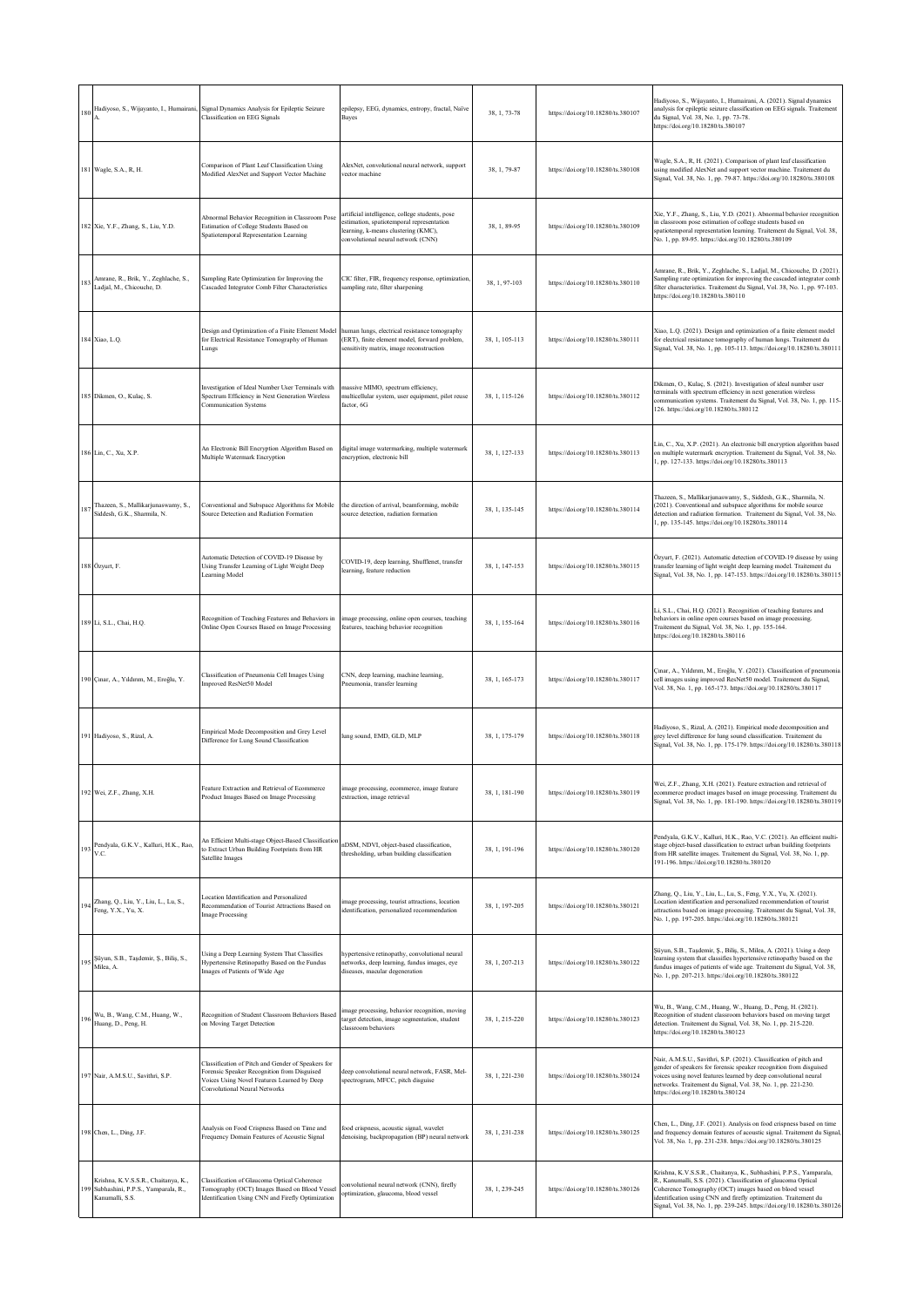| 200 | Rabah, C.B., Coatrieux, G.,<br>Abdelfattah, R.                                                   | Boosting up source scanner identification using<br>wavelets and convolutional neural networks                                                                                           | conventional neural networks, digital content<br>forensics, image wavelet analysis, source scanner<br>identification                                                                                                                                                                      | 37, 6, 881-888   | https://doi.org/10.18280/ts.370601 | Rabah, C.B., Coatrieux, G., Abdelfattah, R. (2020). Boosting up source<br>scanner identification using wavelets and convolutional neural<br>networks. Traitement du Signal, Vol. 37, No. 6, pp. 881-888.<br>https://doi.org/10.18280/ts.370601                                                                                                               |
|-----|--------------------------------------------------------------------------------------------------|-----------------------------------------------------------------------------------------------------------------------------------------------------------------------------------------|-------------------------------------------------------------------------------------------------------------------------------------------------------------------------------------------------------------------------------------------------------------------------------------------|------------------|------------------------------------|--------------------------------------------------------------------------------------------------------------------------------------------------------------------------------------------------------------------------------------------------------------------------------------------------------------------------------------------------------------|
| 201 | Herbadji, A., Guermat, N., Ziet, L.,<br>Akhtar, Z., Cheniti, M., Herbadji, D.                    | Contactless multi-biometric system using<br>ingerprint and palmprint selfies                                                                                                            | COVID-19, multi-biometrics, score fusion,<br>contactless fingerprint, contactless palmprint,<br>BSIF, person authentication                                                                                                                                                               | 37, 6, 889-897   | https://doi.org/10.18280/ts.370602 | Herbadji, A., Guermat, N., Ziet, L., Akhtar, Z., Cheniti, M., Herbadji,<br>D. (2020). Contactless multi-biometric system using fingerprint and<br>palmprint selfies. Traitement du Signal, Vol. 37, No. 6, pp. 889-897.<br>https://doi.org/10.18280/ts.370602                                                                                                |
| 202 | Vrtagić, S., Softić, E., Ponjavić, M.,<br>Stević, Ž., Subotić, M., Gmanjunath,<br>A., Kevric, J. | Video data extraction and processing for<br>investigation of vehicles' impact on the asphalt<br>deformation through the prism of computational<br>algorithms                            | Histogram of Oriented Gradients (HOG),<br>machine learning, Support Vector Machines<br>(SVM), video processing, asphalt deformation                                                                                                                                                       | 37, 6, 899-906   | https://doi.org/10.18280/ts.370603 | Vrtagić, S., Softić, E., Ponjavić, M., Stević, Ž., Subotić, M.,<br>Gmanjunath, A., Kevric, J. (2020). Video data extraction and<br>processing for investigation of vehicles' impact on the asphalt<br>deformation through the prism of computational algorithms. Traitement<br>du Signal, Vol. 37, No. 6, pp. 899-906.<br>https://doi.org/10.18280/ts.370603 |
|     | 203 Aydin, I., Kaner, S.                                                                         | A new hybrid diagnosis of bearing faults based on<br>time-frequency images and sparse representation                                                                                    | pearing faults, classification, extreme learning<br>machine with sparse classifier, fault diagnosis,<br>feature extraction, time-frequency images                                                                                                                                         | 37, 6, 907-918   | https://doi.org/10.18280/ts.370604 | Aydin, I., Kaner, S. (2020). A new hybrid diagnosis of bearing faults<br>based on time-frequency images and sparse representation. Traitement<br>du Signal, Vol. 37, No. 6, pp. 907-918.<br>https://doi.org/10.18280/ts.370604                                                                                                                               |
|     | 204 Liu, S.H., Shi, L.L., Xu, W.Y.                                                               | Projected Wirtinger gradient descent for digital<br>waves reconstruction                                                                                                                | signal recovery, Hankel Matrix Completion<br>(HMC), feasible-point algorithm, fast iterative<br>shrinkage-thresholding (FIST) algorithm                                                                                                                                                   | 37, 6, 919-927   | https://doi.org/10.18280/ts.370605 | Liu, S.H., Shi, L.L., Xu, W.Y. (2020). Projected Wirtinger gradient<br>descent for digital waves reconstruction. Traitement du Signal, Vol. 37,<br>No. 6, pp. 919-927. https://doi.org/10.18280/ts.370605                                                                                                                                                    |
| 205 | Yang, X.Y., Liang, N.N., Zhou, W.,<br>Lu, H.M.                                                   | A face detection method based on skin color model<br>and improved AdaBoost algorithm                                                                                                    | face detection, image processing, skin color<br>model, AdaBoost algorithm                                                                                                                                                                                                                 | 37, 6, 929-937   | https://doi.org/10.18280/ts.370606 | Yang, X.Y., Liang, N.N., Zhou, W., Lu, H.M. (2020). A face detection<br>method based on skin color model and improved AdaBoost algorithm.<br>Traitement du Signal, Vol. 37, No. 6, pp. 929-937.<br>https://doi.org/10.18280/ts.370606                                                                                                                        |
|     | 206 Sahin, M.E., Guler, H., Hamamci, S.E.                                                        | Design and realization of a hyperchaotic memristive<br>system for communication system on FPGA                                                                                          | chaos, circuit implementation, communication<br>systems, FPGA, memristor, optimization                                                                                                                                                                                                    | 37, 6, 939-953   | https://doi.org/10.18280/ts.370607 | Sahin, M.E., Guler, H., Hamamci, S.E. (2020). Design and realization<br>of a hyperchaotic memristive system for communication system on<br>FPGA. Traitement du Signal, Vol. 37, No. 6, pp. 939-953.<br>https://doi.org/10.18280/ts.370607                                                                                                                    |
|     | 207 Nouioua, N., Seddiki, A., Ghaz, A.                                                           | Blind digital watermarking framework based on<br>DTCWT and NSCT for telemedicine application                                                                                            | blind watermarking, DTCWT, NSCT,<br>quantization, robust, telemedicine                                                                                                                                                                                                                    | 37, 6, 955-964   | https://doi.org/10.18280/ts.370608 | Nouioua, N., Seddiki, A., Ghaz, A. (2020). Blind digital watermarking<br>framework based on DTCWT and NSCT for telemedicine application.<br>Traitement du Signal, Vol. 37, No. 6, pp. 955-964.<br>https://doi.org/10.18280/ts.370608                                                                                                                         |
|     | 208 Chen, D.                                                                                     | Multiple linear regression of multi-class images in<br>devices of internet of things                                                                                                    | internet of things (IoT), multiple classes, image<br>recognition, multiple linear regression (MLR),<br>convolutional neural network (CNN)                                                                                                                                                 | 37, 6, 965-973   | https://doi.org/10.18280/ts.370609 | Chen, D. (2020). Multiple linear regression of multi-class images in<br>devices of internet of things. Traitement du Signal, Vol. 37, No. 6, pp.<br>965-973. https://doi.org/10.18280/ts.370609                                                                                                                                                              |
|     | 209 Mousavi, S., Kara, D.B., Seker, S.S.                                                         | Integrated fault evaluation through fusion algorithm<br>supported by Kalman filter                                                                                                      | Kalman filter, vibration signal, aging process,<br>sensor validation, data fusion, fault detection,<br>health information                                                                                                                                                                 | 37, 6, 975-987   | https://doi.org/10.18280/ts.370610 | Mousavi, S., Kara, D.B., Seker, S.S. (2020). Integrated fault evaluation<br>through fusion algorithm supported by Kalman filter. Traitement du<br>Signal, Vol. 37, No. 6, pp. 975-987. https://doi.org/10.18280/ts.370610                                                                                                                                    |
|     | 210 Bhatele, K.R., Bhadauria, S.S.                                                               | Glioma segmentation and classification system<br>based on proposed texture features extraction<br>nethod and hybrid ensemble learning                                                   | Thresholding, High Grade Glioma (HGG), Low<br>Grade Glioma (LGG), DWT (Discrete wavelet<br>transform), LBP (Local Binary pattern), GLRLM<br>(Gray level run length Matrix) Enhanced wavelet<br>binary pattern run length matrix method<br>(EWBPRL), XGBoost with Random forest<br>(XBGRF) | 37, 6, 989-1001  | https://doi.org/10.18280/ts.370611 | Bhatele, K.R., Bhadauria, S.S. (2020). Glioma segmentation and<br>classification system based on proposed texture features extraction<br>method and hybrid ensemble learning. Traitement du Signal, Vol. 37,<br>No. 6, pp. 989-1001. https://doi.org/10.18280/ts.370611                                                                                      |
|     | 211 Yu, L., Zhang, B.L., Li, R.                                                                  | Detection of unusual targets in traffic images based<br>on one-class extreme machine learning                                                                                           | traffic images, multiple levels, extreme learning<br>machine (ELM), semi-supervised learning                                                                                                                                                                                              | 37, 6, 1003-1008 | https://doi.org/10.18280/ts.370612 | Yu, L., Zhang, B.L., Li, R. (2020). Detection of unusual targets in<br>traffic images based on one-class extreme machine learning. Traitement<br>du Signal, Vol. 37, No. 6, pp. 1003-1008.<br>https://doi.org/10.18280/ts.370612                                                                                                                             |
| 212 | Yuan, F.T.                                                                                       | Li, Z., Han, X., Wang, L.Y., Zhu, T.Y., Feature extraction and image retrieval of landscape<br>images based on image processing                                                         | landscape image, color feature extraction, image<br>retrieval, image processing                                                                                                                                                                                                           | 37, 6, 1009-1018 | https://doi.org/10.18280/ts.370613 | Li, Z., Han, X., Wang, L.Y., Zhu, T.Y., Yuan, F.T. (2020). Feature<br>extraction and image retrieval of landscape images based on image<br>processing. Traitement du Signal, Vol. 37, No. 6, pp. 1009-1018.<br>https://doi.org/10.18280/ts.370613                                                                                                            |
|     | Saglam, A., Makineci, H.B., Baykan,<br>213 Ö.K., Baykan, N.A.                                    | Clustering-based plane refitting of non-planar<br>patches for voxel-based 3D point cloud<br>segmentation using k-means clustering                                                       | plane fitting, plane refitting, point cloud<br>segmentation, plane clustering, k-means<br>clustering, standard deviation thresholding                                                                                                                                                     | 37, 6, 1019-1027 | https://doi.org/10.18280/ts.370614 | Saglam, A., Makineci, H.B., Baykan, Ö.K., Baykan, N.A. (2020).<br>Clustering-based plane refitting of non-planar patches for voxel-based<br>3D point cloud segmentation using k-means clustering. Traitement du<br>Signal, Vol. 37, No. 6, pp. 1019-1027.<br>https://doi.org/10.18280/ts.370614                                                              |
|     | 214 Shafiei, F., Fekri-Ershad, S.                                                                | Detection of lung cancer tumor in CT scan images<br>using novel combination of super pixel and active<br>contour algorithms                                                             | lung cancer tumor, CT scan images, super pixel<br>algorithm, morphological operations, active<br>contour                                                                                                                                                                                  | 37, 6, 1029-1035 | https://doi.org/10.18280/ts.370615 | Shafiei, F., Fekri-Ershad, S. (2020). Detection of lung cancer tumor in<br>CT scan images using novel combination of super pixel and active<br>contour algorithms. Traitement du Signal, Vol. 37, No. 6, pp. 1029-<br>1035. https://doi.org/10.18280/ts.370615                                                                                               |
|     | 215 Zhang, J., Feng, M.Q., Wang, Y.                                                              | Automatic segmentation of remote sensing images<br>on water bodies based on image enhancement                                                                                           | image enhancement, remote sensing image, water<br>bodies, image segmentation, adaptive<br>morphology                                                                                                                                                                                      | 37, 6, 1037-143  | https://doi.org/10.18280/ts.370616 | Zhang, J., Feng, M.Q., Wang, Y. (2020). Automatic segmentation of<br>remote sensing images on water bodies based on image enhancement.<br>Traitement du Signal, Vol. 37, No. 6, pp. 1037-1043.<br>https://doi.org/10.18280/ts.370616                                                                                                                         |
|     | 216 Toraman, S.                                                                                  | Preictal and interictal recognition for epileptic<br>seizure prediction using pre-trained 2D-CNN<br>models                                                                              | biomedical image processing, EEG, epilepsy,<br>preictal, convolutional neural network, deep<br>learning                                                                                                                                                                                   | 37, 6, 1045-1054 | https://doi.org/10.18280/ts.370617 | Toraman, S. (2020). Preictal and interictal recognition for epileptic<br>seizure prediction using pre-trained 2D-CNN models. Traitement du<br>Signal, Vol. 37, No. 6, pp. 1045-1054.<br>https://doi.org/10.18280/ts.370617                                                                                                                                   |
|     | 217 Dong, J.F., Li, X.                                                                           | An image classification algorithm of financial<br>instruments based on convolutional neural network                                                                                     | financial instruments, convolutional neural<br>network (CNN), image classification, momentum<br>weight update, weight attenuation                                                                                                                                                         | 37, 6, 1055-1060 | https://doi.org/10.18280/ts.370618 | Dong, J.F., Li, X. (2020). An image classification algorithm of financial<br>instruments based on convolutional neural network. Traitement du<br>Signal, Vol. 37, No. 6, pp. 1055-1060.<br>https://doi.org/10.18280/ts.370618                                                                                                                                |
|     | 218 Bhardwaj, L., Mishra, R.K.                                                                   | Mitigating the interference caused by pilot<br>contamination in multi-cell massive multiple input<br>multiple output systems using low density parity<br>check codes in uplink scenario | massive MIMO, Multi Cell MIMO, low density<br>parity check codes (LDPC), pilot contamination,<br>channel estimation, channel vector                                                                                                                                                       | 37, 6, 1061-1074 | https://doi.org/10.18280/ts.370619 | Bhardwaj, L., Mishra, R.K. (2020). Mitigating the interference caused<br>by pilot contamination in multi-cell massive multiple input multiple<br>output systems using low density parity check codes in uplink scenario.<br>Traitement du Signal, Vol. 37, No. 6, pp. 1061-1074.<br>https://doi.org/10.18280/ts.370619                                       |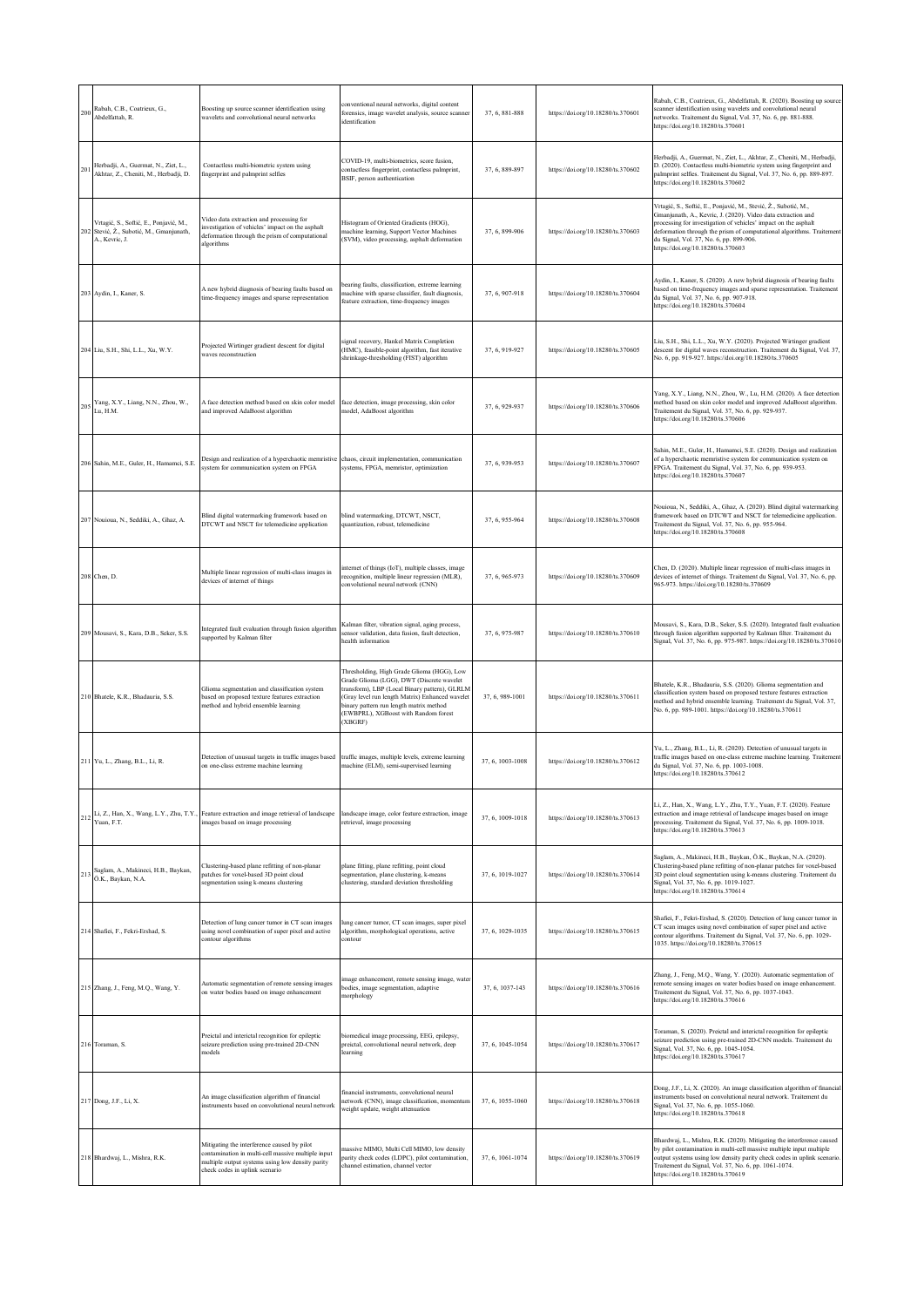| 219 | Msonda, P., Uymaz, S.A., Karaağaç,<br>S.S.                                                          | Spatial pyramid pooling in deep convolutional<br>networks for automatic tuberculosis diagnosis                                                                      | automated diagnosis, deep convolutional neural<br>networks, image classification, spatial pyramid<br>pooling, tuberculosis                                                      | 37, 6, 1075-1084 | https://doi.org/10.18280/ts.370620 | Msonda, P., Uymaz, S.A., Karaağaç, S.S. (2020). Spatial pyramid<br>pooling in deep convolutional networks for automatic tuberculosis<br>diagnosis. Traitement du Signal, Vol. 37, No. 6, pp. 1075-1084.<br>https://doi.org/10.18280/ts.370620                                                                                        |
|-----|-----------------------------------------------------------------------------------------------------|---------------------------------------------------------------------------------------------------------------------------------------------------------------------|---------------------------------------------------------------------------------------------------------------------------------------------------------------------------------|------------------|------------------------------------|--------------------------------------------------------------------------------------------------------------------------------------------------------------------------------------------------------------------------------------------------------------------------------------------------------------------------------------|
|     | 220 Wang, Y.N., Yang, Y.M., Li, Y.                                                                  | Recognition and difference analysis of human<br>walking gaits based on intelligent processing of<br>video images                                                    | gait recognition, lower limb motions, residual<br>network, gait difference                                                                                                      | 37, 6, 1085-1091 | https://doi.org/10.18280/ts.370621 | Wang, Y.N., Yang, Y.M., Li, Y. (2020). Recognition and difference<br>analysis of human walking gaits based on intelligent processing of<br>video images. Traitement du Signal, Vol. 37, No. 6, pp. 1085-1091.<br>https://doi.org/10.18280/ts.370621                                                                                  |
|     | 221 Yadav, D., Akanksha, Yadav, A.K.                                                                | A novel convolutional neural network based model<br>for recognition and classification of apple leaf<br>diseases                                                    | lants, apple, contrast stretching, fuzzy c-means,<br>CNN, disease diagnosis                                                                                                     | 37, 6, 1093-1101 | https://doi.org/10.18280/ts.370622 | Yadav, D., Akanksha, Yadav, A.K. (2020). A novel convolutional<br>neural network based model for recognition and classification of apple<br>leaf diseases. Traitement du Signal, Vol. 37, No. 6, pp. 1093-1101.<br>https://doi.org/10.18280/ts.370622                                                                                |
|     | 222 Wang, S.W., Yuan, B., Wu, D.                                                                    | A hybrid classifier for handwriting recognition on<br>multi-domain financial bills based on DCNN and<br><b>SVM</b>                                                  | financial bill, handwriting recognition, deep<br>convolutional neural network (DCNN), support<br>vector machine (SVM)                                                           | 37, 6, 1103-1110 | https://doi.org/10.18280/ts.370623 | Wang, S.W., Yuan, B., Wu, D. (2020). A hybrid classifier for<br>handwriting recognition on multi-domain financial bills based on<br>DCNN and SVM. Traitement du Signal, Vol. 37, No. 6, pp. 1103-<br>1110. https://doi.org/10.18280/ts.370623                                                                                        |
| 223 | Lejmi, W., Khalifa, A.B., Mahjoub,<br>M.A.                                                          | A novel spatio-temporal violence classification<br>framework based on material derivative and LSTM<br>neural network                                                | challenges, classification, derivative, LSTM,<br>motion, recognition, material, violence                                                                                        | 37, 5, 687-701   | https://doi.org/10.18280/ts.370501 | Lejmi, W., Khalifa, A.B., Mahjoub, M.A. (2020). A novel spatio-<br>temporal violence classification framework based on material derivative<br>and LSTM neural network. Traitement du Signal, Vol. 37, No. 5, pp.<br>687-701. https://doi.org/10.18280/ts.370501                                                                      |
| 224 | Rahmani, A.I., Almasi, M., Saleh, N.,<br>Katouli, M.                                                | Image fusion of noisy images based on<br>simultaneous empirical wavelet transform                                                                                   | simultaneous empirical wavelet transform, merge<br>rules, coefficients, layers                                                                                                  | 37, 5, 703-710   | https://doi.org/10.18280/ts.370502 | Rahmani, A.I., Almasi, M., Saleh, N., Katouli, M. (2020). Image fusion<br>of noisy images based on simultaneous empirical wavelet transform.<br>Traitement du Signal, Vol. 37, No. 5, pp. 703-710.<br>https://doi.org/10.18280/ts.370502                                                                                             |
|     | 225 Mohammedhasan, M., Uğuz, H.                                                                     | A new early stage diabetic retinopathy diagnosis<br>model using deep convolutional neural networks<br>and principal component analysis                              | diabetic retinopathy, deep learning, convolutional<br>neural network, principal component analysis,<br>edge-preserving guided image filtering, U-<br>network, data augmentation | 37, 5, 711-722   | https://doi.org/10.18280/ts.370503 | Mohammedhasan, M., Uğuz, H. (2020). A new early stage diabetic<br>retinopathy diagnosis model using deep convolutional neural networks<br>and principal component analysis. Traitement du Signal, Vol. 37, No.<br>5, pp. 711-722. https://doi.org/10.18280/ts.370503                                                                 |
|     | 226 Zhao, S.J., Zhu, J.C., Wu, D.                                                                   | Design and application of a greedy pursuit<br>algorithm adapted to overcomplete dictionary for<br>sparse signal recovery                                            | overcomplete dictionary, hard thresholding<br>pursuit, projections                                                                                                              | 37, 5, 723-732   | https://doi.org/10.18280/ts.370504 | Zhao, S.J., Zhu, J.C., Wu, D. (2020). Design and application of a<br>greedy pursuit algorithm adapted to overcomplete dictionary for sparse<br>signal recovery. Traitement du Signal, Vol. 37, No. 5, pp. 723-732.<br>https://doi.org/10.18280/ts.370504                                                                             |
|     | 227 Al-Hashim, M.A., Al-Ameen, Z.                                                                   | Retinex-based multiphase algorithm for low-light<br>image enhancement                                                                                               | image enhancement, image processing, low-light<br>images, retinex-based multiphase algorithm                                                                                    | 37, 5, 733-743   | https://doi.org/10.18280/ts.370505 | Al-Hashim, M.A., Al-Ameen, Z. (2020). Retinex-based multiphase<br>algorithm for low-light image enhancement. Traitement du Signal, Vol.<br>37, No. 5, pp. 733-743. https://doi.org/10.18280/ts.370505                                                                                                                                |
|     | 228 Fang, Q.Z., Liu, Y.X., Zhang, L.L.                                                              | Design and implementation of a lossless<br>compression system for hyperspectral images                                                                              | field programmable gate array (FPGA),<br>hyperspectral image, lossless compression,<br>forward prediction, full-pipeline construction                                           | 37, 5, 745-752   | https://doi.org/10.18280/ts.370506 | Fang, Q.Z., Liu, Y.X., Zhang, L.L. (2020). Design and implementation<br>of a lossless compression system for hyperspectral images. Traitement<br>du Signal, Vol. 37, No. 5, pp. 745-752.<br>https://doi.org/10.18280/ts.370506                                                                                                       |
| 229 | Bouida, A., Beladgham, M., Bassou,<br>A., Benyahia, I., Ahmed-Taleb, A.,<br>Haouam, I., Kamline, M. | Evaluation of textural degradation in compressed<br>medical and biometric images by analyzing image<br>exture features and edges                                    | image quality assessment, image texture analysis,<br>image edge detection, wavelet-based<br>compression, medical and biometric images                                           | 37, 5, 753-762   | https://doi.org/10.18280/ts.370507 | Bouida, A., Beladgham, M., Bassou, A., Benyahia, I., Ahmed-Taleb,<br>A., Haouam, I., Kamline, M. (2020). Evaluation of textural degradation<br>in compressed medical and biometric images by analyzing image<br>texture features and edges. Traitement du Signal, Vol. 37, No. 5, pp.<br>753-762. https://doi.org/10.18280/ts.370507 |
| 230 | Sun, H.Y., Wang, L., Song, Z., Chen,                                                                | Three-dimensional mirror surface measurement<br>based on local blur analysis of phase measuring<br>deflectometry system                                             | three-dimensional (3D) imaging, phase<br>measuring deflectometry (PMD), local blur,<br>integral reconstruction                                                                  | 37, 5, 763-771   | https://doi.org/10.18280/ts.370508 | Sun, H.Y., Wang, L., Song, Z., Chen, G. (2020). Three-dimensional<br>mirror surface measurement based on local blur analysis of phase<br>measuring deflectometry system. Traitement du Signal, Vol. 37, No. 5,<br>pp. 763-771. https://doi.org/10.18280/ts.370508                                                                    |
|     | 231 Kalakoti, G., G, P.                                                                             | Cey-frame detection and video retrieval based on<br>DC coefficient-based cosine orthogonality and<br>multivariate statistical tests                                 | key-frame, background scenes, forefront objects,<br>DC-coefficients, cosine orthogonality test,<br>multivariate statistical parametric test                                     | 37, 5, 773-784   | https://doi.org/10.18280/ts.370509 | Kalakoti, G., G, P. (2020). Key-frame detection and video retrieval<br>based on DC coefficient-based cosine orthogonality and multivariate<br>statistical tests. Traitement du Signal, Vol. 37, No. 5, pp. 773-784.<br>https://doi.org/10.18280/ts.370509                                                                            |
| 232 | Ghorbanian, A., Maghsoudi, Y.,<br>Mohammadzadeh, A.                                                 | Clustering-based band selection using structural<br>similarity index and entropy for hyperspectral image hyperspectral image, entropy, structural<br>classification | band selection, dimension reduction,<br>similarity, support vector machine (SVM)                                                                                                | 37, 5, 785-791   | https://doi.org/10.18280/ts.370510 | Ghorbanian, A., Maghsoudi, Y., Mohammadzadeh, A. (2020).<br>Clustering-based band selection using structural similarity index and<br>entropy for hyperspectral image classification. Traitement du Signal,<br>Vol. 37, No. 5, pp. 785-791. https://doi.org/10.18280/ts.370510                                                        |
|     | 233 Zhang, X.R., Chen, G.                                                                           | An automatic insect recognition algorithm in<br>complex background based on convolution neural<br>network                                                           | convolutional neural network (CNN), edgeless<br>active contour, insect image recognition, complex<br>background, narrow-band fast method                                        | 37, 5, 793-798   | https://doi.org/10.18280/ts.370511 | Zhang, X.R., Chen, G. (2020). An automatic insect recognition<br>algorithm in complex background based on convolution neural<br>network. Traitement du Signal, Vol. 37, No. 5, pp. 793-798.<br>https://doi.org/10.18280/ts.370511                                                                                                    |
|     | 234 Aydemir, O.                                                                                     | Odor and subject identification using<br>electroencephalography reaction to olfactory                                                                               | electroencephalogram, brain response, odor,<br>subject identification, multi-class classification,<br>feature extraction                                                        | 37, 5, 799-805   | https://doi.org/10.18280/ts.370512 | Aydemir, O. (2020). Odor and subject identification using<br>electroencephalography reaction to olfactory. Traitement du Signal,<br>Vol. 37, No. 5, pp. 799-805. https://doi.org/10.18280/ts.370512                                                                                                                                  |
| 235 | Jin, D.B., Xu, S.Q., Tong, L.J., Wu,<br>L.Y., Liu, S.M.                                             | End image defect detection of float glass based on<br>faster region-based convolutional neural network                                                              | float glass, defect detection, faster region-based<br>convolutional neural network (Faster RCNN),<br>target detection, end image                                                | 37, 5, 807-813   | https://doi.org/10.18280/ts.370513 | Jin, D.B., Xu, S.Q., Tong, L.J., Wu, L.Y., Liu, S.M. (2020). End image<br>defect detection of float glass based on faster region-based<br>convolutional neural network. Traitement du Signal, Vol. 37, No. 5, pp.<br>807-813. https://doi.org/10.18280/ts.370513                                                                     |
|     | 236 Beirami, B.A., Mokhtarzade, M.                                                                  | Superpixel-based minimum noise fraction feature<br>extraction for classification of hyperspectral images                                                            | minimum noise fraction, superpixel, feature<br>extraction, hyperspectral classification,<br>SuperMNF                                                                            | 37, 5, 815-822   | https://doi.org/10.18280/ts.370514 | Beirami, B.A., Mokhtarzade, M. (2020). Superpixel-based minimum<br>noise fraction feature extraction for classification of hyperspectral<br>images. Traitement du Signal, Vol. 37, No. 5, pp. 815-822.<br>https://doi.org/10.18280/ts.370514                                                                                         |
|     | 237 Guo, Q.                                                                                         | Detection of head raising rate of students in<br>classroom based on head posture recognition                                                                        | head posture recognition, head raising rate<br>(HRR), convolutional neural network (CNN),<br>human organ model                                                                  | 37, 5, 823-830   | https://doi.org/10.18280/ts.370515 | Guo, Q. (2020). Detection of head raising rate of students in classroom<br>based on head posture recognition. Traitement du Signal, Vol. 37, No.<br>5, pp. 823-830. https://doi.org/10.18280/ts.370515                                                                                                                               |
| 238 | Melek, M., Manshouri, N.,<br>Kayikcioglu, T.                                                        | Low-cost brain-computer interface using the Emotiv EEG, Emotiv Epoc headset, brain-computer<br>Epoc headset based on rotating vanes                                 | interface, rotating vanes, information transfer rate                                                                                                                            | 37.5.831-837     | https://doi.org/10.18280/ts.370516 | Melek, M., Manshouri, N., Kayikcioglu, T. (2020). Low-cost brain-<br>computer interface using the Emotiv Epoc headset based on rotating<br>vanes. Traitement du Signal, Vol. 37, No. 5, pp. 831-837.<br>https://doi.org/10.18280/ts.370516                                                                                           |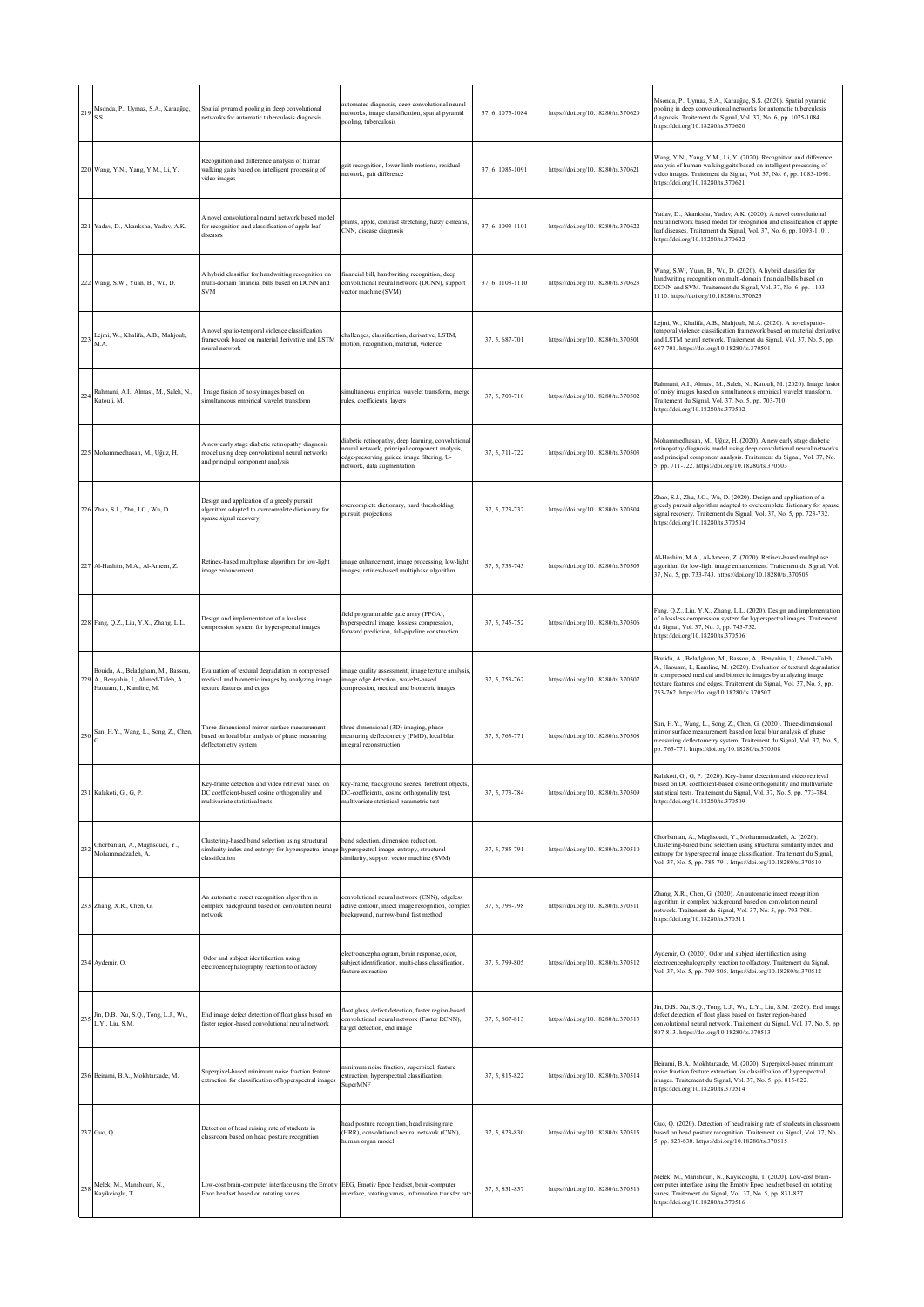|     | Keivani, M., Sazdar, A.M., Mazloum,<br>$239$ J., Rahmani, A.E.                 | Application of empirical wavelet transform in digital<br>image watermarking                                                                          | digital watermarking, empirical wavelet<br>transform, copyright, alpha blending                                                                                   | 37, 5, 839-845 | https://doi.org/10.18280/ts.370517 | Keivani, M., Sazdar, A.M., Mazloum, J., Rahmani, A.E. (2020).<br>Application of empirical wavelet transform in digital image<br>watermarking. Traitement du Signal, Vol. 37, No. 5, pp. 839-845.<br>https://doi.org/10.18280/ts.370517                                                                                          |
|-----|--------------------------------------------------------------------------------|------------------------------------------------------------------------------------------------------------------------------------------------------|-------------------------------------------------------------------------------------------------------------------------------------------------------------------|----------------|------------------------------------|---------------------------------------------------------------------------------------------------------------------------------------------------------------------------------------------------------------------------------------------------------------------------------------------------------------------------------|
|     | 240 Lu, S., Zhang, Q., Liu, Y., Liu, L., Zhu, Q., Jing, K.                     | Retrieval of multiple spatiotemporally correlated<br>images on tourist attractions based on image<br>processing                                      | image processing, tourist attractions, multiple<br>spatiotemporally correlated images (MSCIs),<br>image retrieval                                                 | 37.5.847-854   | https://doi.org/10.18280/ts.370518 | Lu, S., Zhang, Q., Liu, Y., Liu, L., Zhu, Q., Jing, K. (2020). Retrieval<br>of multiple spatiotemporally correlated images on tourist attractions<br>based on image processing. Traitement du Signal, Vol. 37, No. 5, pp.<br>847-854. https://doi.org/10.18280/ts.370518                                                        |
|     | 241 Singh, N.P., Singh, V.P.                                                   | Efficient segmentation and registration of retinal<br>image using gumble probability distribution and<br>brisk feature                               | retinal image, feature descriptor, segmentation,<br>registration, probability distribution functions                                                              | 37, 5, 855-864 | https://doi.org/10.18280/ts.370519 | Singh, N.P., Singh, V.P. (2020). Efficient segmentation and<br>egistration of retinal image using gumble probability distribution and<br>brisk feature. Traitement du Signal, Vol. 37, No. 5, pp. 855-864.<br>https://doi.org/10.18280/ts.370519                                                                                |
|     | 242 Krishnaveni, P.R., Kishore, G.N.                                           | Image based group classifier for brain tumor<br>letection using machine learning technique                                                           | malignant tumor, feature extraction,<br>classification, segmentation                                                                                              | 37, 5, 865-871 | https://doi.org/10.18280/ts.370520 | Krishnaveni, P.R., Kishore, G.N. (2020). Image based group classifier<br>for brain tumor detection using machine learning technique. Traitement<br>du Signal, Vol. 37, No. 5, pp. 865-871.<br>https://doi.org/10.18280/ts.370520                                                                                                |
|     | 243 Wang, Y.N., Yang, Y.M., Zhang, P.Y.                                        | Gesture feature extraction and recognition based on<br>mage processing                                                                               | image processing, gesture feature extraction,<br>gesture recognition, convolutional neural network<br>(CNN)                                                       | 37.5.873-880   | https://doi.org/10.18280/ts.370521 | Wang, Y.N., Yang, Y.M., Zhang, P.Y. (2020). Gesture feature<br>extraction and recognition based on image processing. Traitement du<br>Signal, Vol. 37, No. 5, pp. 873-880. https://doi.org/10.18280/ts.370521                                                                                                                   |
|     | 244 Ouali, M.A., Ghanai, M., Chafaa, K.                                        | TLBO optimization algorithm based-type2 fuzzy<br>adaptive filter for ECG signals denoising                                                           | ECG signal, ECG denoising, type-2 fuzzy logic,<br>optimization algorithm, TLBO                                                                                    | 37, 4, 541-553 | https://doi.org/10.18280/ts.370401 | Ouali, M.A., Ghanai, M., Chafaa, K. (2020). TLBO optimization<br>algorithm based-type2 fuzzy adaptive filter for ECG signals denoising.<br>Traitement du Signal, Vol. 37, No. 4, pp. 541-553.<br>https://doi.org/10.18280/ts.370401                                                                                             |
| 245 | Al-Qaisi, A., AlTarawneh, M.S.,<br>ElSaid, A., Alqadi, Z.                      | A hybrid method of face feature extraction.<br>classification based on MLBP and layered-recurrent<br>network                                         | feature extraction, MLBP, classification, L-RNN,<br>Quasi-Newton Back propagation                                                                                 | 37, 4, 555-561 | https://doi.org/10.18280/ts.370402 | Al-Qaisi, A., AlTarawneh, M.S., ElSaid, A., Alqadi, Z. (2020). A<br>hybrid method of face feature extraction, classification based on MLBP<br>and layered-recurrent network. Traitement du Signal, Vol. 37, No. 4,<br>pp. 555-561. https://doi.org/10.18280/ts.370402                                                           |
|     | 246 Mehanović, D., Kevrić, J.                                                  | Phishing website detection using machine learning<br>classifiers optimized by feature selection                                                      | classification, Decision Tree, feature selection, K<br>Nearest Neighbors, phishing website detection,<br>Random Forest                                            | 37, 4, 563-569 | https://doi.org/10.18280/ts.370403 | Mehanović, D., Kevrić, J. (2020). Phishing website detection using<br>nachine learning classifiers optimized by feature selection. Traitement<br>du Signal, Vol. 37, No. 4, pp. 563-569.<br>https://doi.org/10.18280/ts.370403                                                                                                  |
|     | 247 Akgun, O.                                                                  | Determination of the appropriate kernel structure in<br>electroencephalography analysis of alcoholic<br>subjects                                     | alcoholic, EEG, ambiguity function, Wigner Ville<br>distribution, nonseparable kernel, separable<br>kernel, Doppler independent kernel, lag<br>independent kernel | 37, 4, 571-577 | https://doi.org/10.18280/ts.370404 | Akgun, O. (2020). Determination of the appropriate kernel structure in<br>electroencephalography analysis of alcoholic subjects. Traitement du<br>Signal, Vol. 37, No. 4, pp. 571-577. https://doi.org/10.18280/ts.370404                                                                                                       |
|     | 248 Wang, H.D.                                                                 | A synchronous transmission method for array<br>signals of sensor network under resonance<br>echnology                                                | resonance technology, wavelet transform, sensor<br>network, array signals, three-node collaboration                                                               | 37, 4, 579-584 | https://doi.org/10.18280/ts.370405 | Wang, H.D. (2020). A synchronous transmission method for array<br>signals of sensor network under resonance technology. Traitement du<br>Signal, Vol. 37, No. 4, pp. 579-584. https://doi.org/10.18280/ts.370405                                                                                                                |
| 249 | Benziane, M., Bouamar, M., Makdir,<br>M.                                       | Simple and efficient double-talk-detector for<br>acoustic echo cancellation                                                                          | AEC, DTD, RLS, Geigel algorithm, NCC,<br>recursive estimation                                                                                                     | 37, 4, 585-592 | https://doi.org/10.18280/ts.370406 | Benziane, M., Bouamar, M., Makdir, M. (2020). Simple and efficient<br>double-talk-detector for acoustic echo cancellation. Traitement du<br>Signal, Vol. 37, No. 4, pp. 585-592. https://doi.org/10.18280/ts.370406                                                                                                             |
|     | 250 Bulla, P., Anantha, L., Peram, S.                                          | Deep neural networks with transfer learning model<br>for brain tumors classification                                                                 | brain tumor, deep learning, inception V3, MR<br>imaging, multi-class classification, transfer<br>learning                                                         | 37, 4, 593-601 | https://doi.org/10.18280/ts.370407 | Bulla, P., Anantha, L., Peram, S. (2020). Deep neural networks with<br>transfer learning model for brain tumors classification. Traitement du<br>Signal, Vol. 37, No. 4, pp. 593-601. https://doi.org/10.18280/ts.370407                                                                                                        |
|     | 251 Wang, Z.                                                                   | Recognition and analysis of behavior features of<br>school-age children based on video image<br>processing                                           | video image processing, school-age children,<br>behavior features, behavior recognition                                                                           | 37, 4, 603-610 | https://doi.org/10.18280/ts.370408 | Wang, Z. (2020). Recognition and analysis of behavior features of<br>school-age children based on video image processing. Traitement du<br>Signal, Vol. 37, No. 4, pp. 603-610. https://doi.org/10.18280/ts.370408                                                                                                              |
|     | 252 Ornek, A.H., Ervural, S., Ceylan, M.,<br>Konak, M., Soylu, H., Savasci, D. | Classification of medical thermograms belonging<br>neonates by using segmentation, feature engineering<br>and machine learning algorithms            | fast correlation-based filter, local binary pattern,<br>machine learning, neonate, thermography                                                                   | 37, 4, 611-617 | https://doi.org/10.18280/ts.370409 | Ornek, A.H., Ervural, S., Ceylan, M., Konak, M., Soylu, H., Savasci,<br>D. (2020). Classification of medical thermograms belonging neonates<br>by using segmentation, feature engineering and machine learning<br>algorithms. Traitement du Signal, Vol. 37, No. 4, pp. 611-617.<br>https://doi.org/10.18280/ts.370409          |
|     | 253 Bai, S.Z., Han, F.L.                                                       | Fourist behavior recognition through scenic spot<br>image retrieval based on image processing                                                        | image processing, scenic spot image retrieval,<br>tourist behavior recognition, scale invariant<br>feature transform (SIFT)                                       | 37, 4, 619-626 | https://doi.org/10.18280/ts.370410 | Bai, S.Z., Han, F.L. (2020). Tourist behavior recognition through<br>scenic spot image retrieval based on image processing. Traitement du<br>Signal, Vol. 37, No. 4, pp. 619-626. https://doi.org/10.18280/ts.370410                                                                                                            |
|     | 254 Li, A.H., An, L., Che, Z.H.                                                | A Facial expression recognition model based on<br>exture and shape features                                                                          | Facial expression recognition, texture features,<br>shape features, Gaussian Markov random field<br>(GMRF) model, support vector machine (SVM)<br>classifier      | 37, 4, 627-632 | https://doi.org/10.18280/ts.370411 | Li, A.H., An, L., Che, Z.H. (2020). A Facial expression recognition<br>model based on texture and shape features. Traitement du Signal, Vol.<br>37, No. 4, pp. 627-632. https://doi.org/10.18280/ts.370411                                                                                                                      |
| 255 | El Yassini, A., Jallal, M.A., Ibnyaich,<br>S., Zeroual, A., Chabaa, S.         | A miniaturized CPW-fed reconfigurable antenna<br>with a single-dual band and an asymmetric ground<br>plane for switchable band wireless applications | reconfigurable antenna, CPW-fed antenna,<br>compact antenna, pin diode, hexagonal slot,<br>WLAN/WiMAX applications                                                | 37, 4, 633-638 | https://doi.org/10.18280/ts.370412 | El Yassini, A., Jallal, M.A., Ibnyaich, S., Zeroual, A., Chabaa, S.<br>(2020). A miniaturized CPW-fed reconfigurable antenna with a single-<br>dual band and an asymmetric ground plane for switchable band<br>wireless applications. Traitement du Signal, Vol. 37, No. 4, pp. 633-<br>638. https://doi.org/10.18280/ts.370412 |
|     | 256 Bulut, G.G., Çatalbaş, M.C., Güler, H.                                     | Chaotic systems based real-time implementation of<br>visual cryptography using LabVIEW                                                               | chaotic circuit, chaotic system, real-time<br>application, image encryption                                                                                       | 37, 4, 639-645 | https://doi.org/10.18280/ts.370413 | Bulut, G.G., Çatalbaş, M.C., Güler, H. (2020). Chaotic systems based<br>real-time implementation of visual cryptography using LabVIEW.<br>Traitement du Signal, Vol. 37, No. 4, pp. 639-645.<br>https://doi.org/10.18280/ts.370413                                                                                              |
|     | 257 Yang, Y.                                                                   | A vehicle recognition algorithm based on deep<br>convolution neural network                                                                          | Convolution Neural Network (CNN), deep<br>learning (DL), vehicle recognition algorithm,<br>image classification                                                   | 37, 4, 647-653 | https://doi.org/10.18280/ts.370414 | Yang, Y. (2020). A vehicle recognition algorithm based on deep<br>convolution neural network. Traitement du Signal, Vol. 37, No. 4, pp.<br>647-653. https://doi.org/10.18280/ts.370414                                                                                                                                          |
|     | 258 Zhang, H., Lu, X.X., Yin, X.Y.                                             | Reverse synchronous transmission of electrical<br>signals based on parallel injection and series pickup                                              | parallel injection, series pickup, electrical signal,<br>reverse synchronous transmission (RST),<br>alternative current (AC) impedance                            | 37, 4, 655-660 | https://doi.org/10.18280/ts.370415 | Zhang, H., Lu, X.X., Yin, X.Y. (2020). Reverse synchronous<br>ransmission of electrical signals based on parallel injection and series<br>oickup. Traitement du Signal, Vol. 37, No. 4, pp. 655-660.<br>https://doi.org/10.18280/ts.370415                                                                                      |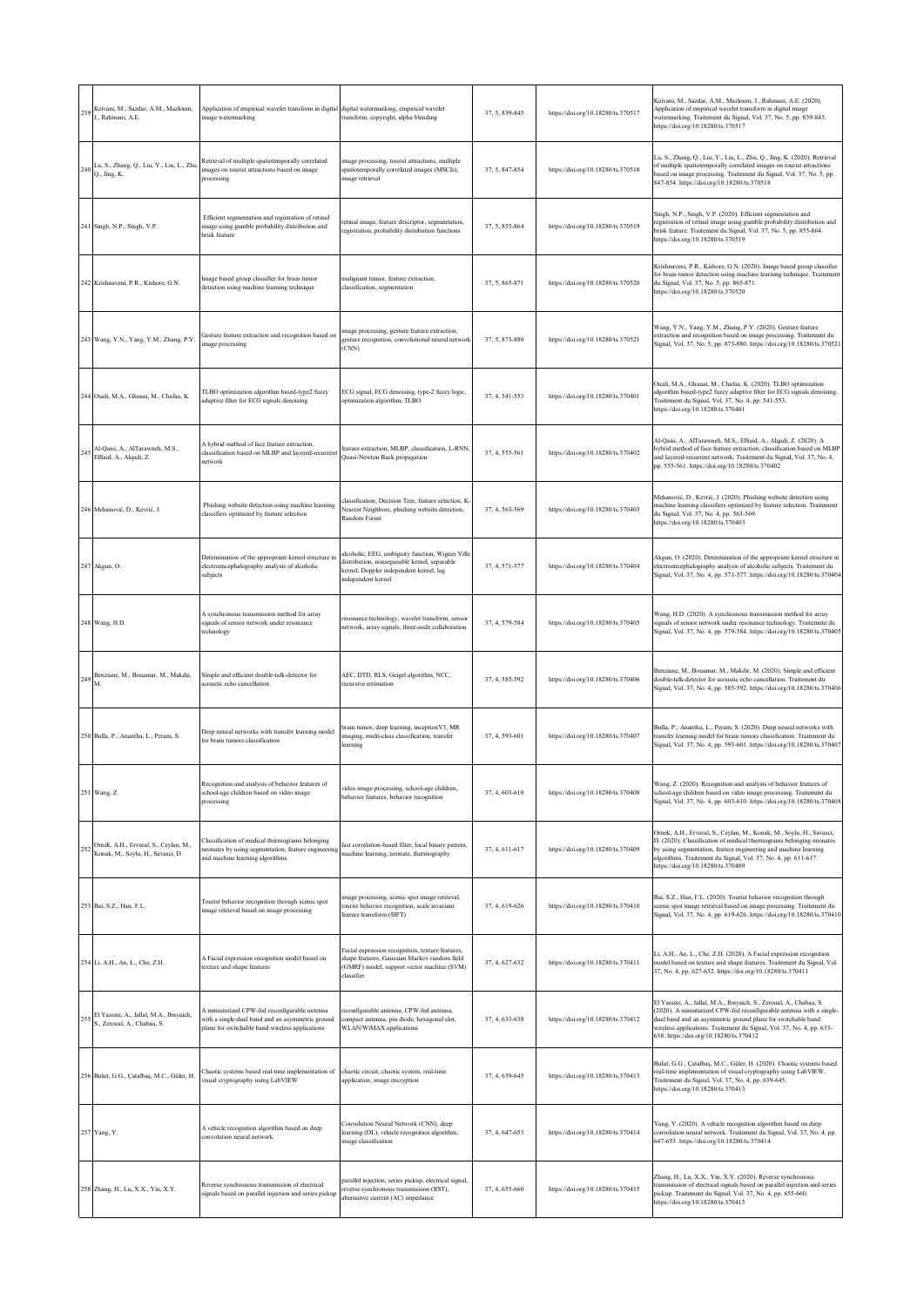|     | 259 Singh, G., Agrawal, S., Sohi, B.S.                                               | Handwritten Gurmukhi digit recognition system for<br>small datasets                                                                           | DCT, DWT, support vector machine, deep<br>convolutional neural networks, Gurmukhi<br>handwritten digit recognition                                                    | 37, 4, 661-669 | https://doi.org/10.18280/ts.370416 | Singh, G., Agrawal, S., Sohi, B.S. (2020). Handwritten Gurmukhi digit<br>recognition system for small datasets. Traitement du Signal, Vol. 37,<br>No. 4, pp. 661-669. https://doi.org/10.18280/ts.370416                                                                                                                          |
|-----|--------------------------------------------------------------------------------------|-----------------------------------------------------------------------------------------------------------------------------------------------|-----------------------------------------------------------------------------------------------------------------------------------------------------------------------|----------------|------------------------------------|-----------------------------------------------------------------------------------------------------------------------------------------------------------------------------------------------------------------------------------------------------------------------------------------------------------------------------------|
| 260 | Rashid, A., Salamat, N., Surya Prasath, Dynamic increased capacity approach<br>V.B.  | steganography in spatial domain                                                                                                               | Gray Level Modification (GLM), information<br>security, Least Significant Bit (LSB), spatial<br>domain, steganography                                                 | 37, 4, 671-678 | https://doi.org/10.18280/ts.370417 | Rashid, A., Salamat, N., Surya Prasath, V.B. (2020). Dynamic<br>ncreased capacity approach steganography in spatial domain.<br>Traitement du Signal, Vol. 37, No. 4, pp. 671-678.<br>https://doi.org/10.18280/ts.370417                                                                                                           |
|     | 261 Yan, X.D., Song, X.G.                                                            | An image recognition algorithm of bolt loss in<br>underground pipelines based on local binary pattern<br>operator                             | image recognition, local binary pattern (LBP)<br>operator, feature extraction, support vector<br>machine (SVM), underground pipelines                                 | 37, 4, 679-685 | https://doi.org/10.18280/ts.370418 | Yan, X.D., Song, X.G. (2020). An image recognition algorithm of bolt<br>loss in underground pipelines based on local binary pattern operator.<br>Fraitement du Signal, Vol. 37, No. 4, pp. 679-685.<br>https://doi.org/10.18280/ts.370418                                                                                         |
|     | 262 Özyurt, F., Avcı, E., Sert, E.                                                   | UC-Merced image classification with CNN feature<br>reduction using wavelet entropy optimized with<br>genetic algorithm                        | CNN, feature reduction, entropy, genetic<br>algorithm, UC Merced dataset                                                                                              | 37, 3, 347-353 | https://doi.org/10.18280/ts.370301 | Özyurt, F., Avcı, E., Sert, E. (2020). UC-Merced image classification<br>with CNN feature reduction using wavelet entropy optimized with<br>genetic algorithm. Traitement du Signal, Vol. 37, No. 3, pp. 347-353.<br>https://doi.org/10.18280/ts.370301                                                                           |
| 263 | Shah, S.A.A., Habib, N., Nadeem,<br>M.S.A., Alshdadi, A.A., Alqarni, M.,<br>Aziz, W. | Extraction of dynamical information and<br>classification of heart rate variability signals using<br>scale based permutation entropy measures | classification, complexity analysis, heart rate<br>variability, improved multiscale permutation<br>entropy, multiscale permutation entropy                            | 37, 3, 355-365 | https://doi.org/10.18280/ts.370302 | Shah, S.A.A., Habib, N., Nadeem, M.S.A., Alshdadi, A.A., Alqarni,<br>M., Aziz, W. (2020). Extraction of dynamical information and<br>classification of heart rate variability signals using scale based<br>permutation entropy measures. Traitement du Signal, Vol. 37, No. 3,<br>pp. 355-365. https://doi.org/10.18280/ts.370302 |
|     | 264 Zhang, L.Q., Li, M., Qiu, X.H., Zhu, Y                                           | Infrared small target detection based on four-<br>direction overlapping group sparse total variation                                          | infrared small target detection, robust principal<br>component analysis (RPCA), total variation<br>(TV), four-direction overlapping group                             | 37, 3, 367-377 | https://doi.org/10.18280/ts.370303 | Zhang, L.Q., Li, M., Qiu, X.H., Zhu, Y. (2020). Infrared small target<br>detection based on four-direction overlapping group sparse total<br>variation. Traitement du Signal, Vol. 37, No. 3, pp. 367-377.<br>https://doi.org/10.18280/ts.370303                                                                                  |
|     | 265 Said, Z., El Hassouani, Y.                                                       | A new approach for extracting and characterizing<br>fetal electrocardiogram                                                                   | wavelet transform, source separation time-scale,<br>electrocardiogram characterization                                                                                | 37, 3, 379-386 | https://doi.org/10.18280/ts.370304 | Said, Z., El Hassouani, Y. (2020). A new approach for extracting and<br>characterizing fetal electrocardiogram. Traitement du Signal, Vol. 37,<br>No. 3, pp. 379-386. https://doi.org/10.18280/ts.370304                                                                                                                          |
|     | 266 Maddumala, V.R., Arunkumar, R.                                                   | Big data-driven feature extraction and clustering<br>based on statistical methods                                                             | big data-driven, feature extraction, video<br>retrieval, background scenes, foreground objects                                                                        | 37, 3, 387-394 | https://doi.org/10.18280/ts.370305 | Maddumala, V.R., Arunkumar, R. (2020). Big data-driven feature<br>xtraction and clustering based on statistical methods. Traitement du<br>Signal, Vol. 37, No. 3, pp. 387-394. https://doi.org/10.18280/ts.370305                                                                                                                 |
|     | $267$ Zhang, W.L., Li, X.W., Song, Q.X.,<br>Lu, W.                                   | A face detection method based on image processing<br>and improved adaptive boosting algorithm                                                 | face detection, image processing, adaptive<br>boosting (AdaBoost) algorithm, weak classifier                                                                          | 37, 3, 395-403 | https://doi.org/10.18280/ts.370306 | Zhang, W.L., Li, X.W., Song, Q.X., Lu, W. (2020). A face detection<br>method based on image processing and improved adaptive boosting<br>algorithm. Traitement du Signal, Vol. 37, No. 3, pp. 395-403.<br>https://doi.org/10.18280/ts.370306                                                                                      |
|     | 268 Moussa, M., Guedri, W., Douik, A.                                                | A novel metaheuristic algorithm for edge detection<br>based on artificial bee colony technique                                                | edge detection, meta-heuristic methods, artificial<br>bee colony (ABC) optimization, Otsu's method,<br>multilevel thresholds, color space                             | 37, 3, 405-412 | https://doi.org/10.18280/ts.370307 | Moussa, M., Guedri, W., Douik, A. (2020). A novel metaheuristic<br>algorithm for edge detection based on artificial bee colony technique.<br>Fraitement du Signal, Vol. 37, No. 3, pp. 405-412.<br>https://doi.org/10.18280/ts.370307                                                                                             |
|     | 269 Houari, H., Guerti, M.                                                           | Study the influence of gender and age in recognition<br>of emotions from algerian dialect speech                                              | ADED, emotion, HNR, KNN, LDA, recognition,<br>speech, SVM                                                                                                             | 37, 3, 413-423 | https://doi.org/10.18280/ts.370308 | Houari, H., Guerti, M. (2020). Study the influence of gender and age in<br>recognition of emotions from algerian dialect speech. Traitement du<br>Signal, Vol. 37, No. 3, pp. 413-423. https://doi.org/10.18280/ts.370308                                                                                                         |
| 270 | Song, X.R., Gao, S., Chen, C.B.,<br>Wang, S.L.                                       | A novel face recognition algorithm for imbalanced<br>small samples                                                                            | feature extraction, face recognition, convolutional<br>neural network (CNN), imbalanced small<br>samples                                                              | 37, 3, 425-432 | https://doi.org/10.18280/ts.370309 | Song, X.R., Gao, S., Chen, C.B., Wang, S.L. (2020). A novel face<br>recognition algorithm for imbalanced small samples. Traitement du<br>Signal, Vol. 37, No. 3, pp. 425-432. https://doi.org/10.18280/ts.370309                                                                                                                  |
|     | 271 Titrek, F., Baykan, Ö.K.                                                         | Finger vein recognition by combining anisotropic<br>diffusion and a new feature extraction method                                             | anisotropic diffusion, biometrics, feature<br>extraction, finger vein recognition, HVTP<br>features                                                                   | 37, 3, 433-441 | https://doi.org/10.18280/ts.370310 | ek, F., Baykan, Ö.K. (2020). Finger vein recogni<br>anisotropic diffusion and a new feature extraction method. Traitement<br>du Signal, Vol. 37, No. 3, pp. 433-441.<br>https://doi.org/10.18280/ts.370310                                                                                                                        |
|     | 272 Yu, G.C.                                                                         | A computationally efficient estimation algorithm for<br>direction of arrival in double parallel linear array                                  | direction of arrival (DOA), double parallel linear<br>array (DPLA), joint cross-covariance matrix<br>(JCCM), root-multiple signal classification<br>(MUSIC) algorithm | 37, 3, 443-449 | https://doi.org/10.18280/ts.370311 | Yu, G.C. (2020). A computationally efficient estimation algorithm for<br>direction of arrival in double parallel linear array. Traitement du Signal,<br>Vol. 37, No. 3, pp. 443-449. https://doi.org/10.18280/ts.370311                                                                                                           |
|     | 273 Bala, A., Rani, A., Kumar, S.                                                    | An illumination insensitive normalization approach<br>to face recognition using locality sensitive<br>discriminant analysis                   | face recognition, image gradients, illumination<br>normalization, reflectance model, LSDA                                                                             | 37, 3, 451-460 | https://doi.org/10.18280/ts.370312 | Bala, A., Rani, A., Kumar, S. (2020). An illumination insensitive<br>normalization approach to face recognition using locality sensitive<br>discriminant analysis. Traitement du Signal, Vol. 37, No. 3, pp. 451-<br>460. https://doi.org/10.18280/ts.370312                                                                      |
|     | 274 Yildirim, M., Cinar, A.                                                          | A deep learning based hybrid approach for COVID- Covid-19, deep learning, image processing,<br>19 disease detections                          | Resnet50, hybrid model                                                                                                                                                | 37, 3, 461-468 | https://doi.org/10.18280/ts.370313 | Yildirim, M., Cinar, A. (2020). A deep learning based hybrid approach<br>for COVID-19 disease detections. Traitement du Signal, Vol. 37, No. 3,<br>pp. 461-468. https://doi.org/10.18280/ts.370313                                                                                                                                |
|     | 275 Xiao, N., Zhang, X.Y.                                                            | A target positioning method for industrial robot<br>based on multiple visual sensors                                                          | industrial robot, multiple visual sensors (MVSs),<br>target positioning, feature point matching                                                                       | 37, 3, 469-475 | https://doi.org/10.18280/ts.370314 | Xiao, N., Zhang, X.Y. (2020). A target positioning method for<br>industrial robot based on multiple visual sensors. Traitement du Signal,<br>Vol. 37, No. 3, pp. 469-475. https://doi.org/10.18280/ts.370314                                                                                                                      |
|     | 276 Bhatt, T.D.                                                                      | Sequences with perfect periodic auto and cross<br>correlation properties                                                                      | periodic autocorrelation, cross-correlation,<br>periodic ambiguity function, zero-correlation<br>zone (ZCZ), synthesized sequences                                    | 37, 3, 477-484 | https://doi.org/10.18280/ts.370315 | Bhatt, T.D. (2020). Sequences with perfect periodic auto and cross<br>correlation properties. Traitement du Signal, Vol. 37, No. 3, pp. 477-<br>484. https://doi.org/10.18280/ts.370315                                                                                                                                           |
|     | 277 Wang, H.D.                                                                       | A novel detection method for weak harmonic signal<br>with chaotic noise                                                                       | chaotic noise, wireless network, weak signal,<br>harmonic signals, signal detection, bit error rate<br>(BER)                                                          | 37, 3, 485-491 | https://doi.org/10.18280/ts.370316 | Wang, H.D. (2020). A novel detection method for weak harmonic<br>signal with chaotic noise. Traitement du Signal, Vol. 37, No. 3, pp.<br>485-491. https://doi.org/10.18280/ts.370316                                                                                                                                              |
| 278 | Brahmaiah, V.P., Sai, Y.P., Giriprasad,<br>M.N.                                      | A new framework for recognizing normal and<br>epileptic seizure from eye movement signals using<br>genetic based convolutional neural network | epileptic seizure, feature extraction, genetic<br>algorithm, wiener filter                                                                                            | 37, 3, 493-501 | https://doi.org/10.18280/ts.370317 | Brahmaiah, V.P., Sai, Y.P., Giriprasad, M.N. (2020). A new<br>framework for recognizing normal and epileptic seizure from eye<br>novement signals using genetic based convolutional neural network.<br>Fraitement du Signal, Vol. 37, No. 3, pp. 493-501.<br>https://doi.org/10.18280/ts.370317                                   |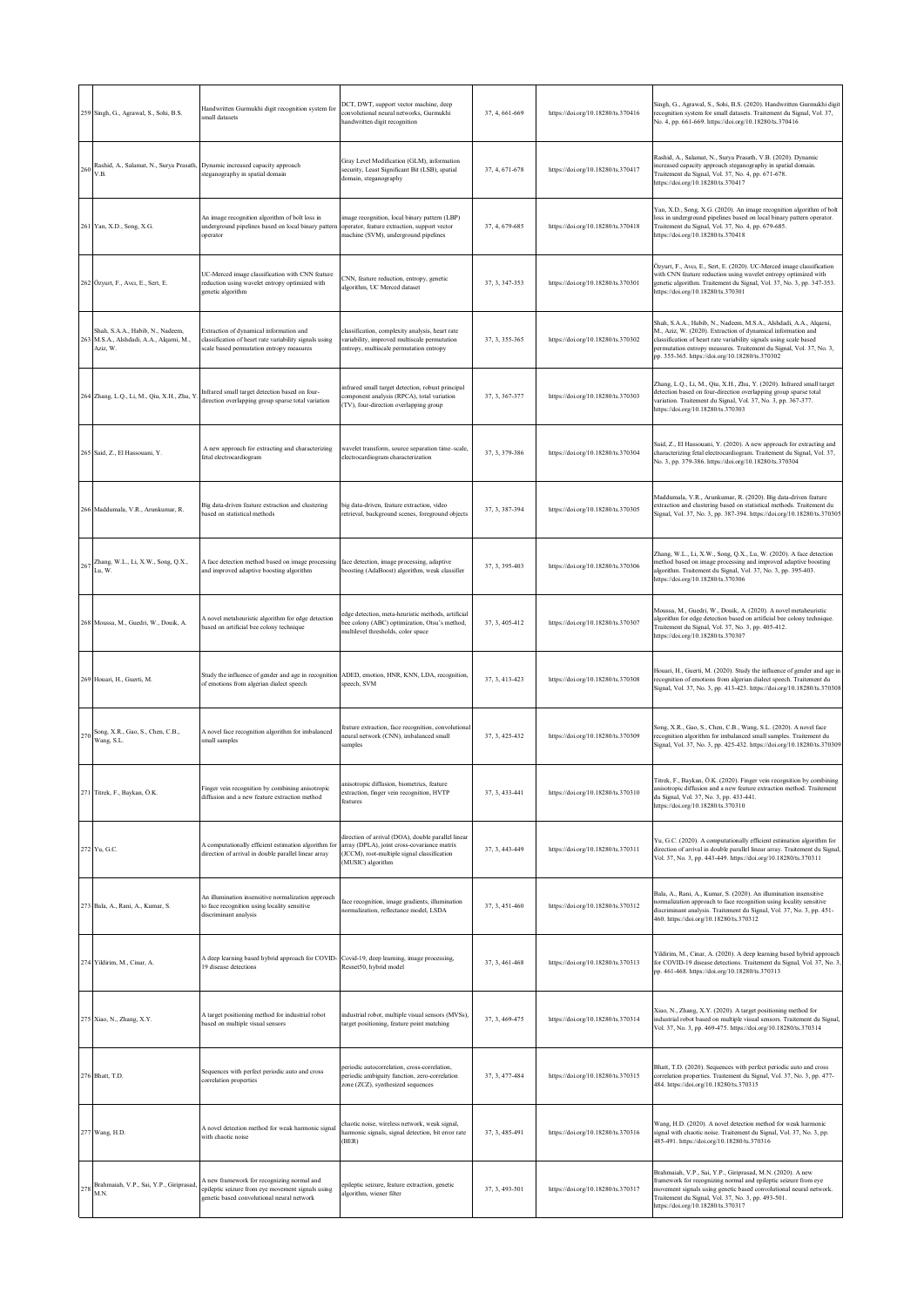| 279 | Huang, W., Li, N., Qiu, Z.J., Jiang, N.,<br>Wu, B., Liu, B.                   | An automatic recognition method for students'<br>classroom behaviors based on image processing                                                                             | classroom behavior analysis, head pose, facial<br>expression, image processing                                                                                                                                                                                  | 37, 3, 503-509 | https://doi.org/10.18280/ts.370318 | Huang, W., Li, N., Qiu, Z.J., Jiang, N., Wu, B., Liu, B. (2020). An<br>automatic recognition method for students' classroom behaviors based<br>on image processing. Traitement du Signal, Vol. 37, No. 3, pp. 503-<br>509. https://doi.org/10.18280/ts.370318                                                                |
|-----|-------------------------------------------------------------------------------|----------------------------------------------------------------------------------------------------------------------------------------------------------------------------|-----------------------------------------------------------------------------------------------------------------------------------------------------------------------------------------------------------------------------------------------------------------|----------------|------------------------------------|------------------------------------------------------------------------------------------------------------------------------------------------------------------------------------------------------------------------------------------------------------------------------------------------------------------------------|
|     | 280 Ponnam, H., Shaik, J.H.                                                   | An improved R-peaks marking method using<br>Fourier decomposition and Teager Energy Operator                                                                               | Fourier decomposition method, Hilbert<br>Transform, Teager Energy Operator, Zero Cross<br>Detector, R-peaks                                                                                                                                                     | 37, 3, 511-518 | https://doi.org/10.18280/ts.370319 | Ponnam, H., Shaik, J.H. (2020). An improved R-peaks marking<br>method using Fourier decomposition and Teager Energy Operator.<br>Traitement du Signal, Vol. 37, No. 3, pp. 511-518.<br>https://doi.org/10.18280/ts.370319                                                                                                    |
|     | 281 Cao, X.P., Li, T., Bai, J.W., Wei, Z.K.                                   | dentification and classification of surface cracks on<br>oncrete members based on image processing                                                                         | surface cracks on concrete members, image<br>processing, image segmentation, crack<br>identification and classification                                                                                                                                         | 37, 3, 519-525 | https://doi.org/10.18280/ts.370320 | Cao, X.P., Li, T., Bai, J.W., Wei, Z.K. (2020). Identification and<br>classification of surface cracks on concrete members based on image<br>processing. Traitement du Signal, Vol. 37, No. 3, pp. 519-525.<br>https://doi.org/10.18280/ts.370320                                                                            |
| 282 | Satish, P., Srikantaswamy, M.,<br>Ramaswamy, N.K.                             | A comprehensive review of blind deconvolution<br>techniques for image deblurring                                                                                           | blind deconvolution. Maximum A Posteriori<br>Estimation (MAP)                                                                                                                                                                                                   | 37, 3, 527-539 | https://doi.org/10.18280/ts.370321 | Satish, P., Srikantaswamy, M., Ramaswamy, N.K. (2020). A<br>comprehensive review of blind deconvolution techniques for image<br>deblurring. Traitement du Signal, Vol. 37, No. 3, pp. 527-539.<br>https://doi.org/10.18280/ts.370321                                                                                         |
| 283 | Göğüş, F.Z., Tezel, G., Özşen, S., Küçç<br>üktürk, S., Vatansev, H., Koca, Y. | dentification of apnea-hypopnea index subgroups<br>based on multifractal detrended fluctuation analysis<br>and nasal cannula airflow signals                               | obstructive sleep apnea hypopnea syndrome<br>(OSAHS), positive airway pressure (pap), apnea-<br>hypopnea index (AHI), multifractal detrended<br>fluctuation analysis, nasal cannula airflow<br>signals, feature extraction, feature selection,<br>random forest | 37, 2, 145-156 | https://doi.org/10.18280/ts.370201 | Göğüş, F.Z., Tezel, G., Özşen, S., Küççüktürk, S., Vatansev, H., Koca,<br>Y. (2020). Identification of apnea-hypopnea index subgroups based on<br>multifractal detrended fluctuation analysis and nasal cannula airflow<br>signals. Traitement du Signal, Vol. 37, No. 2, pp. 145-156.<br>https://doi.org/10.18280/ts.370201 |
|     | 284 Li, N.N., Yue, S.Y., Jiang, B.                                            | Adaptive and feature-preserving bilateral filters for<br>three-dimensional models                                                                                          | bilateral filtering, mesh denoising, scale<br>parameters, feature preservation                                                                                                                                                                                  | 37, 2, 157-168 | https://doi.org/10.18280/ts.370202 | Li, N.N., Yue, S.Y., Jiang, B. (2020). Adaptive and feature-preserving<br>bilateral filters for three-dimensional models. Traitement du Signal,<br>Vol. 37, No. 2, pp. 157-168. https://doi.org/10.18280/ts.370202                                                                                                           |
|     | 285 Khezzar, Z.A., Benzid, R., Saidi, L.                                      | New thresholding technique in DCT domain for<br>interference mitigation in GNSS receivers                                                                                  | GNSS interference mitigation, DSSS, Discrete<br>cosine transform, Universal threshold, statistical<br>sampling theory, Tukey window, narraw band<br>interference (NBI)                                                                                          | 37, 2, 169-180 | https://doi.org/10.18280/ts.370203 | Khezzar, Z.A., Benzid, R., Saidi, L. (2020). New thresholding<br>technique in DCT domain for interference mitigation in GNSS<br>eceivers. Traitement du Signal, Vol. 37, No. 2, pp. 169-180.<br>https://doi.org/10.18280/ts.370203                                                                                           |
| 286 | Arshaghi, A., Ashourian, M., Ghabeli,                                         | Detection of skin cancer image by feature selection<br>methods using new buzzard optimization (BUZO)<br>algorithm                                                          | skin cancer, skin lesion, Dermoscopy images,<br>shape and color features, Buzzard Optimization<br>(BUZO) algorithm, feature selection                                                                                                                           | 37, 2, 181-194 | https://doi.org/10.18280/ts.370204 | Arshaghi, A., Ashourian, M., Ghabeli, L. (2020). Detection of skin<br>cancer image by feature selection methods using new buzzard<br>optimization (BUZO) algorithm. Traitement du Signal, Vol. 37, No. 2,<br>pp. 181-194. https://doi.org/10.18280/ts.370204                                                                 |
|     | 287 Xiao, X.H., Xie, J.G., Niu, J.P., Cao,                                    | A novel image fusion method for water body<br>extraction based on optimal band combination                                                                                 | water body extraction, Enhanced Thematic<br>Mapper Plus (ETM+), Phased Array type L-band<br>Synthetic Aperture Radar (PALSAR), optimal<br>band combination (OBC)                                                                                                | 37, 2, 195-207 | https://doi.org/10.18280/ts.370205 | Xiao, X.H., Xie, J.G., Niu, J.P., Cao, W. (2020). A novel image fusion<br>nethod for water body extraction based on optimal band combination.<br>Traitement du Signal, Vol. 37, No. 2, pp. 195-207.<br>https://doi.org/10.18280/ts.370205                                                                                    |
| 28  | Tarchoun, B., Khalifa, A.B., Dhifallah,<br>S., Jegham, I., Mahjoub, M.A.      | Hand-crafted features vs deep learning for<br>pedestrian detection in moving camera                                                                                        | deep learning, handcrafted features, intelligent<br>transport systems, moving camera, pedestrian<br>detection                                                                                                                                                   | 37, 2, 209-216 | https://doi.org/10.18280/ts.370206 | Tarchoun, B., Khalifa, A.B., Dhifallah, S., Jegham, I., Mahjoub, M.A.<br>(2020). Hand-crafted features vs deep learning for pedestrian detection<br>n moving camera. Traitement du Signal, Vol. 37, No. 2, pp. 209-216.<br>https://doi.org/10.18280/ts.370206                                                                |
|     | 289 Kishore, D., Rao, C.S.                                                    | A multi-class SVM based content based image<br>retrieval system using hybrid optimization<br>techniques                                                                    | CBIT, CS-SCHT, exact Legendre moments, HSV<br>color quantization, differential evolution, multi-<br>class SVM, firefly algorithm                                                                                                                                | 37, 2, 217-225 | https://doi.org/10.18280/ts.370207 | Kishore, D., Rao, C.S. (2020). A multi-class SVM based content based<br>mage retrieval system using hybrid optimization techniques.<br>Traitement du Signal, Vol. 37, No. 2, pp. 217-226.<br>https://doi.org/10.18280/ts.370207                                                                                              |
|     | 290 Liu, Z.H., Lyu, J., Zhao, H.L., Liu, J.                                   | Prediction of graphic interaction time of virtual<br>reality system based on improved Fitts' law                                                                           | virtual reality (VR), human computer interaction<br>(HCI), Fitts' law, arbitrary shape                                                                                                                                                                          | 37, 2, 227-234 | https://doi.org/10.18280/ts.370208 | Liu, Z.H., Lyu, J., Zhao, H.L., Liu, J. (2020). Prediction of graphic<br>interaction time of virtual reality system based on improved Fitts' law.<br>Traitement du Signal, Vol. 37, No. 2, pp. 227-234.<br>https://doi.org/10.18280/ts.370208                                                                                |
|     | 291 Aslan, Z., Akin, M.                                                       | Automatic detection of schizophrenia by applying<br>deep learning over spectrogram images of EEG<br>signals                                                                | schizophrenia, CNN, deep learning, spectrogram                                                                                                                                                                                                                  | 37, 2, 235-244 | https://doi.org/10.18280/ts.370209 | slan, Z., Akın, M. (2020). Automatic detection of schizophrenia by<br>applying deep learning over spectrogram images of EEG signals.<br>Traitement du Signal, Vol. 37, No. 2, pp. 235-244.<br>https://doi.org/10.18280/ts.370209                                                                                             |
|     | 292 Al-Ameen, Z.                                                              | Satellite image enhancement using an ameliorated<br>balance contrast enhancement technique                                                                                 | ABCETP, contrast enhancement, image<br>enhancement, satellite imaging                                                                                                                                                                                           | 37, 2, 245-254 | https://doi.org/10.18280/ts.370210 | Al-Ameen, Z. (2020). Satellite image enhancement using an<br>ameliorated balance contrast enhancement technique. Traitement du<br>Signal, Vol. 37, No. 2, pp. 245-254. https://doi.org/10.18280/ts.370210                                                                                                                    |
| 293 | Wu, H., Sun, X.Y., Liu, Y.N., Wang,<br>D.G., Wei, B.                          | Fusion between shape prior and graph cut for<br>vehicle image segmentation                                                                                                 | shape prior, graph cut, image segmentation,<br>vehicle images                                                                                                                                                                                                   | 37, 2, 255-262 | https://doi.org/10.18280/ts.370211 | Wu, H., Sun, X.Y., Liu, Y.N., Wang, D.G., Wei, B. (2020). Fusion<br>between shape prior and graph cut for vehicle image segmentation.<br>Traitement du Signal, Vol. 37, No. 2, pp. 255-262.<br>https://doi.org/10.18280/ts.370211                                                                                            |
| 294 | Khiter, A., Mitiche, A.B.H.A., Mitiche,                                       | Muscle noise cancellation from ECG signal using<br>self correcting leaky normalized least mean square<br>adaptive filter under varied step size and leakage<br>coefficient | ECG signal, EMG noise, noise canceller, step<br>size, leakage coefficient, normalized least square,<br>self correcting filter                                                                                                                                   | 37, 2, 263-269 | https://doi.org/10.18280/ts.370212 | Khiter, A., Mitiche, A.B.H.A., Mitiche, L. (2020). Muscle noise<br>cancellation from ECG signal using self correcting leaky normalized<br>least mean square adaptive filter under varied step size and leakage<br>coefficient. Traitement du Signal, Vol. 37, No. 2, pp. 263-269.<br>https://doi.org/10.18280/ts.370212      |
|     | 295 Jiang, N., Li, J.Y.                                                       | An improved semantic segmentation method for<br>remote sensing images based on neural network                                                                              | remote sensing images, pixel-level method,<br>residual network (ResNet), dilated spatial<br>pyramid pooling (SPP), sub-pixel up-sampling,<br>semantic segmentation                                                                                              | 37, 2, 271-278 | https://doi.org/10.18280/ts.370213 | Jiang, N., Li, J.Y. (2020). An improved semantic segmentation method<br>for remote sensing images based on neural network. Traitement du<br>Signal, Vol. 37, No. 2, pp. 271-278. https://doi.org/10.18280/ts.370213                                                                                                          |
| 296 | Shashvat, K.                                                                  | Kaur, A., Verma, K., Bhondekar, A.P., Comparison of classification models using entropy<br>based features from sub-bands of EEG                                            | EEG classification, approximate entropy, sample<br>entropy, fuzzy approximate entropy, random<br>forest, AdaBoost, gradient boosting, naïve Bayes,<br>linear discriminant analysis, quadratic<br>discriminant analysis                                          | 37, 2, 279-289 | https://doi.org/10.18280/ts.370214 | Kaur, A., Verma, K., Bhondekar, A.P., Shashvat, K. (2020).<br>Comparison of classification models using entropy based features from<br>sub-bands of EEG. Traitement du Signal, Vol. 37, No. 2, pp. 279-289.<br>https://doi.org/10.18280/ts.370214                                                                            |
|     | 297 Katouli, M., Rahmani, A.E.                                                | Brain tumor diagnosis in MRI images using image<br>processing techniques and pixel-based clustering                                                                        | brain tumor, super pixel, spectral clustering, filter<br>Gabor                                                                                                                                                                                                  | 37, 2, 291-300 | https://doi.org/10.18280/ts.370215 | Katouli, M., Rahmani, A.E. (2020). Brain tumor diagnosis in MRI<br>mages using image processing techniques and pixel-based clustering.<br>Treatment du Signal, Vol. 37, No. 2, pp. 291-300.<br>https://doi.org/10.18280/ts.370215                                                                                            |
|     | 298 Li, Y.B.                                                                  | Key technologies for dynamic imaging of disaster-<br>causing concealed water bodies in underground<br>coalmines based on transient electromagnetic<br>method               | underground coal mine, high power, transient<br>electromagnetic method (TEM), dynamic<br>imaging                                                                                                                                                                | 37, 2, 301-306 | https://doi.org/10.18280/ts.370216 | Li, Y.B. (2020). Key technologies for dynamic imaging of disaster-<br>causing concealed water bodies in underground coalmines based on<br>transient electromagnetic method. Traitement du Signal, Vol. 37, No. 2,<br>pp. 301-306. https://doi.org/10.18280/ts.370216                                                         |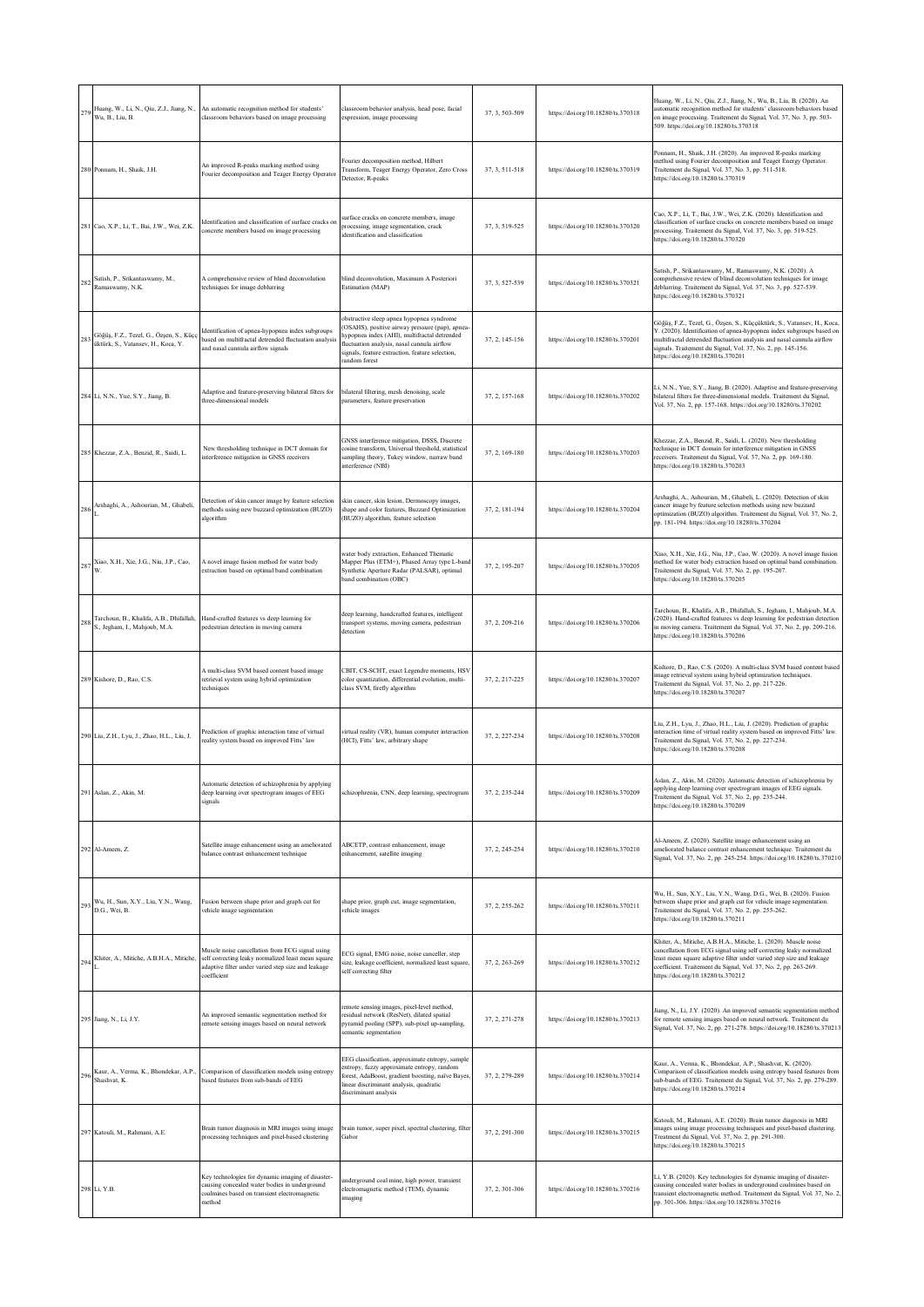|     | 299 Dahmani, M., Guerti, M.                                                                | Cross-recurrence plots and quantification of glottal<br>signal for pathological voice assessment                                         | assessment, cross recurrence quantification<br>analysis, glottal signal, vocal folds                                                                                                                         | 37, 2, 307-317 | https://doi.org/10.18280/ts.370217 | Dahmani, M., Guerti, M. (2020). Cross-recurrence plots and<br>quantification of glottal signal for pathological voice assessment.<br>Traitement du Signal, Vol. 37, No. 2, pp. 307-317.<br>https://doi.org/10.18280/ts.370217                                          |
|-----|--------------------------------------------------------------------------------------------|------------------------------------------------------------------------------------------------------------------------------------------|--------------------------------------------------------------------------------------------------------------------------------------------------------------------------------------------------------------|----------------|------------------------------------|------------------------------------------------------------------------------------------------------------------------------------------------------------------------------------------------------------------------------------------------------------------------|
|     | 300 Beirami, B.A., Mokhtarzade, M.                                                         | An automatic method for unsupervised feature<br>selection of hyperspectral images based on fuzzy<br>clustering of bands                  | hyperspectral classification, band selection;<br>statistical attributes, fuzzy c-means clustering,<br>virtual dimensionality, principal component<br>analysis                                                | 37, 2, 319-324 | https://doi.org/10.18280/ts.370218 | Beirami, B.A., Mokhtarzade, M. (2020). An automatic method for<br>unsupervised feature selection of hyperspectral images based on fuzzy<br>clustering of bands. Traitement du Signal, Vol. 37, No. 2, pp. 319-324.<br>https://doi.org/10.18280/ts.370218               |
|     | 301 Wang, Y.                                                                               | Moving vehicle detection and tracking based on<br>video sequences                                                                        | video sequence, vehicle tracking algorithm,<br>vehicle detection algorithm, intelligent<br>transportation                                                                                                    | 37, 2, 325-331 | https://doi.org/10.18280/ts.370219 | Wang, Y. (2020). Moving vehicle detection and tracking based on<br>video sequences. Traitement du Signal, Vol. 37, No. 2, pp. 325-331.<br>https://doi.org/10.18280/ts.370219                                                                                           |
|     | 302 Alphonse, P.J.A., Sriharsha, K.V.                                                      | Depth perception in a single RGB camera using<br>ody dimensions and centroid property                                                    | stereo imaging, anthropometric, perspective<br>errors, body dimensions, centroid, surveillance,<br>vision                                                                                                    | 37, 2, 333-340 | https://doi.org/10.18280/ts.370220 | Alphonse, P.J.A., Sriharsha, K.V. (2020). Depth perception in a single<br>RGB camera using body dimensions and centroid property. Traitement<br>du Signal, Vol. 37, No. 2, pp. 333-340.<br>https://doi.org/10.18280/ts.370220                                          |
| 303 | C.C., Zhang, J.                                                                            | Mao, C.Z., Meng, W.L., Shi, C,Y., Wu, A crop disease image recognition algorithm based<br>on feature extraction and image segmentation   | image recognition, image segmentation, feature<br>extraction, crop diseases                                                                                                                                  | 37.2.341-346   | https://doi.org/10.18280/ts.370221 | Mao, C.Z., Meng, W.L., Shi, C,Y., Wu, C.C., Zhang, J. (2020). A crop<br>disease image recognition algorithm based on feature extraction and<br>image segmentation. Traitement du Signal, Vol. 37, No. 2, pp. 341-<br>346. https://doi.org/10.18280/ts.370221           |
| 304 | Chergui, A., Ouchtati, S., Mavromatis,<br>S., Bekhouche, S.E., Lashab, M.,<br>Sequeira, J. | Kinship verification through facial images using<br>CNN-based features                                                                   | kinship verification, deep learning, VGG-Face,<br>fisher score, SVM                                                                                                                                          | $37, 1, 1-8$   | https://doi.org/10.18280/ts.370101 | Chergui, A., Ouchtati, S., Mavromatis, S., Bekhouche, S.E., Lashab,<br>M., Sequeira, J. (2020). Kinship verification through facial images<br>using CNN-based features. Traitement du Signal, Vol. 37, No. 1, pp. 1-<br>8. https://doi.org/10.18280/ts.370101          |
|     | 305 Akgun, O.                                                                              | Spectral and statistical analysis for damage<br>detection in ceramic materials                                                           | ceramic materials, crack analysis, impulse noise<br>method, Wigner Ville distribution, bispectrum,<br>trispectrum, mean value, Peak to RMS                                                                   | $37, 1, 9-16$  | https://doi.org/10.18280/ts.370102 | Akgun, O. (2020). Spectral and statistical analysis for damage<br>detection in ceramic materials. Traitement du Signal, Vol. 37, No. 1,<br>pp. 9-16. https://doi.org/10.18280/ts.370102                                                                                |
| 306 | Keivani, M., Mazloum, J., Sedaghatfar,<br>E., Tavakoli, M.B.                               | Automated analysis of leaf shape, texture, and color plants, GIST, best-guide binary particle swarm<br>features for plant classification | optimization, geometrics, machine learning                                                                                                                                                                   | 37.1.17-28     | https://doi.org/10.18280/ts.370103 | Keivani, M., Mazloum, J., Sedaghatfar, E., Tavakoli, M.B. (2020).<br>Automated analysis of leaf shape, texture, and color features for plant<br>classification. Traitement du Signal, Vol. 37, No. 1, pp. 17-28.<br>https://doi.org/10.18280/ts.370103                 |
|     | 307 Tang, X., Zeng, T., Ding, B.X., Tan, Y                                                 | A salient object detection algorithm based on<br>ierarchical cognitive mechanism                                                         | cognitive mechanism, salient object detection,<br>RGB-D image, saliency map                                                                                                                                  | 37, 1, 29-35   | https://doi.org/10.18280/ts.370104 | Tang, X., Zeng, T., Ding, B.X., Tan, Y. (2020). A salient object<br>detection algorithm based on hierarchical cognitive mechanism.<br>Traitement du Signal, Vol. 37, No. 1, pp. 29-35.<br>https://doi.org/10.18280/ts.370104                                           |
|     | 308 Abdellaoui, M., Douik, A.                                                              | Human action recognition in video sequences using<br>deep belief networks                                                                | human action recognition, deep belief network,<br>restricted Boltzmann machine, deep learning                                                                                                                | 37, 1, 37-44   | https://doi.org/10.18280/ts.370105 | Abdellaoui, M., Douik, A. (2020). Human action recognition in video<br>sequences using deep belief networks. Traitement du Signal, Vol. 37,<br>No. 1, pp. 37-44. https://doi.org/10.18280/ts.370105                                                                    |
|     | 309 Yan, X.D., Song, X.G.                                                                  | An image recognition algorithm for defect detection<br>of underground pipelines based on convolutional<br>teural network                 | image recognition, convolution neural network<br>(CNN), cost function, recursive neural network<br>(RNN), underground pipelines                                                                              | 37, 1, 45-50   | https://doi.org/10.18280/ts.370106 | Yan, X.D., Song, X.G. (2020). An image recognition algorithm for<br>defect detection of underground pipelines based on convolutional<br>neural network. Traitement du Signal, Vol. 37, No. 1, pp. 45-50.<br>https://doi.org/10.18280/ts.370106                         |
|     | 310 Demircan, S., Örnek, H.K.                                                              | Comparison of the effects of Mel coefficients and<br>spectrogram images via deep learning in emotion<br>classification                   | speech emotion recognition, Deep Neural<br>Network (DNN), Convolutional Neural Network<br>(CNN), deep learning algorithm, Mel-Frequency<br>Cepstrum Coefficients (MFCC)                                      | 37, 1, 51-57   | https://doi.org/10.18280/ts.370107 | Demircan, S., Örnek, H.K. (2020). Comparison of the effects of Mel<br>coefficients and spectrogram images via deep learning in emotion<br>classification. Traitement du Signal, Vol. 37, No. 1, pp. 51-57.<br>https://doi.org/10.18280/ts.370107                       |
|     | 311 Akbari, H., Esmaili, S.S.                                                              | A novel geometrical method for discrimination of<br>normal, interictal and ictal EEG signals                                             | ictal EEG signal, geometrical features, computer-<br>aided diagnosis, SVM, KNN                                                                                                                               | 37, 1, 59-68   | https://doi.org/10.18280/ts.370108 | kbari, H., Esmaili, S.S. (2020). A novel geometrical method for<br>discrimination of normal, interictal and ictal EEG signals. Traitement<br>du Signal, Vol. 37, No. 1, pp. 59-68.<br>https://doi.org/10.18280/ts.370108                                               |
|     | 312 Yang, B.H.                                                                             | An adaptive filtering algorithm for non-Gaussian<br>signals in alpha-stable distribution                                                 | Alpha (a)-stable distribution, non-Gaussian<br>distribution, fractional lower-order statistics<br>(FLOS), adaptive filtering algorithm, least mean<br>square (LMS), subspace minimum norm (SMN)<br>algorithm | 37, 1, 69-75   | https://doi.org/10.18280/ts.370109 | Yang, B.H. (2020). An adaptive filtering algorithm for non-Gaussian<br>ignals in alpha-stable distribution. Traitement du Signal, Vol. 37, No.<br>1, pp. 69-75. https://doi.org/10.18280/ts.370109                                                                     |
|     | 313 Nandan, D.                                                                             | An efficient antilogarithmic converter by using<br>correction scheme for DSP processor                                                   | antilogarithmic converter, computer arithmetic,<br>DSP processor, error analysis, FIR filter,<br>logarithmic converter, logarithmic multiplication                                                           | 37, 1, 77-83   | https://doi.org/10.18280/ts.370110 | Nandan, D. (2020). An efficient antilogarithmic converter by using<br>correction scheme for DSP processor. Traitement du Signal, Vol. 37,<br>No. 1, pp. 77-83. https://doi.org/10.18280/ts.370110                                                                      |
| 314 | Jin, D.B., Xu, S.Q., Tong, L.J., Wu,<br>L.Y., Liu, S.M.                                    | A deep learning model for striae identification in<br>end images of float glass                                                          | striae identification, end image, float glass, deep<br>learning (DL), liquid layers, U-Net                                                                                                                   | 37, 1, 85-93   | https://doi.org/10.18280/ts.370111 | Jin, D.B., Xu, S.Q., Tong, L.J., Wu, L.Y., Liu, S.M. (2020). A deep<br>learning model for striae identification in end images of float glass.<br>Traitement du Signal, Vol. 37, No. 1, pp. 85-93.<br>https://doi.org/10.18280/ts.370111                                |
|     | 315 Mokhnache, A., Ziet, L.                                                                | Cryptanalysis of a pixel permutation based image<br>encryption technique using chaotic map                                               | chaos, chosen-plaintext attack, brute-force attack,<br>image encryption                                                                                                                                      | 37, 1, 95-100  | https://doi.org/10.18280/ts.370112 | Mokhnache, A., Ziet, L. (2020). Cryptanalysis of a pixel permutation<br>based image encryption technique using chaotic map. Traitement du<br>Signal, Vol. 37, No. 1, pp. 95-100. https://doi.org/10.18280/ts.370112                                                    |
|     | 316 Jia, B.X., Meng, B., Zhang, W.N., Liu,                                                 | Query rewriting and semantic annotation in<br>semantic-based image retrieval under heterogeneous<br>ontologies of big data               | semantic web, ontology mapping, query<br>rewriting, big data, semantic annotation                                                                                                                            | 37, 1, 101-105 | https://doi.org/10.18280/ts.370113 | Jia, B.X., Meng, B., Zhang, W.N., Liu, J. (2020). Query rewriting and<br>semantic annotation in semantic-based image retrieval under<br>heterogeneous ontologies of big data. Traitement du Signal, Vol. 37,<br>No. 1, pp. 101-105. https://doi.org/10.18280/ts.370113 |
|     | 317 Bhange, D., Dethe, C.                                                                  | Performance optimization of LS/LMMSE using<br>swarm intelligence in 3D MIMO-OFDM systems                                                 | bit error rate, 3D-PACE, multi input multi<br>output, orthogonal frequency division<br>multiplexing, particle swarm optimization                                                                             | 37, 1, 107-112 | https://doi.org/10.18280/ts.370114 | Bhange, D., Dethe, C. (2020). Performance optimization of<br>LS/LMMSE using swarm intelligence in 3D MIMO-OFDM systems.<br>Traitement du Signal, Vol. 37, No. 1, pp. 107-112.<br>https://doi.org/10.18280/ts.370114                                                    |
|     | 318 Li, X.J., Li, S.F., Liu, S.N., Liu, L.F., He, D.J.                                     | A malicious webpage detection algorithm based on<br>mage semantics                                                                       | deep learning, malicious attack, image semantics,<br>backpropagation neural network (BPNN)                                                                                                                   | 37, 1, 113-118 | https://doi.org/10.18280/ts.370115 | Li, X.J., Li, S.F., Liu, S.N., Liu, L.F., He, D.J. (2020). A malicious<br>webpage detection algorithm based on image semantics. Traitement du<br>Signal, Vol. 37, No. 1, pp. 113-118. https://doi.org/10.18280/ts.370115                                               |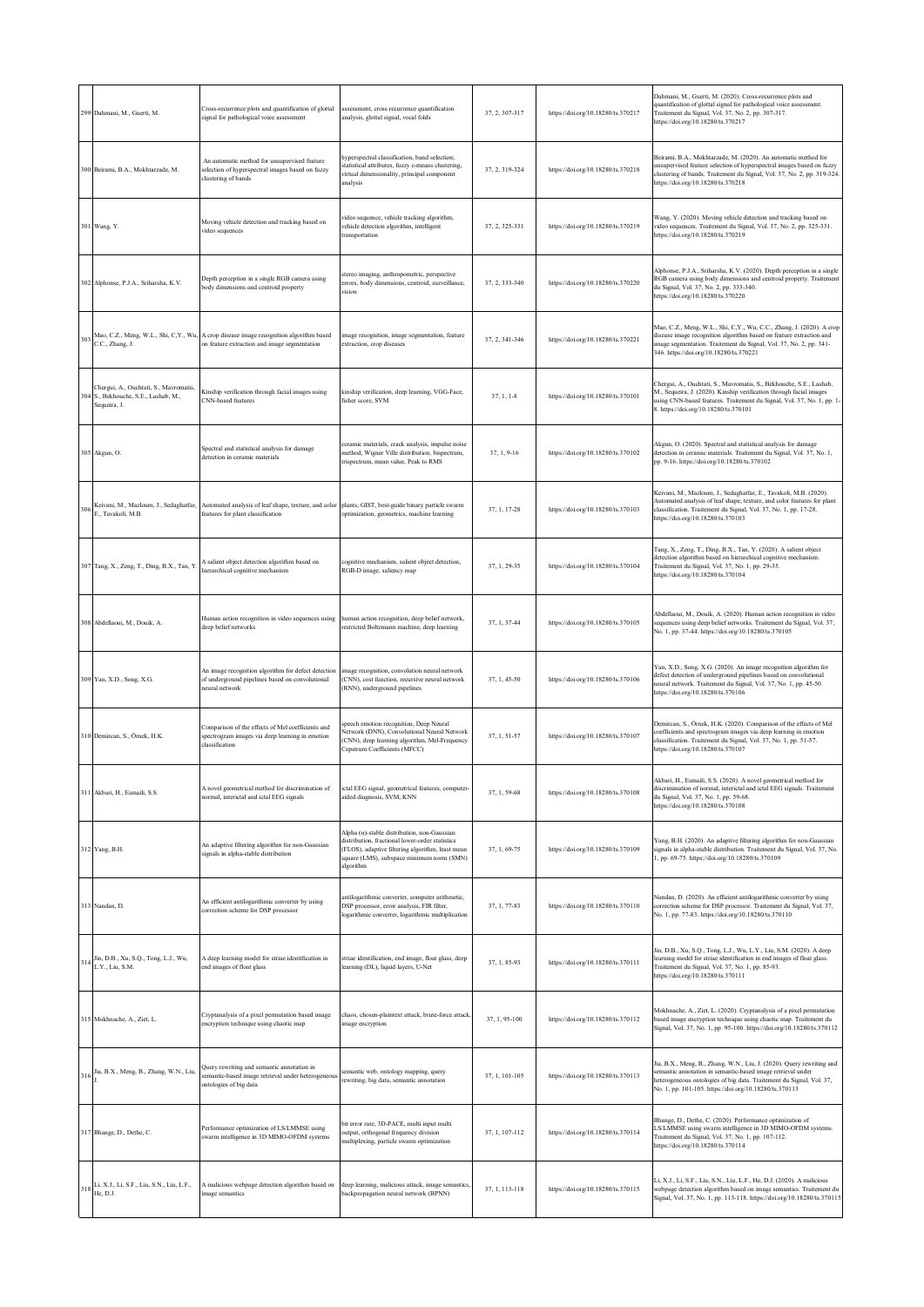|     | 319 Das, M., Kumar, R., Sahana, B.C.                                                | Implementation of effective hybrid window function<br>for E.C.G signal denoising                                                                              | additive white gaussian noise, electrocardiogram<br>denoising, finite impulse response low pass filter,<br>window functions                                                                         | 37, 1, 119-128 | https://doi.org/10.18280/ts.370116 | Das, M., Kumar, R., Sahana, B.C. (2020). Implementation of effective<br>hybrid window function for E.C.G signal denoising. Traitement du<br>Signal, Vol. 37, No. 1, pp. 119-128. https://doi.org/10.18280/ts.370116                                                                                    |
|-----|-------------------------------------------------------------------------------------|---------------------------------------------------------------------------------------------------------------------------------------------------------------|-----------------------------------------------------------------------------------------------------------------------------------------------------------------------------------------------------|----------------|------------------------------------|--------------------------------------------------------------------------------------------------------------------------------------------------------------------------------------------------------------------------------------------------------------------------------------------------------|
| 320 | Aslam, L., Saeed, A., Qureshi, I.M.,<br>Amir, M., Khan, W.                          | Novel image steganography based on preprocessing<br>of secrete messages to attain enhanced data security<br>and improved payload capacity                     | data security, hidden communication,<br>Steganography                                                                                                                                               | 37, 1, 129-136 | https://doi.org/10.18280/ts.370117 | Aslam, L., Saeed, A., Qureshi, I.M., Amir, M., Khan, W. (2020). Novel<br>image steganography based on preprocessing of secrete messages to<br>attain enhanced data security and improved payload capacity.<br>Traitement du Signal, Vol. 37, No. 1, pp. 129-136.<br>https://doi.org/10.18280/ts.370117 |
|     | 321 Chen, X.B., Zhao, L., Hao, Y., Yu,<br>L.H., Lv, C.C.                            | An evaluation algorithm for the interoperability of<br>global navigation satellite systems                                                                    | global navigation satellite systems (GNSSs),<br>Compass/BeiDou Navigation Satellite System<br>(Compass), interoperability, evaluation, service<br>performance                                       | 37, 1, 137-144 | https://doi.org/10.18280/ts.370118 | Chen, X.B., Zhao, L., Hao, Y., Yu, L.H., Lv, C.C. (2020). An<br>evaluation algorithm for the interoperability of global navigation<br>satellite systems. Traitement du Signal, Vol. 37, No. 1, pp. 137-144.<br>https://doi.org/10.18280/ts.370118                                                      |
|     |                                                                                     | 322 Hamdini, R., Diffellah, N., Namane, A. Robust local descriptor for color object recognition                                                               | color object recognition, hue, oriented descriptor,<br>SVM, visual information                                                                                                                      | 36, 6, 471-482 | https://doi.org/10.18280/ts.360601 | Hamdini, R., Diffellah, N., Namane, A. (2019). Robust local descriptor<br>for color object recognition. Traitement du Signal, Vol. 36, No. 6, pp.<br>471-482. https://doi.org/10.18280/ts.360601                                                                                                       |
|     | 323 Ouchtati, S., Chergui, A., Mavromatis,<br>S., Aissa, B., Rafik, D., Sequeira J. | Vovel method for brain tumor classification based<br>on use of image entropy and seven Hu's invariant<br>moments                                              | artificial neural networks, medical images<br>processing, images classification, brain tumor                                                                                                        | 36, 6, 483-491 | https://doi.org/10.18280/ts.360602 | Ouchtati, S., Chergui, A., Mavromatis, S., Aissa, B., Rafik, D.,<br>Sequeira J. (2019). Novel method for brain tumor classification based<br>on use of image entropy and seven Hu's invariant moments. Traitement<br>du Signal, Vol. 36, No. 6, pp. 483-491.<br>https://doi.org/10.18280/ts.360602     |
|     | 324 Gündoğdu, S., Doğan, E.A., Gü<br>lbetekin, E., Çolak, Ö.H., Polat, Ö.           | Evaluation of the EEG signals and eye tracker data<br>for working different N-back modes                                                                      | electroencephalography, eye tracking, wavelet<br>transforms, n-back test                                                                                                                            | 36, 6, 493-500 | https://doi.org/10.18280/ts.360603 | Gündoğdu, S., Doğan, E.A., Gülbetekin, E., Çolak, Ö.H., Polat, Ö.<br>(2019). Evaluation of the EEG signals and eye tracker data for working<br>different N-back modes. Traitement du Signal, Vol. 36, No. 6, pp. 493-<br>500. https://doi.org/10.18280/ts.360603                                       |
|     | 325 Ye, Z.X., Chen, Q., Zhang, Y., Zou,<br>J.F., Zheng, Y.                          | Identification of vortex structures in flow field<br>images based on convolutional neural network and<br>dynamic mode decomposition                           | image processing, vortex identification,<br>Convolutional Neural Network (CNN), Dynamic<br>Mode Decomposition (DMD)                                                                                 | 36, 6, 501-506 | https://doi.org/10.18280/ts.360604 | Ye, Z.X., Chen, Q., Zhang, Y., Zou, J.F., Zheng, Y. (2019).<br>Identification of vortex structures in flow field images based on<br>convolutional neural network and dynamic mode decomposition.<br>Traitement du Signal, Vol. 36, No. 6, pp. 501-506.<br>https://doi.org/10.18280/ts.360604           |
|     | 326 Fekri-Ershad, S.                                                                | Gender classification in human face images for<br>smart phone applications based on local texture<br>information and evaluated Kullback-Leibler<br>divergence | gender classification, human recognition,<br>improved local binary patterns, facial images,<br>kullback-leibler divergence ratio, smart phone<br>applications                                       | 36, 6, 507-514 | https://doi.org/10.18280/ts.360605 | Fekri-Ershad, S. (2019). Gender classification in human face images<br>for smart phone applications based on local texture information and<br>evaluated Kullback-Leibler divergence. Traitement du Signal, Vol. 36,<br>No. 6, pp. 507-514. https://doi.org/10.18280/ts.360605                          |
|     | X.S.                                                                                | $327$ Xiu, G.Y., Yuan, C.Y., Chen, X.H., Li, An innovative beam hardening correction method<br>for computed tomography systems                                | Computed Tomography (CT), equivalent tissue<br>length, trinomial fitting, water, bone                                                                                                               | 36, 6, 515-520 | https://doi.org/10.18280/ts.360606 | Xiu, G.Y., Yuan, C.Y., Chen, X.H., Li, X.S. (2019). An innovative<br>beam hardening correction method for computed tomography systems.<br>Traitement du Signal, Vol. 36, No. 6, pp. 515-520.<br>https://doi.org/10.18280/ts.360606                                                                     |
|     | 328 Tuncer, S.A., Alkan, A.                                                         | Spinal cord based kidney segmentation using<br>connected component labeling and K-means<br>clustering algorithm                                               | biomedical imaging, clustering algorithms, image<br>processing, image segmentation                                                                                                                  | 36, 6, 521-527 | https://doi.org/10.18280/ts.360607 | Tuncer, S.A., Alkan, A. (2019). Spinal cord based kidney segmentation<br>using connected component labeling and K-means clustering algorithm.<br>Traitement du Signal, Vol. 36, No. 6, pp. 521-527.<br>https://doi.org/10.18280/ts.360607                                                              |
| 329 | Ganguly, S., Ghosh, J., Srinivas, K.,<br>Kumar, P.K., Mukhopadhyay, M.              | Compressive sensing based two-dimensional DOA<br>estimation using L-shaped array in a hostile<br>nvironment                                                   | compressive sensing, l-shaped array antenna,<br>orthogonal matching pursuit algorithm, sparse<br>sampling, two-dimensional DOA estimation                                                           | 36, 6, 529-538 | https://doi.org/10.18280/ts.360608 | Ganguly, S., Ghosh, J., Srinivas, K., Kumar, P.K., Mukhopadhyay, M<br>(2019). Compressive sensing based two-dimensional DOA estimation<br>using L-shaped array in a hostile environment. Traitement du Signal,<br>Vol. 36, No. 6, pp. 529-538. https://doi.org/10.18280/ts.360608                      |
|     | 330 Zhang, J.H., Zhu, Q., Song, L.                                                  | A wavelet-based self-adaptive hierarchical<br>thresholding algorithm and its application in image<br>denoising                                                | wavelet analysis, image denoising, parametric<br>construction of biorthogonal wavelet, self-<br>adaptive hierarchal thresholding                                                                    | 36, 6, 539-547 | https://doi.org/10.18280/ts.360609 | Zhang, J.H., Zhu, Q., Song, L. (2019). A wavelet-based self-adaptive<br>hierarchical thresholding algorithm and its application in image<br>denoising. Traitement du Signal, Vol. 36, No. 6, pp. 539-547.<br>https://doi.org/10.18280/ts.360609                                                        |
|     | 331 Özbay, E., Çınar, A.                                                            | A comparative study of object classification<br>methods using 3D Zernike moment on 3D point<br>clouds                                                         | 3D, classification, machine learning, point cloud,<br>pointnet, zernike moment                                                                                                                      | 36, 6, 549-555 | https://doi.org/10.18280/ts.360610 | Özbay, E., Çınar, A. (2019). A comparative study of object<br>classification methods using 3D Zernike moment on 3D point clouds.<br>Traitement du Signal, Vol. 36, No. 6, pp. 549-555.<br>https://doi.org/10.18280/ts.360610                                                                           |
|     | 332 Pei, J.Y., Shan, P.                                                             | A micro-expression recognition algorithm for<br>students in classroom learning based on<br>convolutional neural network                                       | convolutional neural network (CNN), micro-<br>expression recognition, deep learning, face<br>detection, classroom learning                                                                          | 36, 6, 557-563 | https://doi.org/10.18280/ts.360611 | Pei, J.Y., Shan, P. (2019). A micro-expression recognition algorithm<br>for students in classroom learning based on convolutional neural<br>network. Traitement du Signal, Vol. 36, No. 6, pp. 557-563.<br>https://doi.org/10.18280/ts.360611                                                          |
|     | 333 Kuraparthi, S., Kollati, M., Kora, P.                                           | Robust optimized discrete wavelet transform-<br>singular value decomposition based video<br>watermarking                                                      | ABC, DWT, imperceptibility, robustness, SVD<br>transform                                                                                                                                            | 36, 6, 565-573 | https://doi.org/10.18280/ts.360612 | Kuraparthi, S., Kollati, M., Kora, P. (2019). Robust optimized discrete<br>wavelet transform-singular value decomposition based video<br>watermarking. Traitement du Signal, Vol. 36, No. 6, pp. 565-573.<br>https://doi.org/10.18280/ts.360612                                                        |
|     | 334 Meng, W.L., Mao, C.Z., Zhang, J.,<br>Wen, J., Wu, D.H.                          | A fast recognition algorithm of online social<br>network images based on deep learning                                                                        | online social network (OSN), image recognition,<br>deep learning, image classification, support<br>vector machine (SVM)                                                                             | 36, 6, 575-580 | https://doi.org/10.18280/ts.360613 | Meng, W.L., Mao, C.Z., Zhang, J., Wen, J., Wu, D.H. (2019). A fast<br>recognition algorithm of online social network images based on deep<br>learning. Traitement du Signal, Vol. 36, No. 6, pp. 575-580.<br>https://doi.org/10.18280/ts.360613                                                        |
|     | 335 Özdemir, H., Sever, R., Polat, Ö.                                               | GA-based optimization of SURF algorithm and<br>realization based on Vivado-HLS                                                                                | speeded-up robust features, high-level synthesis,<br>genetic algorithm, optimization, character<br>recognition                                                                                      | 36, 5, 377-382 | https://doi.org/10.18280/ts.360501 | Özdemir, H., Sever, R., Polat, Ö. (2019). GA-based optimization of<br>SURF algorithm and realization based on Vivado-HLS. Traitement du<br>Signal, Vol. 36, No. 5, pp. 377-382. https://doi.org/10.18280/ts.360501                                                                                     |
|     | 336 Sbargoud, F., Djeha, M., Guiatni, M.,<br>Ababou, N.                             | WPT-ANN and belief theory based EEG/EMG data<br>fusion for movement identification                                                                            | wavelet packet transform, artificial neural<br>networks, belief theory, data fusion, hand<br>movement identification, electro-physiological<br>signals, electromyography,<br>electroencephalography | 36, 5, 383-391 | https://doi.org/10.18280/ts.360502 | Sbargoud, F., Djeha, M., Guiatni, M., Ababou, N. (2019). WPT-ANN<br>and belief theory based EEG/EMG data fusion for movement<br>identification. Traitement du Signal, Vol. 36, No. 5, pp. 383-391.<br>https://doi.org/10.18280/ts.360502                                                               |
|     | 337 Zhang, F., Zhang, C., Yang, H.M.,<br>Zhao, L.                                   | Point cloud denoising with principal component<br>analysis and a novel bilateral filter                                                                       | point cloud, 3D scanner, principal component<br>analysis (PCA), bilateral filter                                                                                                                    | 36, 5, 393-398 | https://doi.org/10.18280/ts.360503 | Zhang, F., Zhang, C., Yang, H.M., Zhao, L. (2019). Point cloud<br>denoising with principal component analysis and a novel bilateral filter.<br>Traitement du Signal, Vol. 36, No. 5, pp. 393-398.<br>https://doi.org/10.18280/ts.360503                                                                |
|     | 338 Beirami, B.A., Mokhtarzade, M.                                                  | Spatial-spectral random patches network for<br>classification of hyperspectral images                                                                         | hyperspectral classification, random patches<br>network, Gabor filter, support vector machine                                                                                                       | 36, 5, 399-406 | https://doi.org/10.18280/ts.360504 | Beirami, B.A., Mokhtarzade, M. (2019). Spatial-spectral random<br>patches network for classification of hyperspectral images. Traitement<br>du Signal, Vol. 36, No. 5, pp. 399-406.<br>https://doi.org/10.18280/ts.360504                                                                              |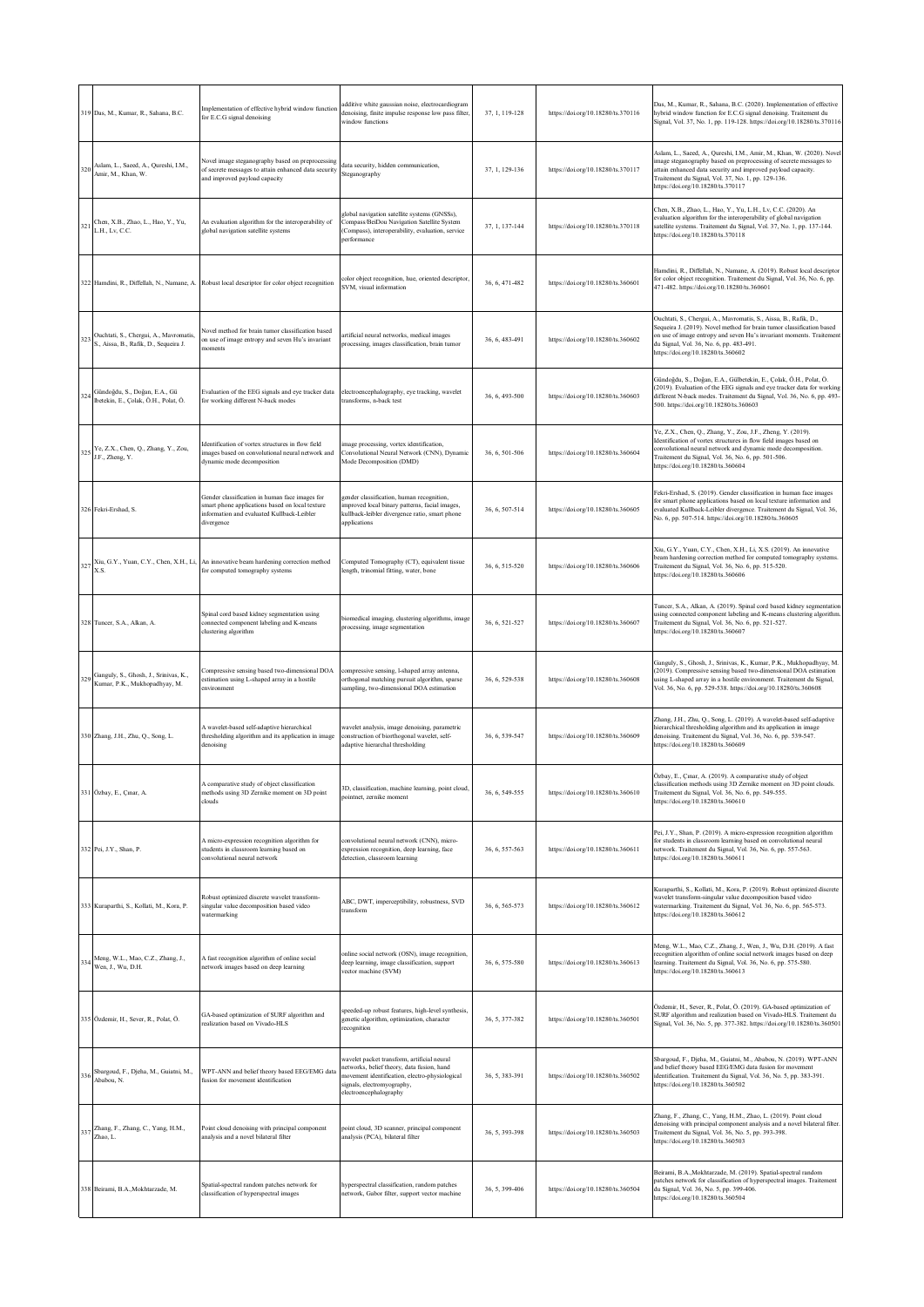|     | Herbadji, D., Derouiche, N.,<br>339 Belmeguenai, A., Herbadji, A.,<br>Boumerdassi, S. | A tweakable image encryption algorithm using an<br>improved logistic chaotic map                                            | image encryption, chaos, logistic map, tweakable                                                                                                                                   | 36, 5, 407-417 | https://doi.org/10.18280/ts.360505 | Herbadji, D., Derouiche, N., Belmeguenai, A., Herbadji, A.,<br>Boumerdassi, S. (2019). A tweakable image encryption algorithm using<br>an improved logistic chaotic map. Traitement du Signal, Vol. 36, No. 5,<br>pp. 407-417. https://doi.org/10.18280/ts.360505                               |
|-----|---------------------------------------------------------------------------------------|-----------------------------------------------------------------------------------------------------------------------------|------------------------------------------------------------------------------------------------------------------------------------------------------------------------------------|----------------|------------------------------------|-------------------------------------------------------------------------------------------------------------------------------------------------------------------------------------------------------------------------------------------------------------------------------------------------|
|     | 340 Zhang, C., Pan, S., Qi, Y.W., Yang,                                               | A footprint extraction and recognition algorithm<br>based on plantar pressure                                               | footprint recognition, plantar pressure, clustering,<br>image segmentation                                                                                                         | 36.5.419-424   | https://doi.org/10.18280/ts.360506 | Zhang, C., Pan, S., Qi, Y.W., Yang, Y.D. (2019). A footprint<br>extraction and recognition algorithm based on plantar pressure.<br>Traitement du Signal, Vol. 36, No. 5, pp. 419-424.<br>https://doi.org/10.18280/ts.360506                                                                     |
|     | 341 Gupta, A.K., Chakraborty, C., Gupta,                                              | Monitoring of epileptical patients using cloud-<br>enabled health-IoT system                                                | DWT-SVD, EEG monitoring, epilepsy, health-<br>IOT, STFT, watermarking                                                                                                              | 36, 5, 425-431 | https://doi.org/10.18280/ts.360507 | Gupta, A.K., Chakraborty, C., Gupta, B. (2019). Monitoring of<br>epileptical patients using cloud-enabled health-IoT system. Traitement<br>du Signal, Vol. 36, No. 5, pp. 425-431.<br>https://doi.org/10.18280/ts.360507                                                                        |
|     | 342 Farooq, U., Rather, G.M.                                                          | Design and analysis of rectangular microstrip<br>antenna (RMSA) for millimeter wave<br>communication applications           | millimeter wave, microstrip antenna, equivalent<br>circuit, VSWR, next generation networks, 5G                                                                                     | 36, 5, 433-438 | https://doi.org/10.18280/ts.360508 | Farooq, U., Rather, G.M. (2019). Design and analysis of rectangular<br>microstrip antenna (RMSA) for millimeter wave communication<br>applications. Traitement du Signal, Vol. 36, No. 5, pp. 433-438.<br>https://doi.org/10.18280/ts.360508                                                    |
|     | 343 Li, H., Ge, X.                                                                    | Design and application of an image classification<br>algorithm based on semantic discrimination                             | image classification, distance metric learning<br>(DML), maximum-margin criterion (mmc),<br>semantic discrimination                                                                | 36, 5, 439-444 | https://doi.org/10.18280/ts.360509 | Li, H., Ge, X. (2019). Design and application of an image classification<br>algorithm based on semantic discrimination. Traitement du Signal, Vol.<br>36, No. 5, pp. 439-444. https://doi.org/10.18280/ts.360509                                                                                |
|     | 344 Wajeed, M.A., Sreenivasulu, V.                                                    | Image based tumor cells identification using<br>convolutional neural network and auto encoders                              | convolutional neural network, region-<br>convolutional neural network, tumor cells, pre<br>processing, clustering, classification, tumor<br>prediction                             | 36, 5, 445-453 | https://doi.org/10.18280/ts.360510 | Wajeed, M.A., Sreenivasulu, V. (2019). Image based tumor cells<br>identification using convolutional neural network and auto encoders.<br>Traitement du Signal, Vol. 36, No. 5, pp. 445-453.<br>https://doi.org/10.18280/ts.360510                                                              |
|     | 345 Singh, M.K., Nandan, D., Kumar, S.                                                | Statistical analysis of lower and raised pitch voice<br>signal and its efficiency calculation                               | acoustic feature, statistical analysis, feature<br>extraction, SVM classifier, speaker identification                                                                              | 36, 5, 455-461 | https://doi.org/10.18280/ts.360511 | Singh, M.K., Nandan, D., Kumar, S. (2019). Statistical analysis of<br>lower and raised pitch voice signal and its efficiency calculation.<br>Traitement du Signal, Vol. 36, No. 5, pp. 455-461.<br>https://doi.org/10.18280/ts.360511                                                           |
|     | 346 Li, Y., Shi, D.L., Bu, F.J.                                                       | Automatic recognition of rock images based on<br>convolutional neural network and discrete cosine<br>transform              | deep learning, image classification, convolutional<br>neural network (CNN), discrete cosine transform<br>(DCT)                                                                     | 36, 5, 463-469 | https://doi.org/10.18280/ts.360512 | Li, Y., Shi, D.L., Bu, F.J. (2019). Automatic recognition of rock images<br>based on convolutional neural network and discrete cosine transform.<br>Traitement du Signal, Vol. 36, No. 5, pp. 463-469.<br>https://doi.org/10.18280/ts.360512                                                    |
|     | 347 Moezzi R., Hlava J., Vu T.M.                                                      | Implementation of X-parameters principle for non-<br>linear vibroacoustic membrane using two-port<br>neasurement            | x-parameters, poly-harmonic distortion (PHD), s<br>parameters, lumped model, nonlinear acoustics,<br>scattering matrix                                                             | 36, 4, 297-301 | https://doi.org/10.18280/ts.360401 | Moezzi, R., Hlava, J., Vu, T.M. (2019). Implementation of X-<br>parameters principle for non-linear vibroacoustic membrane using two-<br>port measurement. Traitement du Signal, Vol. 36, No. 4, pp. 297-301.<br>https://doi.org/10.18280/ts.360401                                             |
|     | 348 Kaya, D., Tuncer, S.A.                                                            | Generating random numbers from biological signals<br>in labVIEW environment and statistical analysis                        | True Random Number Generator (TRNG),<br>Biological Signal, Electromyographic (EMG)<br>Signal, LabVIEW, statistical test                                                            | 36, 4, 303-310 | https://doi.org/10.18280/ts.360402 | Kaya, D., Tuncer, S.A. (2019). Generating random numbers from<br>biological signals in LabVIEW environment and statistical analysis.<br>Traitement du Signal, Vol. 36, No. 4, pp. 303-310.<br>https://doi.org/10.18280/ts.360402                                                                |
|     | Liu, Q., He, X., Guan, F.W., Zhao,<br>349 Y.C., Jiang, F., Tian, F.X., Wang, S.X.     | Method and implementation of improving the<br>pointing accuracy of an optical remote sensor using<br>star senso             | Star Sensor, Spatial Optical Remote Sensor,<br>External Orientation Element, Pointing Accuracy                                                                                     | 36, 4, 311-317 | https://doi.org/10.18280/ts.360403 | Liu, Q., He, X., Guan, F.W., Zhao, Y.C., Jiang, F., Tian, F.X., Wang,<br>S.X. (2019). Method and implementation of improving the pointing<br>accuracy of an optical remote sensor using a star sensor. Traitement du<br>Signal, Vol. 36, No. 4, pp. 311-317. https://doi.org/10.18280/ts.360403 |
| 350 | Gorur, K., Bozkurt, M.R., Bascil, M.S.<br>Temurtas, F.                                | GKP signal processing using deep CNN and svm<br>for tongue-machine interface                                                | Glossokinetic Potential Signals (GKPs), Tongue-<br>Machine Interface (TMI), Convolutional Neural<br>Network (CNN), Support Vector Machine<br>(SVM), Brain-Computer Interface (BCI) | 36, 4, 319-329 | https://doi.org/10.18280/ts.360404 | Gorur, K., Bozkurt, M.R., Bascil, M.S., Temurtas, F. (2019). GKP<br>signal processing using deep CNN and SVM for tongue-machine<br>interface. Traitement du Signal, Vol. 36, No. 4, pp. 319-329.<br>https://doi.org/10.18280/ts.360404                                                          |
| 351 | Yang, K., Yang, Z.T., Yan, W.N.,<br>Zhao, J.K., Du, Y., Liu, S., Liu, K.              | Reconstruction algorithm for polychromatic<br>computed tomography images based on equivalent<br>tissue length               | Beam Hardening, Computed Tomography (CT),<br>equivalent tissue length, proportional guidance                                                                                       | 36, 4, 331-338 | https://doi.org/10.18280/ts.360405 | Yang, Z.T., Yan, W.N., Zhao, J.K., Du, Y., Liu, S., Liu, K.<br>(2019). Reconstruction algorithm for polychromatic computed<br>tomography images based on equivalent tissue length. Traitement du<br>Signal, Vol. 36, No. 4, pp. 331-338. https://doi.org/10.18280/ts.360405                     |
|     | 352 Sajja, T.K., Devarapalli, R.M., Kalluri, H.K.                                     | Lung cancer detection based on ct scan images by<br>using deep transfer learning                                            | Convolutional Neural Network (CNN), lung<br>cancer, transfer learning, alexnet, googlenet,<br>resnet50                                                                             | 36, 4, 339-344 | https://doi.org/10.18280/ts.360406 | Sajja, T.K., Devarapalli, R.M., Kalluri, H.K. (2019). Lung cancer<br>detection based on CT scan images by using deep transfer learning.<br>Traitement du Signal, Vol. 36, No. 4, pp. 339-344.<br>https://doi.org/10.18280/ts.360406                                                             |
|     | Qin, Z., Zhang, Y., Zhang, S., Zhao,<br>353 J.W., Wang, T.F., Shen, K.                | Identification of microscopic damage law of rocks<br>through digital image processing of computed<br>tomography images      | Digital Image Processing (DIP), Geotechnical<br>Engineering, Computed Tomography (CT)<br>Scanning, Representative Elementary Volume<br>(REV), microscopic damages                  | 36, 4, 345-352 | https://doi.org/10.18280/ts.360407 | Qin, Z., Zhang, Y., Zhang, S., Zhao, J.W., Wang, T.F., Shen, K.<br>(2019). Identification of microscopic damage law of rocks through<br>digital image processing of computed tomography images. Traitement<br>du Signal, Vol. 36, No. 4, pp. 345-352.<br>https://doi.org/10.18280/ts.360407     |
|     | 354 Teki, S.M., Varma, M.K., Yadav, A.K.                                              | Brain tumour segmentation using U-net based<br>adversarial networks                                                         | image segmentation, brain tumour, deep learning,<br>adversarial network, neural networks                                                                                           | 36, 4, 353-359 | https://doi.org/10.18280/ts.360408 | Teki, S.M., Varma, M.K., Yadav, A.K. (2019). Brain tumour<br>segmentation using U-net based adversarial networks. Traitement du<br>Signal, Vol. 36, No. 4, pp. 353-359. https://doi.org/10.18280/ts.360408                                                                                      |
|     | 355 Sheikh, T.A., Bora, J., Hussain, A.                                               | Performance analysis of massive multi-input and<br>multi-output with imperfect channel state<br>information                 | massive multi-input and multi-output (MIMO),<br>5G, user scheduling, antenna selection, scale<br>fading, channel estimation error                                                  | 36, 4, 361-368 | https://doi.org/10.18280/ts.360409 | Sheikh, T.A., Bora, J., Hussain, A. (2019). Performance analysis of<br>massive multi-input and multi-output with imperfect channel state<br>information. Traitement du Signal, Vol. 36, No. 4, pp. 361-368.<br>https://doi.org/10.18280/ts.360409                                               |
|     | 356 Li, X., Lin, C., Xu, X.P.                                                         | A target tracking model for enterprise production<br>monitoring system based on spatial information and<br>appearance model | target tracking, appearance features, spatial<br>information, multi-plane projection                                                                                               | 36, 4, 369-375 | https://doi.org/10.18280/ts.360410 | Li, X., Lin, C., Xu, X.P. (2019). A target tracking model for enterprise<br>production monitoring system based on spatial information and<br>appearance model. Traitement du Signal, Vol. 36, No. 4, pp. 369-375.<br>https://doi.org/10.18280/ts.360410                                         |
|     | 357 Eva, O.D., Lazar, A.M.                                                            | Amplitude modulation index as feature in a brain<br>computer interface                                                      | classification algorithms, EEG rhythms<br>electroencephalography, features extraction,<br>hilbert transform, motor imagery, modulation<br>bands, temporal envelope                 | 36, 3, 201-207 | https://doi.org/10.18280/ts.360301 | Eva, O.D., Lazar, A.M. (2019). Amplitude modulation index as feature<br>in a brain computer interface. Traitement du Signal, Vol. 36, No. 3, pp.<br>201-207. https://doi.org/10.18280/ts.360301                                                                                                 |
|     | 358 Zhao Y.M.Zhao, Y.M.                                                               | Design and application of an adaptive slow feature<br>extraction algorithm for natural images based on<br>visual invariance | invariant, slow feature (SF), visual computing,<br>receptive field, topology                                                                                                       | 36, 3, 209-216 | https://doi.org/10.18280/ts.360302 | Zhao, Y.M. (2019). Design and application of an adaptive slow feature<br>extraction algorithm for natural images based on visual invariance.<br>Traitement du Signal, Vol. 36, No. 3, pp. 209-216.<br>https://doi.org/10.18280/ts.360302                                                        |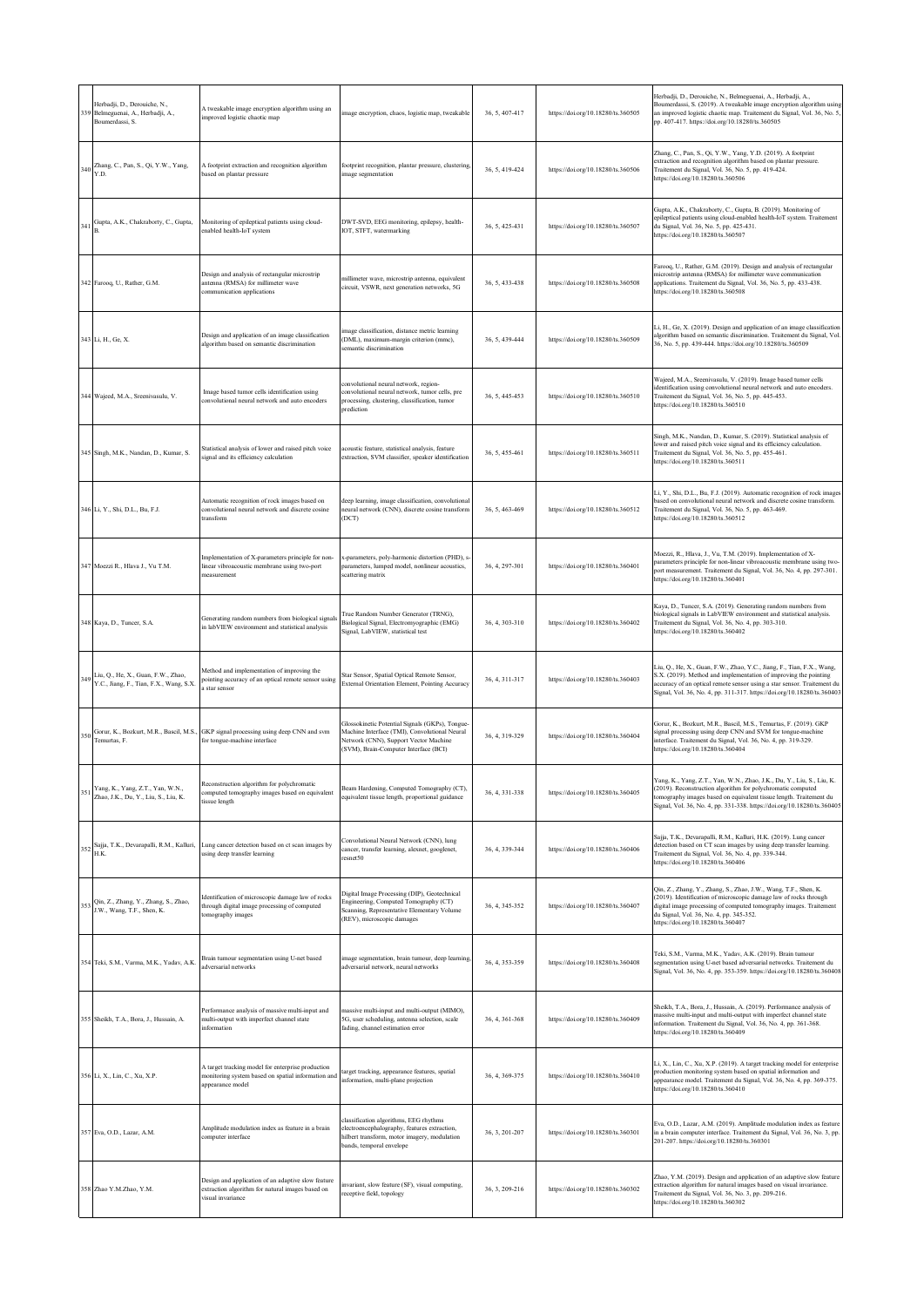|     | 359 Fatima, B., Réda, A.                                                    | Multi-modal biometric protection system using surf multi-biometric, security, fusion, biohashing,<br>filter with biohashing algorithm                     | revocable                                                                                                                                                                              | 36, 3, 217-225 | https://doi.org/10.18280/ts.360303 | Fatima, B., Réda, A. (2019). Multi-modal biometric protection system<br>using SURF Filter with BioHashing algorithm. Traitement du Signal,<br>Vol. 36, No. 3, pp. 217-225. https://doi.org/10.18280/ts.360303                                                                                    |
|-----|-----------------------------------------------------------------------------|-----------------------------------------------------------------------------------------------------------------------------------------------------------|----------------------------------------------------------------------------------------------------------------------------------------------------------------------------------------|----------------|------------------------------------|--------------------------------------------------------------------------------------------------------------------------------------------------------------------------------------------------------------------------------------------------------------------------------------------------|
| 360 | Lu, X.M., Wu, Q., Zhou, Y., Ma, Y.,<br>Song, C.C., Ma, C.                   | A dynamic swarm firefly algorithm based on chaos<br>theory and max-min distance algorithm                                                                 | K-means clustering (KMC), max-min distance<br>algorithm (MM), firefly algorithm (FA), chaos<br>theory                                                                                  | 36, 3, 227-231 | https://doi.org/10.18280/ts.360304 | Lu, X.M., Wu, Q., Zhou, Y., Ma, Y., Song, C.C., Ma, C. (2019). A<br>dynamic swarm firefly algorithm based on chaos theory and Max-Min<br>distance algorithm. Traitement du Signal, Vol. 36, No. 3, pp. 227-231.<br>https://doi.org/10.18280/ts.360304                                            |
| 361 | Kumar, S.K., Reddy, P.D.K., Ramesh,<br>G., Maddumala, V.R.                  | Image transformation technique using<br>steganography methods using LWT technique                                                                         | embedding, steganography, extraction,<br>texturization, watermarking                                                                                                                   | 36, 3, 233-237 | https://doi.org/10.18280/ts.360305 | Kumar, S.K., Reddy, P.D.K., Ramesh, G., Maddumala, V.R. (2019).<br>Image transformation technique using steganography methods using<br>LWT technique. Traitement du Signal, Vol. 36, No. 3, pp. 233-237.<br>https://doi.org/10.18280/ts.360305                                                   |
|     | 362 Li, Z.L., Zhou, Y., Bao, R.                                             | An image classification method based on optimized<br>uzzy bag-of-words model                                                                              | fuzzy bag-of-words (FBOW) model, image<br>description, fuzzy system with positive and<br>negative rules, particle swarm optimization<br>(PSO), recursive least squares (RLS) algorithm | 36, 3, 239-244 | https://doi.org/10.18280/ts.360306 | Li, Z.L., Zhou, Y., Bao, R. (2019). An image classification method<br>based on optimized fuzzy bag-of-words model. Traitement du Signal,<br>Vol. 36, No. 3, pp. 239-244. https://doi.org/10.18280/ts.360306                                                                                      |
|     | 363 Chergui, L., Bouguezel, S.                                              | A new post-whitening transform domain LMS<br>algorithm                                                                                                    | eigen-value spread, orthogonal transforms, post-<br>whitening, predictive decorrelation, system<br>identification, TDLMS                                                               | 36, 3, 245-252 | https://doi.org/10.18280/ts.360307 | Chergui, L., Bouguezel, S. (2019). A new post-whitening transform<br>domain LMS algorithm. Traitement du Signal, Vol. 36, No. 3, pp. 245-<br>252. https://doi.org/10.18280/ts.360307                                                                                                             |
|     | 364 Gao, Y.H., Lu, H.L.                                                     | A novel co-planar waveguide-fed direct current wide dipole antenna, coplanar waveguide (CPW), base<br>band printed dipole antenna                         | station, radio frequency identification (RFID)                                                                                                                                         | 36, 3, 253-257 | https://doi.org/10.18280/ts.360308 | Gao, Y.H., Lu, H.L. (2019). A novel co-planar waveguide-fed direct<br>current wide band printed dipole antenna. Traitement du Signal, Vol.<br>36, No. 3, pp. 253-257. https://doi.org/10.18280/ts.360308                                                                                         |
| 365 | Shafieian, M., Zavar, M., Rahmanian,<br>M.                                  | Simulation and control of surge phenomenon in<br>centrifugal compressors                                                                                  | centrifugal compressor, surge modeling,<br>nonlinear function, close-coupled valve,<br>Lyapunov, surge protection, control valve,<br>stability                                         | 36, 3, 259-264 | https://doi.org/10.18280/ts.360309 | Shafieian, M., Zavar, M., Rahmanian, M. (2019). Simulation and<br>control of surge phenomenon in centrifugal compressors. Traitement du<br>Signal, Vol. 36, No. 3, pp. 259-264. https://doi.org/10.18280/ts.360309                                                                               |
|     | 366 Luo, Z.L., Jia, Y.B., He, J.Z.                                          | An optic disc segmentation method based on active optic disc segmentation, retinal image, active<br>contour tracking                                      | contour tracking, least squares method                                                                                                                                                 | 36, 3, 265-271 | https://doi.org/10.18280/ts.360310 | Luo, Z.L., Jia, Y.B., He, J.Z. (2019). An optic disc segmentation<br>method based on active contour tracking. Traitement du Signal, Vol.<br>36, No. 3, pp. 265-271. https://doi.org/10.18280/ts.360310                                                                                           |
|     | 367 Rafik, D., Larbi, B.                                                    | Autoregressive modeling based empirical mode<br>decomposition (EMD) for epileptic seizures<br>detection using eeg signals                                 | epilepsy, epileptic EEG signals, EMD,<br>autoregressive modeling, classification, seizures                                                                                             | 36, 3, 273-279 | https://doi.org/10.18280/ts.360311 | Rafik, D., Larbi, B. (2019). Autoregressive modeling based empirical<br>mode decomposition (EMD) for epileptic seizures detection using EEG<br>signals. Traitement du Signal, Vol. 36, No. 3, pp. 273-279.<br>https://doi.org/10.18280/ts.360311                                                 |
|     | 368 Shankar, R., Kumar, I., Mishra, R.K.                                    | Pairwise error probability analysis of dual hop<br>relaying network over time selective nakagami-m<br>fading channel with imperfect csi and node mobility | selective decode-and-forward, multiple-input<br>multiple-output, channel state information,<br>diversity order, signal to noise ratio                                                  | 36, 3, 281-295 | https://doi.org/10.18280/ts.360312 | Shankar, R., Kumar, I., Mishra, R.K. (2019). Pairwise error probability<br>analysis of dual hop relaying network over time selective Nakagami-m<br>fading channel with imperfect CSI and node mobility. Traitement du<br>Signal, Vol. 36, No. 3, pp. 281-295. https://doi.org/10.18280/ts.360312 |
| 369 | Eddine Cherif, B.D., Bendiabdellah,<br>A., Tabbakh, M.                      | Diagnosis of an inverter IGBT open-circuit fault by<br>hilbert-huang transform application                                                                | inverter, IGBT, open-circuit, HHT, EMD,<br>CEEMDAN, IMF, spectral envelope, rms                                                                                                        | 36, 2, 137-132 | https://doi.org/10.18280/ts.360201 | Eddine Cherif, B.D., Bendiabdellah, A., Tabbakh, M. (2019). Diagnosis<br>of an inverter IGBT open-circuit fault by hilbert-huang transform<br>application. Traitement du Signal, Vol. 36, No. 2, pp. 127-132.<br>https://doi.org/10.18280/ts.360201                                              |
|     | 370 Rad, S.M., Nejad, M.B.                                                  | New analog processing technique in multichannel<br>neural signal recording with reduce data rate and<br>educe power consumption                           | analog processor, compressive sampling, spike<br>detection, multi-channel neural recording system,<br>reduce power consumption                                                         | 36, 2, 133-137 | https://doi.org/10.18280/ts.360202 | Rad, S.M., Nejad, M.B. (2019). New analog processing technique in<br>multichannel neural signal recording with reduce data rate and reduce<br>power consumption. Traitement du Signal, Vol. 36, No. 2, pp. 133-<br>137. https://doi.org/10.18280/ts.360202                                       |
|     | 371 Zhu, Y.L., Xu, C.G., Xiao, D.G.                                         | Denoising ultrasonic echo signals with generalized s<br>transform and singular value decomposition                                                        | echo signals, Generalized S Transform (GST),<br>Singular value Decomposition (SVD), C-scan<br>image                                                                                    | 36, 2, 139-145 | https://doi.org/10.18280/ts.360203 | Y.L., Xu, C.G., Xiao, D.G. (2019). De<br>signals with generalized s transform and singular value decomposition.<br>Traitement du Signal, Vol. 36, No. 2, pp. 139-145.<br>https://doi.org/10.18280/ts.360203                                                                                      |
|     | 372 Zou, H.D., Jia, R.Q.                                                    | Visual positioning and recognition of gangues based gangue, raw coal, grey level co-occurrence matrix<br>on scratch feature detection                     | (GLCM), texture feature, scratch feature                                                                                                                                               | 36, 2, 147-153 | https://doi.org/10.18280/ts.360204 | Zou, H.D., Jia, R.Q. (2019). Visual positioning and recognition of<br>gangues based on scratch feature detection. Traitement du Signal, Vol.<br>36, No. 2, pp. 147-153. https://doi.org/10.18280/ts.360204                                                                                       |
|     | 373 Sachan, V., Mishra, R.K.                                                | Uplink sum rate and capacity of hybrid precoding<br>mmwave massive MIMO system                                                                            | MIMO, massive MIMO, millimeter wave, hybrid<br>precoding and combining                                                                                                                 | 36, 2, 155-160 | https://doi.org/10.18280/ts.360205 | Sachan, V., Mishra, R.K. (2019). Uplink sum rate and capacity of<br>hybrid precoding mmWave massive MIMO system. Traitement du<br>Signal, Vol. 36, No. 2, pp. 155-160. https://doi.org/10.18280/ts.360205                                                                                        |
| 374 | Xie, J.B., Li, R.T., Lv, S.W., Wang,<br>Y.J., Wang, Q.Y., Vorotnitsky, Y.I. | Chinese alt text writing based on deep learning                                                                                                           | Chinese image captioning, deep convolutional<br>neural network (DCNN), feature extraction,<br>gated recurrent unit (GRU) network                                                       | 36, 2, 161-170 | https://doi.org/10.18280/ts.360206 | Xie, J.B., Li, R.T., Lv, S.W., Wang, Y.J., Wang, Q.Y., Vorotnitsky,<br>Y.I. (2019). Chinese alt text writing based on deep learning. Traitement<br>du Signal, Vol. 36, No. 2, pp. 161-170.<br>https://doi.org/10.18280/ts.360206                                                                 |
| 375 | Chouidira, I., Khodja, D.E.,<br>Chakroune, S.                               | Continuous wavelet technique for detection of<br>broken bar faults in induction machine                                                                   | continuous wavelet (cwt), induction machine<br>diagnosis, signal processing, faults signatures,<br>indicator values                                                                    | 36, 2, 171-176 | https://doi.org/10.18280/ts.360207 | Chouidira, I., Khodja, D.E., Chakroune, S. (2019). Continuous wavelet<br>technique for detection of broken bar faults in induction machine.<br>Traitement du Signal, Vol. 36, No. 2, pp. 171-176.<br>https://doi.org/10.18280/ts.360207                                                          |
|     | 376 Zhang, J.H., Zhu, Q., Song, L.                                          | Self-adaptive hierarchical threshold denoising based<br>on parametric construction of fixed-length tight-<br>supported biorthogonal wavelets              | fixed-length tight-supported (FLTS) biorthogonal<br>wavelet, parametric construction, self-adaptive<br>hierarchical threshold denoising (SAHTD), scale<br>factor, sign function        | 36, 2, 177-184 | https://doi.org/10.18280/ts.360208 | Zhang, J.H., Zhu, Q., Song, L. (2019). Self-adaptive hierarchical<br>threshold denoising based on parametric construction of fixed-length<br>tight-supported biorthogonal wavelets. Traitement du Signal, Vol. 36,<br>No. 2, pp. 177-184. https://doi.org/10.18280/ts.360208                     |
| 377 | Chinnam, S.K.R., Sistla, V., Kolli,<br>V.K.K.                               | SVM-PUK kernel based MRI-brain tumor<br>identification using texture and gabor wavelets                                                                   | brain tumor, statistical features, principle<br>component analysis, Gabor, support vector<br>machine, Puk kernel                                                                       | 36, 2, 185-191 | https://doi.org/10.18280/ts.360209 | Chinnam, S.K.R., Sistla, V., Kolli, V.K.K. (2019). SVM-PUK kernel<br>based MRI-brain tumor identification using texture and Gabor<br>wavelets. Traitement du Signal, Vol. 36, No. 2, pp. 185-191.<br>https://doi.org/10.18280/ts.360209                                                          |
| 378 | HimaBindu, G., Anuradha, C.,<br>Chandra Murty, P.S.R.                       | Assessment of combined shape, color and textural<br>features for video duplication                                                                        | video, shape, color, Grey-Level Co-Occurrence<br>Matrix (GLCM), Grey-Level Run Length Matrix<br>(GLRLM)                                                                                | 36.2.193-199   | https://doi.org/10.18280/ts.360210 | HimaBindu, G., Anuradha, C., Chandra Murty, P.S.R. (2019).<br>Assessment of combined shape, color and textural features for video<br>duplication. Traitement du Signal, Vol., 36 No. 2, pp. 193-199.<br>https://doi.org/10.18280/ts.360210                                                       |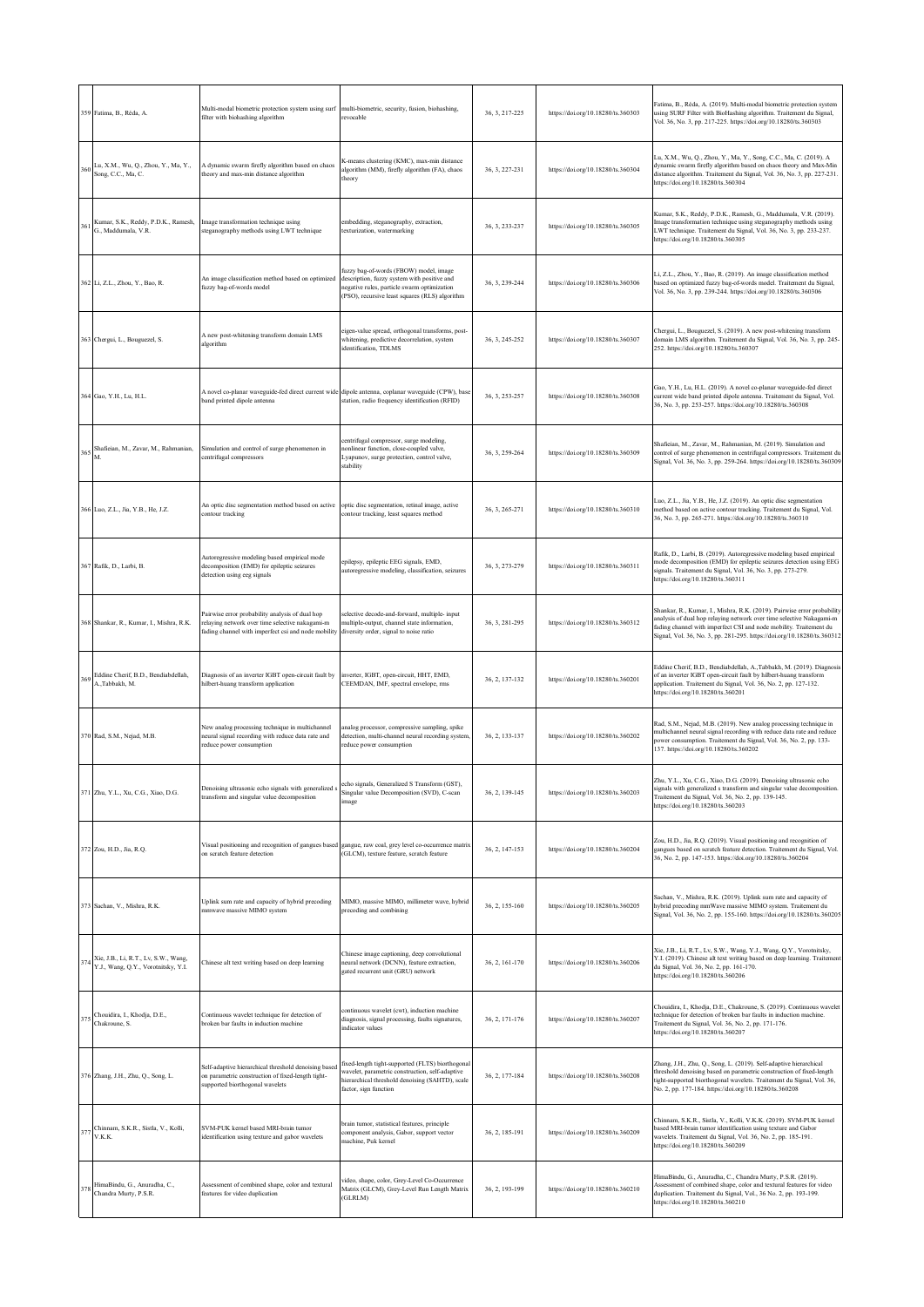| 379 | Loutfi, B., Samir, Z., Ali, D.,<br>Zinelaabidine, G.M.                                       | Real time implementation of type-2 fuzzy<br>backstepping sliding mode controller for twin rotor<br>MIMO system (TRMs)                      | TRMS model, interval type-2 fuzzy logic, sliding<br>mode, backstepping, T2FBSMC                                                                                                                       | $36, 1, 1 - 11$  | https://doi.org/10.18280/ts.360101    | Loutfi, B., Samir, Z., Ali, D., Zinelaabidine, G.M. (2019). Real time<br>implementation of type-2 fuzzy backstepping sliding mode controller<br>for twin rotor MIMO system (TRMS). Traitement du Signal, Vol. 36,<br>No. 1, pp. 1-11. https://doi.org/10.18280/ts.360101                                       |
|-----|----------------------------------------------------------------------------------------------|--------------------------------------------------------------------------------------------------------------------------------------------|-------------------------------------------------------------------------------------------------------------------------------------------------------------------------------------------------------|------------------|---------------------------------------|----------------------------------------------------------------------------------------------------------------------------------------------------------------------------------------------------------------------------------------------------------------------------------------------------------------|
|     | 380 Reddy, C.V.R., Reddy, U.S., Kishore, K.V.K.                                              | Facial emotion recognition using NLPCA and SVM                                                                                             | gabor wavelet, HAAR wavelet, PCA, NLPCA,<br><b>SVM</b>                                                                                                                                                | 36, 1, 13-22     | https://doi.org/10.18280/ts.360102    | Reddy, C.V.R., Reddy, U.S., Kishore, K.V.K. (2019). Facial emotion<br>recognition using NLPCA and SVM. Traitement du Signal, Vol. 36,<br>No. 1, pp. 13-22. https://doi.org/10.18280/ts.360102                                                                                                                  |
|     | 381 Huang, F., Zheng, N.N.                                                                   | A novel frequent pattern mining algorithm for real-<br>ime radar data stream                                                               | frequent pattern, data mining, radar data, data<br>stream, index pattern tree (IPT)                                                                                                                   | $36, 1, 23-30$   | https://doi.org/10.18280/ts.360103    | Huang, F., Zheng, N.N. (2019). A novel frequent pattern mining<br>algorithm for real-time radar data stream. Traitement du Signal, Vol.<br>36, No. 1, pp. 23-30. https://doi.org/10.18280/ts.360103                                                                                                            |
|     | 382 Cai, Q.R.                                                                                | A secure image encryption algorithm based on<br>omposite chaos theory                                                                      | image encryption, permutation, diffusion,<br>composite chaotic system                                                                                                                                 | 36, 1, 31-36     | https://doi.org/10.18280/ts.360104    | Cai, Q.R. (2019). A secure image encryption algorithm based on<br>composite chaos theory. Traitement du Signal, Vol. 36, No. 1, pp. 31-<br>36. https://doi.org/10.18280/ts.360104                                                                                                                              |
|     | 383 Loutfi, B.                                                                               | Faults detection and diagnosis of multilevel inverter<br>based on signal processing                                                        | active power filter, multilevel inverter, PWM-<br>controlled, open transistor fault, THD, mean<br>values                                                                                              | 36, 1, 37-44     | https://doi.org/10.18280/ts.360105    | Loutfi, B. (2019). Faults detection and diagnosis of multilevel inverter<br>based on signal processing. Traitement du Signal, Vol. 6, No. 1, pp.<br>37-44. https://doi.org/10.18280/ts.360105                                                                                                                  |
|     | 384 Oulaya, B., Aissa, B., Salim, O.                                                         | Secure transfer of color images using horizontal and<br>vertical scan                                                                      | image, encryption, decryption, scan pattern,<br>stream cipher, keystream generator, permutation,<br><b>NLFSR</b>                                                                                      | 36, 1, 45-51     | https://doi.org/10.18280/ts.360106    | Oulaya, B., Aissa, B., Salim, O. (2019). Secure transfer of color images<br>using horizontal and vertical scan. Traitement du Signal, Vol. 36, No.<br>1, pp. 45-51. https://doi.org/10.18280/ts.360106                                                                                                         |
|     | Sun, Y.S.                                                                                    | 385 Liang, H., Zhang, Q., Fu, C., Liang, F., Surface modelling of jun ware based on ordinary<br>differential equations                     | ordinary differential equation (ODE), shape<br>modelling, digital modelling, JUN ware                                                                                                                 | 36, 1, 53-58     | https://doi.org/10.18280/ts.360107    | Liang, H., Zhang, Q., Fu, C., Liang, F., Sun, Y.S. (2019). Surface<br>modelling of Jun ware based on ordinary differential equations.<br>Traitement du Signal, Vol. 1, No. 1, pp. 53-58.<br>https://doi.org/10.18280/ts.360107                                                                                 |
|     | 386 Shankar, R., Kumar, I., Mishra, R.K.                                                     | Outage probability analysis of MIMO-OSTBC<br>relaying network over nakagami-m fading channel<br>onditions                                  | cooperative communication, outage probability,<br>pairwise error probability, channel state<br>information, convex optimization                                                                       | 36, 1, 59-64     | https://doi.org/10.18280/ts.360108    | Shankar, R., Kumar, I., Mishra, R.K. (2019). Outage probability<br>analysis of MIMO-OSTBC relaying network over Nakagami-m fading<br>channel conditions. Traitement du Signal, Vol. 36, No. 1, pp. 59-64.<br>https://doi.org/10.18280/ts.360108                                                                |
|     | 387 Wang, S., Hu, Y.Z., Liu, N.                                                              | signal separation of phase-sensitive optical time-<br>lomain reflectometry considering thermo-<br>nechanical coupling and 3D data matching | Phase-Sensitive Optical Time-Domain<br>Reflectometry (Φ-OTDR), Thermo-Mechanical<br>Coupling (TMC), 3D data matching                                                                                  | 36, 1, 65-77     | https://doi.org/10.18280/ts.360109    | Wang, S., Hu, Y.Z., Liu, N. (2019). Signal separation of phase-<br>sensitive optical time-domain reflectometry considering thermo-<br>mechanical coupling and 3D data matching. Traitement du Signal, Vol.<br>36, No. 1, pp. 65-77. https://doi.org/10.18280/ts.360109                                         |
| 388 | Kumar K., Mishra R.K.Kumar, K.,<br>Mishra, R.K.                                              | A robust mRMR based pedestrian detection<br>approach using shape descriptor                                                                | classifier, feature selection, hog, hsg, pedestrian<br>detection, SVM                                                                                                                                 | 36, 1, 79-85     | https://doi.org/10.18280/ts.360110    | Kumar, K., Mishra, R.K. (2019). A robust mRMR based pedestrian<br>detection approach using shape descriptor. Traitement du Signal, Vol.<br>36, No. 1, pp. 79-85. https://doi.org/10.18280/ts.360110                                                                                                            |
| 389 | Reddy, U.J., Reddy, B.R.V.R., Reddy,<br>B.E.                                                 | Recognition of lung cancer using machine learning<br>nechanisms with fuzzy neural networks                                                 | pre-processing, Binarizotion, segmentation,<br>feature extraction, neural network, lung cancer<br>detection                                                                                           | 36.1.87-91       | https://doi.org/10.18280/ts.360111    | Reddy, U.J., Reddy, B.R.V.R., Reddy, B.E. (2019). Recognition of<br>lung cancer using machine learning mechanisms with fuzzy neural<br>networks. Traitement du Signal, Vol. 36, No. 1, pp. 87-91.<br>https://doi.org/10.18280/ts.360111                                                                        |
|     | 390 Qin, J.L., Shang, S.P.                                                                   | Design and application of ultrasonic measurement<br>systems for akashiwo sanguinea                                                         | ultrasonic measurement, akashiwo sanguinea (a.<br>sanguinea), acoustic doppler velocimenter<br>(ADV), development board (DB), integrated<br>backscattered strength (IBS), algea cell<br>concentration | 36, 1, 93-101    | https://doi.org/10.18280/ts.360112    | Qin, J.L., Shang, S.P. (2019). Design and application of ultrasonic<br>measurement systems for Akashiwo Sanguinea. Traitement du Signal,<br>Vol. 36, No. 1, pp. 93-101. https://doi.org/10.18280/ts.360112                                                                                                     |
|     | 391 Ren, J., Huang, S.Y., Song, W., Han, J.                                                  | ng argor<br>sensor network based on received signal strength<br>ndicator filtering and improved taylor series<br>expansion                 | strength indicator (RSSI), indoor positioning,<br>taylor series expansion (TSE), positioning<br>accuracy                                                                                              | 36, 1, 103-108   | https://doi.org/10.18280/ts.360113    | Ren, J., Huang, S.Y., Song, W., Han, J. (2019). A novel indoor<br>positioning algorithm for wireless sensor network based on received<br>signal strength indicator filtering and improved Taylor series<br>expansion. Traitement du Signal, Vol. 36, No. 1, pp. 103-108.<br>https://doi.org/10.18280/ts.360113 |
|     | 392 Bikku, T., Paturi, R.                                                                    | requency domain steganography with reversible<br>exture combination                                                                        | texture combination, steganography, embedding,<br>steganalysis, discrete cosine transform                                                                                                             | 36, 1, 109-117   | https://doi.org/10.18280/ts.360114    | Bikku, T., Paturi, R. (2019). Frequency domain steganography with<br>reversible texture combination. Traitement du Signal, Vol. 36, No. 1,<br>pp. 109-117. https://doi.org/10.18280/ts.360114                                                                                                                  |
|     | 393 Babu, K.S., Vemuru, S.                                                                   | Spectrum signals handoff inLTE cognitive radio<br>networks using reinforcement learning                                                    | cognitive radio network, long-term evolution,<br>spectrum handoff, galactic swarm optimization,<br>reinforcement learning                                                                             | 36, 1, 119-125   | https://doi.org/10.18280/ts.360115    | Babu, K.S., Vemuru, S. (2019). Spectrum signals handoff in LTE<br>cognitive radio networks using reinforcement learning. Traitement du<br>Signal, Vol. 36, No. 1, pp. 119-125. https://doi.org/10.18280/ts.360115                                                                                              |
|     | $394\begin{array}{l} \text{Dai, C.Q., Lv, Y.L., Long, Y.X., Sui,}\\ \text{H.T.} \end{array}$ | A novel image enhancement technique for tunnel<br>eakage image detection                                                                   | tunnel leakage image, wavelet transform, image<br>enhancement                                                                                                                                         | 35, 3-4, 209-222 | https://doi.org/10.3166/TS.35.209-222 | Dai, C.Q., Lv, Y.L., Long, Y.X., Sui, H.T. (2018). A novel image<br>enhancement technique for tunnel leakage image detection. Traitement<br>du Signal, Vol. 35, No. 3-4, pp. 209-222. https://doi.org/<br>10.3166/TS.35.209-222                                                                                |
|     | 395 Song, X.R., Gao, S., Chen, C.B.                                                          | A novel vehicle feature extraction algorithm based<br>on wavelet moment                                                                    | feature extraction, modified hu invariant moment<br>wavelet moment, target recognition                                                                                                                | 35, 3-4, 223-242 | https://doi.org/10.3166/TS.35.223-242 | Song, X.R., Gao, S., Chen, C.B. (2018). A novel vehicle feature<br>extraction algorithm based on wavelet moment. Traitement du Signal,<br>Vol. 35, No. 3-4, pp. 223-242. https://doi.org/ 10.3166/TS.35.223-242                                                                                                |
|     | 396 Jian, C.F., Lu, T., Xiang, X.Y., Zhang, M.Y.                                             | An improved mixed gaussian-based background<br>nodelling method for fast gesture segmentation of<br>nobile terminals                       | mixed gaussian model, background modelling,<br>learning rate, gesture segmentation                                                                                                                    | 35, 3-4, 243-252 | https://doi.org/10.3166/TS.35.243-252 | Jian, C.F., Lu, T., Xiang, X.Y., Zhang, M.Y. (2018). An improved<br>mixed gaussian-based background modelling method for fast gesture<br>segmentation of mobile terminals. Traitement du Signal, Vol. 35, No.<br>3-4, pp. 243-252. https://doi.org/ 10.3166/TS.35.243-252                                      |
|     | 397 Wang, S., Hu, Y.Z.                                                                       | Binocular visual positioning under inhomogeneous,<br>transforming and fluctuating media                                                    | inhomogeneous media, transforming media,<br>media fluctuation, binocular visual positioning,<br>uncertainty, kalman filter, cloud model                                                               | 35, 3-4, 253-276 | https://doi.org/10.3166/TS.35.253-276 | Wang, S., Hu, Y.Z. (2018). Binocular visual positioning under<br>inhomogeneous, transforming and fluctuating media. Traitement du<br>Signal, Vol. 35, No. 3-4, pp. 253-276.<br>https://doi.org/10.3166/TS.35.253-276                                                                                           |
|     | Zeng, X.X., Shao, Z.H., Lin, W.Z.,<br>398 Luo, H.B.                                          | Orientation holes positioning of printed board based<br>on LS-Power spectrum density algorithm                                             | orientation holes positioning, ls-power spectrum<br>density(LS-PSD), image processing technology,<br>region of interest (ROI)                                                                         | 35, 3-4, 277-288 | https://doi.org/10.3166/TS.35.277-288 | Zeng, X.X., Shao, Z.H., Lin, W.Z., Luo, H.B. (2018). Orientation holes<br>positioning of printed board based on LS-Power spectrum density<br>algorithm, Traitement du Signal, Vol. 35, No. 3-4, pp. 277-288.<br>https://doi.org/10.3166/TS.35.277-288                                                          |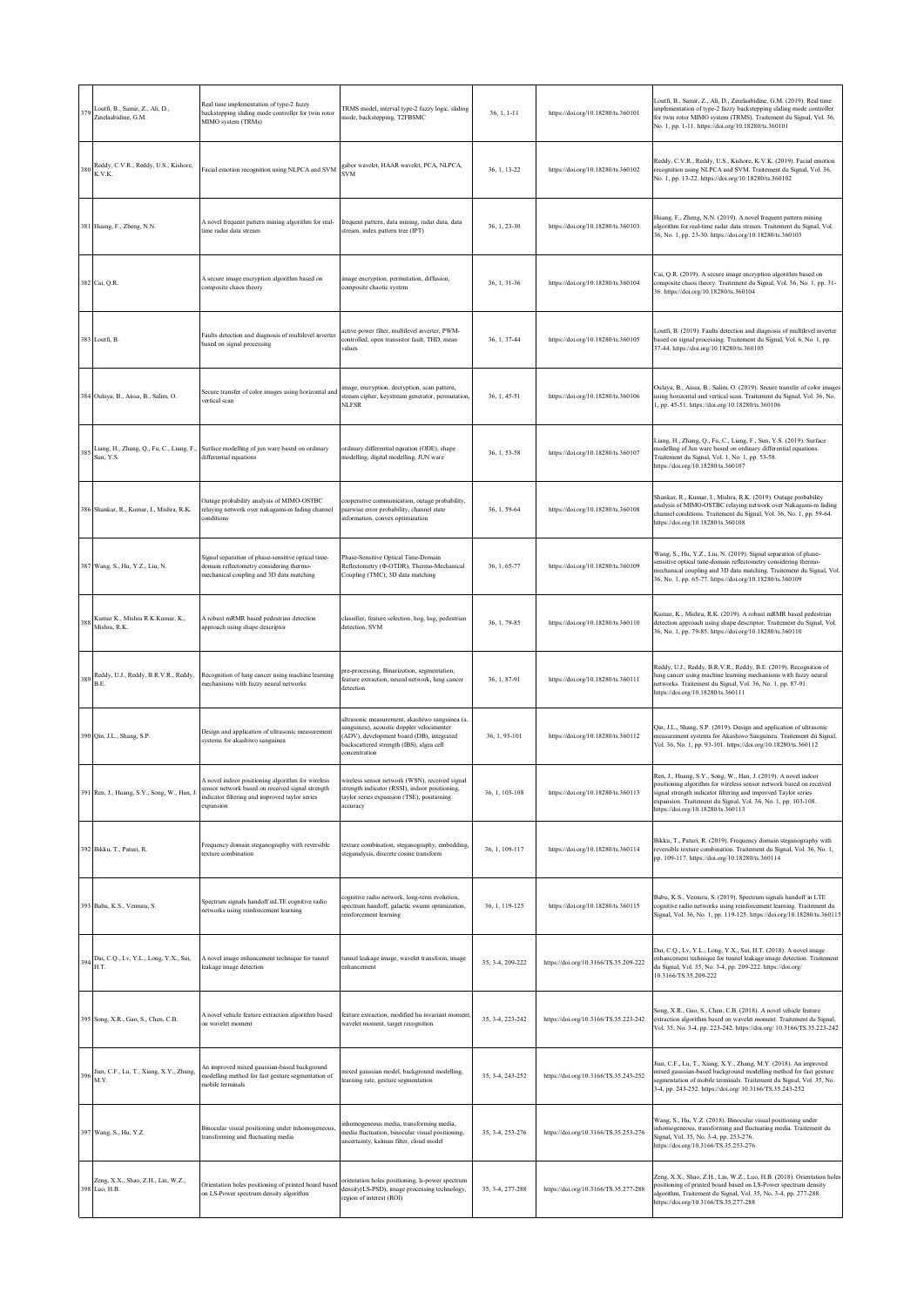|     | 399 He, L.L., Zhu, H., Gao, Z.X.                                                                   | A novel asphalt pavement crack detection algorithm asphalt pavement, crack detection, multi-feature<br>based on multi-feature test of cross-section image | test, cross-section image                                                                                                                                                                                      | 35, 3-4, 289-302 | https://doi.org/10.3166/TS.35.289-302 | He, L.L., Zhu, H., Gao, Z.X. (2018). A novel asphalt pavement crack<br>detection algorithm based on multi-feature test of cross-section image.<br>Traitement du Signal, Vol. 35, No. 3-4, pp. 289-302. https://doi.org/<br>10.3166/TS.35.289-302                                                           |
|-----|----------------------------------------------------------------------------------------------------|-----------------------------------------------------------------------------------------------------------------------------------------------------------|----------------------------------------------------------------------------------------------------------------------------------------------------------------------------------------------------------------|------------------|---------------------------------------|------------------------------------------------------------------------------------------------------------------------------------------------------------------------------------------------------------------------------------------------------------------------------------------------------------|
|     | 400 Wu, Q.S., Meng, P., Liu, G.                                                                    | Reconstruction of 3D building model based on the<br>information in floor plan                                                                             | floor plan, building components, space<br>subdivision, 3D model reconstruction                                                                                                                                 | 35, 3-4, 303-316 | https://doi.org/10.3166/TS.35.303-316 | Wu, Q.S., Meng, P., Liu, G. (2018). Reconstruction of 3D building<br>model based on the information in floor plan. Traitement du Signal,<br>Vol. 35, No. 3-4, pp. 303-316. https://doi.org/10.3166/TS.35.303-316                                                                                           |
|     | 401 Peng, L.                                                                                       | A brain nuclear magnetic resonance image<br>segmentation algorithm based on non-rigid<br>registration                                                     | non-rigid registration, brain NMR image, atlas<br>prior, shape knowledge                                                                                                                                       | 35, 3-4, 317-330 | https://doi.org/10.3166/TS.35.317-330 | Peng, L. (2018). A brain nuclear magnetic resonance image<br>egmentation algorithm based on non-rigid registration. Traitement du<br>Signal, Vol. 35, No. 3-4, pp. 317-330.<br>https://doi.org/10.3166/TS.35.317-330                                                                                       |
| 402 | Xu, X.X.                                                                                           | Fu, H.H., Xu, J., Zhang, H., Zhang, M., A novel video target tracking method based on lie<br>group manifold                                               | target tracking, lie group, Riemannian manifold,<br>particle filtering (PF)                                                                                                                                    | 35, 3-4, 331-340 | https://doi.org/10.3166/TS.35.331-340 | Fu, H.H., Xu, J., Zhang, H., Zhang, M., Xu, X.X. (2018). A novel<br>video target tracking method based on lie group manifold. Traitement<br>du Signal, Vol. 35, No. 3-4, pp. 331-340. https://doi.org/<br>10.3166/TS.35.331-340                                                                            |
|     | Seng, D.W., Zhang, H.Q., Fang, XJ.,<br>403 Zhang, X.F., Chen, J.                                   | An improved fingerprint image matching and multi- fingerprint recognition, fingerprint image,<br>view fingerprint recognition algorithm                   | direction field, matching, multi-view                                                                                                                                                                          | 35, 3-4, 341-354 | https://doi.org/10.3166/TS.35.341-354 | Seng, D.W., Zhang, H.Q., Fang, XJ., Zhang, X.F., Chen, J. (2018). An<br>mproved fingerprint image matching and multi-view fingerprint<br>recognition algorithm. Traitement du Signal, Vol. 35, No. 3-4, pp. 341-<br>354. https://doi.org/ 10.3166/TS.35.341-354                                            |
|     | Kumar, I., Sachan, V., Shankar, R.,<br>404 Mishra, R.K.                                            | An investigation of wireless S-DF hybrid satellite<br>terrestrial relaying network over time selective<br>fading channel                                  | node mobility, selective decode-forward, space-<br>time block code, hybrid satellite network,<br>pairwise error probability                                                                                    | 35, 2, 103-120   | https://doi.org/10.3166/TS.35.103-120 | Kumar, I., Sachan, V., Shankar, R., Mishra, R.K. (2018). An<br>investigation of wireless S-DF hybrid satellite terrestrial relaying<br>network over time selective fading channel. Traitement du Signal, Vol.<br>35, No. 2, pp. 103-120. https://doi.org/ 10.3166/ TS.35.103-120                           |
|     | 405 Panigrahi, S.K., Gupta, S.                                                                     | Automatic ranking of image thresholding techniques (EMM), f-measure (FM), modified hausdorff<br>using consensus of ground truth                           | consensus ground truth, edge mismatch error<br>distance (HD), object level consistency error<br>(OCE), relative area error (RAE)                                                                               | 35, 2, 121-136   | https://doi.org/10.3166/TS.35.121-136 | Panigrahi, S.K., Gupta, S. (2018). Automatic ranking of image<br>thresholding techniques using consensus of ground truth. Traitement<br>du Signal, Vol. 35, No. 2, pp. 121-136. https://doi.org/<br>10.3166/TS.35.121-136                                                                                  |
| 406 | Huang, Y.L., Meng, S.Y., Li, X.S.,<br>Fan, W.Y.                                                    | A classification method for wood vibration signals<br>of Chinese musical instruments based on GMM and<br><b>SVM</b>                                       | gaussian mixture model (GMM), Gabor, Chinese<br>musical instruments, support vector machine<br>(SVM)                                                                                                           | 35, 2, 137-151   | https://doi.org/10.3166/TS.35.137-151 | Huang, Y.L., Meng, S.Y., Li, X.S., Fan, W.Y. (2018). A classification<br>nethod for wood vibration signals of Chinese musical instruments<br>based on GMM and SVM. Traitement du Signal, Vol. 35, No. 2, pp.<br>137-151. https://doi.org/ 10.3166/TS.35.137-151                                            |
|     | 407 Kadam, R.S., Kulkarni, A.                                                                      | Radiation pattern of reconfigurable antenna design<br>for portable device applications                                                                    | reconfigurable antenna, radiation pattern,<br>portable device                                                                                                                                                  | 35.2.153-168     | https://doi.org/10.3166/TS.35.153-168 | Kadam, R.S., Kulkarni, A. (2018). Radiation pattern of reconfigurable<br>antenna design for portable device applications. Traitement du Signal,<br>Vol. 35, No. 2, pp. 153-168. https://doi.org/ 10.3166/TS.35.153-168                                                                                     |
|     | 408 Neelapu, R., Devi, G.L., Rao, K.S.                                                             | Deep learning based conventional neural network<br>architecture for medical image classification                                                          | deep learning, neural networks, medical image<br>classification, processing, CNN, SVM                                                                                                                          | 35, 2, 169-182   | https://doi.org/10.3166/TS.35.169-182 | Neelapu, R., Devi, G.L., Rao, K.S. (2018). Deep learning based<br>conventional neural network architecture for medical image<br>classification. Traitement du Signal, Vol. 35, No. 2, pp. 169-182.<br>https://doi.org/ 10.3166/TS.35.169-182                                                               |
| 409 | Zhang, J., Li, Y.B., Liu, B.X., Wu,<br>Y.Q., Yi, H.C.                                              | Forward modelling of circular loop source and<br>calculation of whole area apparent resistivity based<br>on TEM                                           | circular loop source, forward modelling, whole<br>area apparent resistivity, geo-electric model,<br>numerical calculation, electrical characteristic<br>esponse                                                | 35, 2, 183-198   | https://doi.org/10.3166/TS.35.183-198 | Zhang, J., Li, Y.B., Liu, B.X., Wu, Y.Q., Yi, H.C. (2018). Forward<br>nodelling of circular loop source and calculation of whole area<br>apparent resistivity based on TEM. Traitement du Signal, Vol. 35, No.<br>2, pp. 183-198. https://doi.org/10.3166/TS.35.183-198                                    |
|     | 410 Mostefa, T., Tarak, B., Hachemi, G.                                                            | An automatic diagnosis method for an open switch<br>fault in unified power quality conditioner based on<br>artificial neural network                      | JPQC, active power filter, ANN, fault detection,<br>open switch fault, FFT, skewness                                                                                                                           | 35, 1, 7-21      | https://doi.org/10.3166/TS.35.7-21    | Mostefa, T., Tarak, B., Hachemi, G. (2018). An automatic diagnosis<br>method for an open switch fault in unified power quality conditioner<br>based on artificial neural network. Traitement du Signal, Vol. 35, No.<br>1, pp. 7-21. https://doi.org/ 10.3166/TS.35.7-21                                   |
|     | 411 Devi, B.R.                                                                                     | Texture feature-based image searching system using<br>wavelet transform approach                                                                          | feature extraction, image searching, pyramid<br>structure wavelet transform model (PSWTM),<br>wavelet transform, feature-based image searching<br>system (FBISS), precision, recall, similarity<br>matching    | 35, 1, 23-33     | https://doi.org/10.3166/TS.35.23-33   | Devi, B.R. (2018). Texture feature-based image searching system using<br>wavelet transform approach. Traitement du Signal, Vol. 35, No. 1, pp.<br>23-33. https://doi.org/ 10.3166/TS.35.23-33                                                                                                              |
|     | 412 Song, J.B., Song, R., Xiong, Z.                                                                | Acoustic radiation features and structural-acoustic<br>sensitivity of channel beam                                                                        | channel beam, indirect boundary element,<br>structural noise, structural-acoustic sensitivity                                                                                                                  | 35, 1, 35-45     | https://doi.org/10.3166/TS.35.35-45   | Song, J.B., Song, R., Xiong, Z. (2018). Acoustic radiation features and<br>structural-acoustic sensitivity of channel beam. Traitement du Signal,<br>Vol. 35, No. 1, pp. 35-45. https://doi.org/10.3166/TS.35.35-45                                                                                        |
| 413 | Sachan, V., Kumar, I., Shankar, R.,<br>Mishra, R.K.                                                | Analysis of transmit antenna selection based<br>selective decode forward cooperative<br>communication protocol                                            | nultiple input multiple output, space- time-block-<br>ode, selective decode and forward, pairwise<br>error probability                                                                                         | 35, 1, 47-60     | https://doi.org/10.3166/TS.35.47-60   | Sachan, V., Kumar, I., Shankar, R., Mishra, R.K. (2018). Analysis of<br>ransmit antenna selection based selective decode forward cooperative<br>communication protocol. Traitement du Signal, Vol. 35, No. 1, pp. 47-<br>60.https://doi.org/10.3166/TS.35.47-60                                            |
|     | $414 \begin{tabular}{l} Haang, X.L., Zhang, T.F., Deng, Z.H.,\\ Li, Z. \end{tabular}$              | Design of moving target detection and tracking<br>system based on cortex-A7 and openCV                                                                    | behavior analysis, camshift, cortex-A7,<br>embedded system, target tracking, opencv                                                                                                                            | 35, 1, 61-73     | https://doi.org/10.3166/TS.35.61-73   | Huang, X.L., Zhang, T.F., Deng, Z.H., Li, Z. (2018). Design of moving<br>arget detection and tracking system based on cortex-A7 and OpenCV.<br>Fraitement du Signal, Vol. 35, No. 1, pp. 61-73.<br>https://doi.org/10.3166/TS.35.61-73                                                                     |
|     | 415 Choubey, H., Pandey, A.                                                                        | Classification of healthy, inter-ictal and seizure<br>signal using various classification techniques                                                      | electroencephalogram (EEG) signal, levenberg<br>marquardt (LM) classifier, epileptic seizure<br>detection, k-nearest neighbour (KNN), artificial<br>teural network (ANN), and variance                         | 35, 1, 75-84     | https://doi.org/10.3166/TS.35.75-84   | Choubey, H., Pandey, A. (2018). Classification of healthy, inter-ictal<br>and seizure signal using various classification techniques. Traitement<br>du Signal, Vol. 35, No. 1, pp. 75-84. https://doi.org/ 10.3166/TS.35.75-                                                                               |
|     | $416\begin{array}{l} \mbox{Lu, M., Li, H., Zhang, Y.F., Xie, Q.,} \\ \mbox{Cai, X.H.} \end{array}$ | Vector control of brushless double fed generator<br>based on control winding orientation on smooth<br>switch from stand-alone mode to grid-tied mode      | brushless double fed induction generator<br>(BDFIG), power winding (PW), control winding<br>(CW), field-orientation                                                                                            | 35, 1, 85-95     | https://doi.org/10.3166/TS.35.85-95   | Lu, M., Li, H., Zhang, Y.F., Xie, Q., Cai, X.H. (2018). Vector control<br>of brushless double fed generator based on control winding orientation<br>on smooth switch from stand-alone mode to grid-tied mode. Traitement<br>du Signal, Vol. 35, No. 1, pp. 85-95. https://doi.org/ 10.3166/TS.35.85-<br>95 |
|     | 417 Rao, D.K., Srinivas, K.                                                                        | An analysis of feature identification for tool wear<br>monitoring by using acoustic emission                                                              | hardturning, tool condition monitoring, dominant<br>features, acoustic emission, grey relation analysis                                                                                                        | 34, 3-4, 117-135 | https://doi.org/10.3166/TS.35.117-135 | Rao, D.K., Srinivas, K. (2017). An analysis of feature identification for<br>tool wear monitoring by using acoustic emission. Traitement du Signal,<br>Vol. 34, No. 3-4, pp. 117-135. https://doi.org/10.3166/TS.35.117-135                                                                                |
|     | 418 Raguram, L.S.B., Shanmugam, V.M.                                                               | Deep belief networks for phoneme recognition in<br>continuous Tamil speech-an analysis                                                                    | deep belief networks, phoneme recognition,<br>peech recognition, artificial neural networks,<br>deep learning, tamil speech, acoustic model,<br>continuous speech, bernoulli-bernoulli, gaussian-<br>bernoulli | 34, 3-4, 137-151 | https://doi.org/10.3166/TS.35.137-151 | Raguram, L.S.B., Shanmugam, V.M. (2017). Deep belief networks for<br>phoneme recognition in continuous Tamil speech-an analysis.<br>Traitement du Signal, Vol. 34, No. 3-4, pp. 137-151.<br>https://doi.org/10.3166/TS.35.137-151                                                                          |